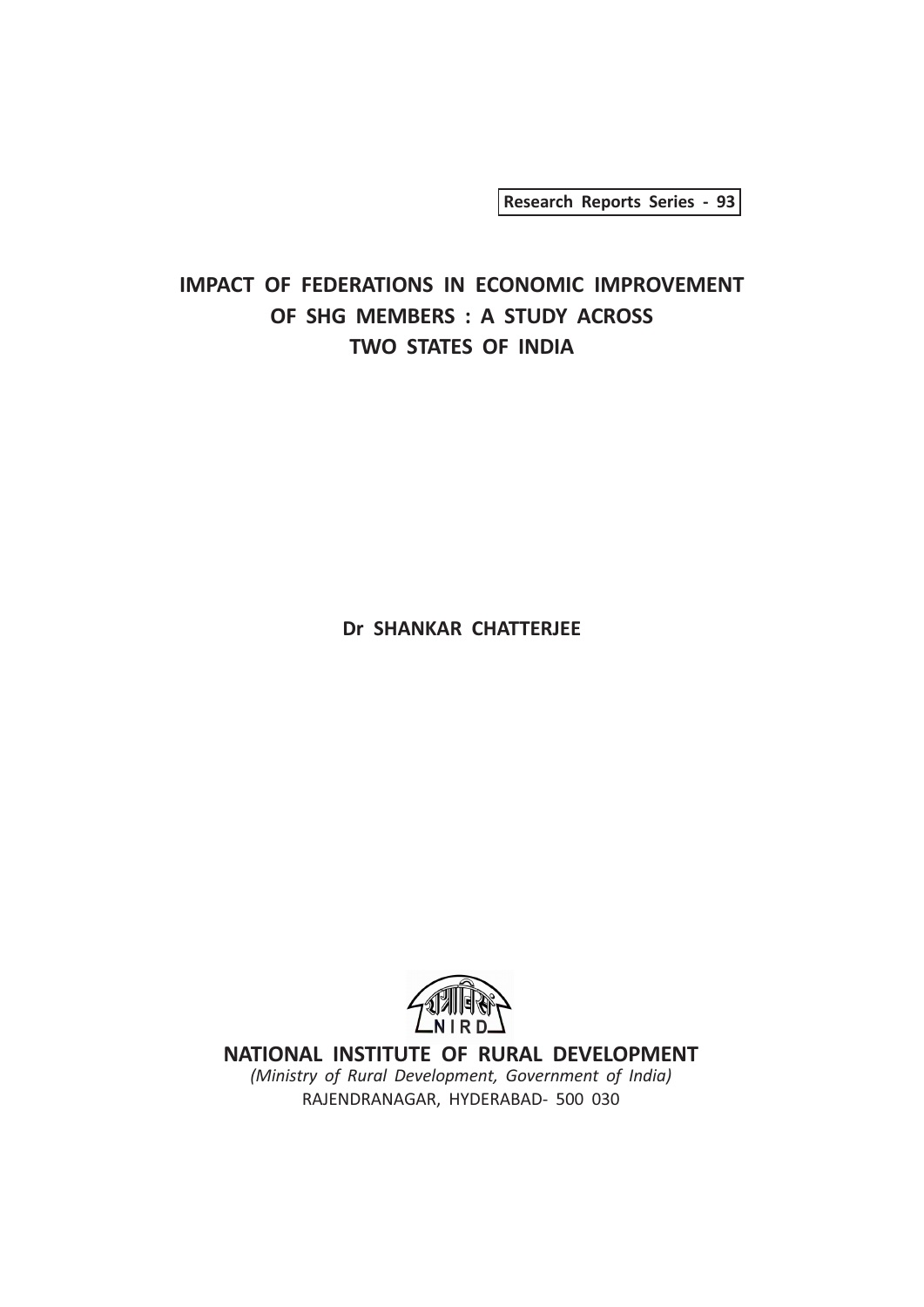©

ISBN No. 978-81-85542-87-4

January, 2013

Published by NATIONAL INSTITUTE OF RURAL DEVELOPMENT (Ministry of Rural Development, Government of India) Rajendranagar, Hyderabad - 500 030. India Telephone : 040 - 24008473 www.nird.org.in

Printed at : VAISHNAVI LASER GRAPHICS, Ph. 040 - 27552178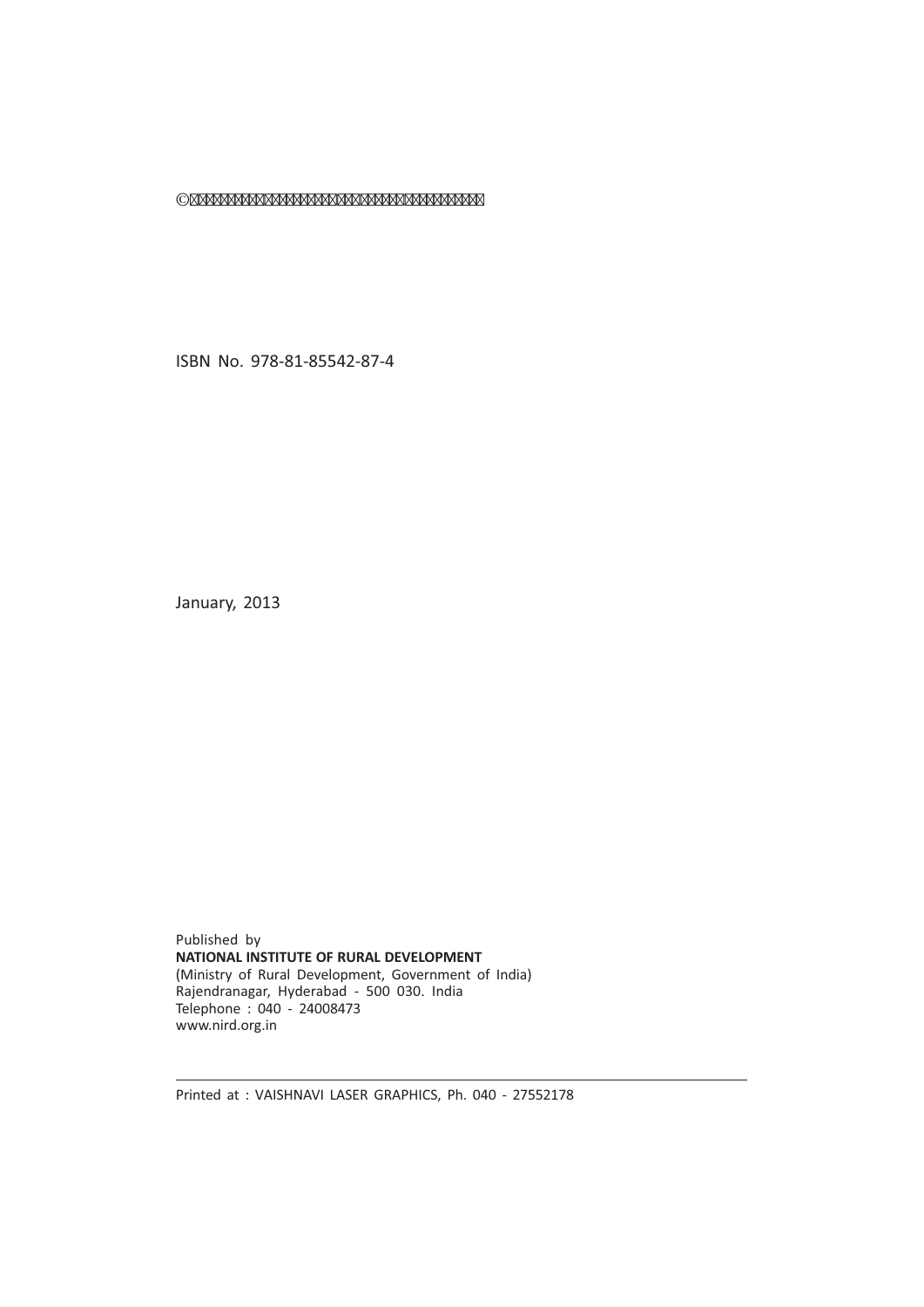## ACKNOWLEDGEMENTS

The tremendous success of SHG movement in many parts of the rural areas raises an issue of forming them into larger groups. The small size of SHGs leads to low generation of internal funds. Moreover their ability to negotiate with higher level functionaries and bargaining capacity is limited. On the other hand, SHG federations function as the subsidiary principle. It is assumed that federations undertake those roles that cannot be performed by SHG members. Federation helps SHGs to realise the benefits of a larger organisation, without losing the advantages of their being small. In view of this, to get an idea about the impact of Federations among the beneficiaries/swarojgaris this study was carried out in Krishnagiri district of Tamil Nadu where Federations are being promoted by Myrada (NGO) and in Howrah district where the same is promoted by Government of West Bengal. Thus, two different models of Federations- NGO and Government-could be studied. With the forming of federations among the SHGs, the members of SHGs have demonstrated that through their SHG federations, given an enabling environment and appropriate support, they themselves are capable to encounter any economic and social issues.

 At the outset, I extend my grateful thanks to Dr. M.V.Rao, IAS, Director General, NIRD for his continuous support in my academic work and encouraging in completing the study. I am thankful to Prof. B. Chakravarty, Head, (CPME) for his appreciation of my academic work.

 My thanks are due to Myrada staff of Krishnagiri district and the staff of DRDA, Howrah for their cooperation in carrying out the study. I would like to record special words of thanks to – Mrs. Saswati Banerjee, Joint Secretary, Government of West Bengal, Department of Rural Development and Shri Sabuj Sarkar, Project Director, DRDA, Howrah and Shri Shankar Prasad, Project Officer, Myrada for their support while carrying out the field work. Mrs. K.Jayasree, Research Associate of CWEPA, NIRD deserves thanks for the data analysis by using SPSS package.

 Type-setting works were completed by Smt M. Rajitha who deserves thanks for such tedious work. Last but not the least; I extend my thanks to all the persons who directly or indirectly helped me in completing the study.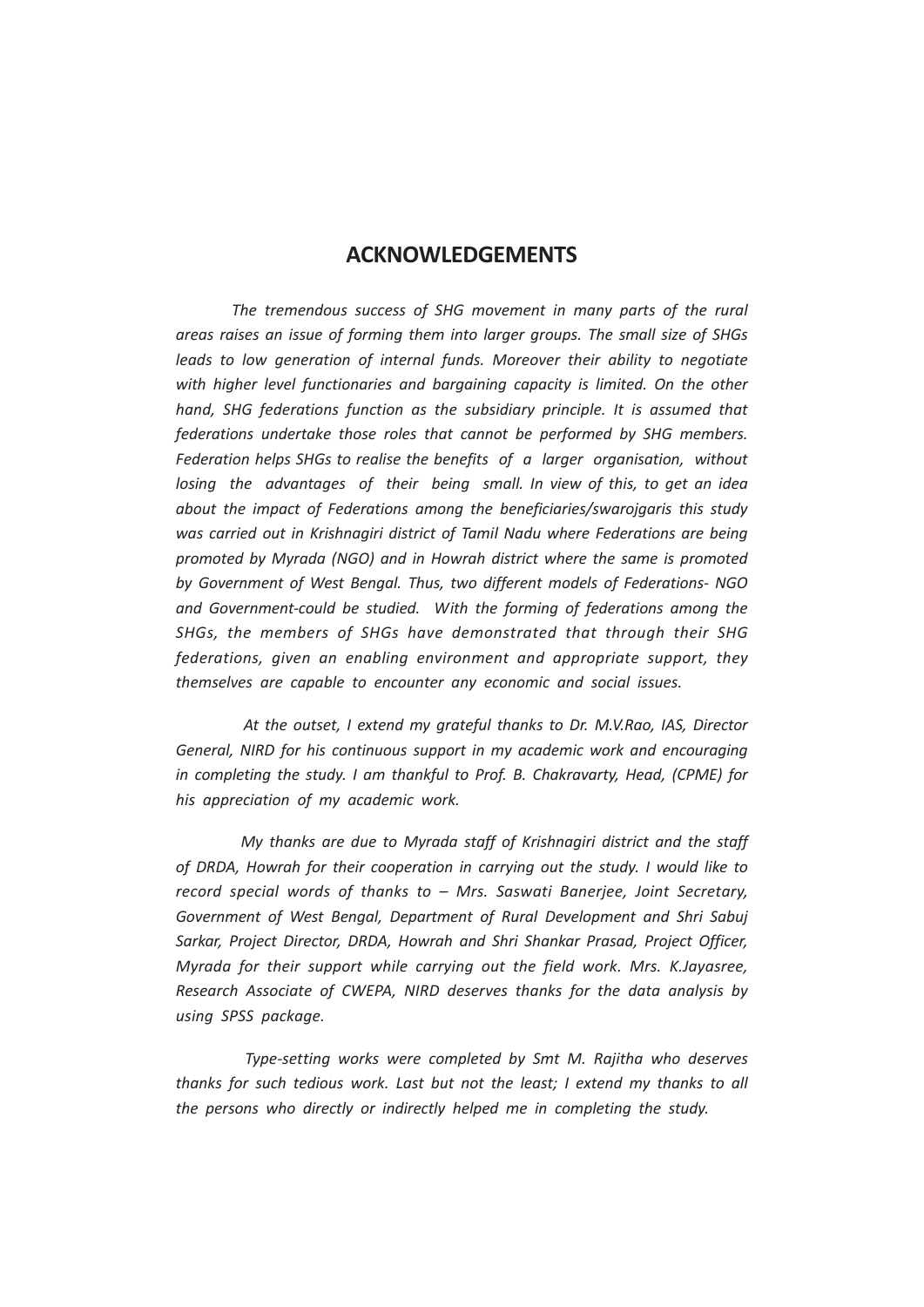# **CONTENTS**

|           | Chapter 1 SHG and Federations: Different Models       |    |
|-----------|-------------------------------------------------------|----|
| Chapter 2 | Study Area, Objectives and Methodology                | 16 |
| Chapter 3 | Federations in Howrah and Krishnagiri Districts       | 23 |
| Chapter 4 | Impact of Federations on<br>Beneficiaries/Swarojgaris | 44 |
| Chapter 5 | Conclusion and Suggestions                            | 62 |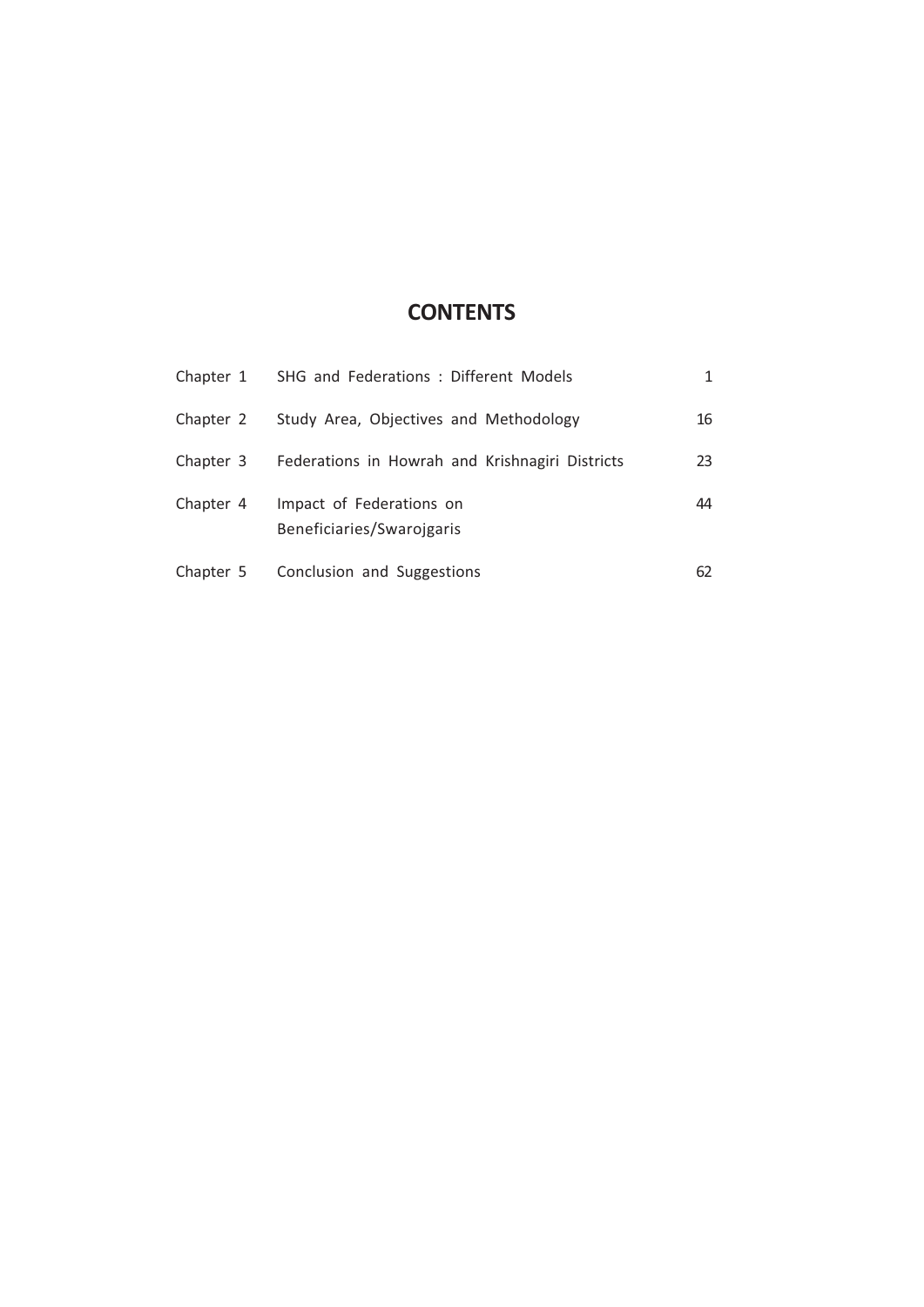# CHAPTER 1 SHG AND FEDERATIONS : DIFFERENT MODELS

#### Meaning of Self-Help Groups (SHGs)

 A Self-Help Group (SHG) in India is an unregistered 'affinity group' of maximum of twenty Below Poverty Line (BPL) families, who come together for addressing their socio-economic problems. The SHG members make voluntary thrift on a regular basis and use the resources among them as credit. Although the credit amount is very small, this helps BPL families in time of their monetary need as no other means are available to them when credit need arises on urgent basis. Gradually with the formation of SHGs, then build financial discipline and credit history for themselves even while they learn to handle resources of a size that is much beyond their individual capacities (nabard.org).

Once the groups show this mature financial behaviour, banks are encouraged to make loans to the SHG based on their total savings. The bank loans are given without any collateral but at market rate of interest. Banks find it easier to lend money to the SHGs as members have proved themselves as disciplined borrowers. The groups enforce credit discipline among the members and the members have experienced benefits of credit discipline by borrowing and repaying regularly without many hassles.

Use of SHGs as conduit for delivering saving and credit services to rural poor is of relatively recent origin. The cooperative movement in India started in the initial years of 1900 is probably one of the earliest examples of self-help framework to bring together people for fostering thrift and mutual help for economic betterment. However, cooperatives were larger in size and members come from heterogeneous socio-economic status. Hence cooperative societies could not make much impact in the country.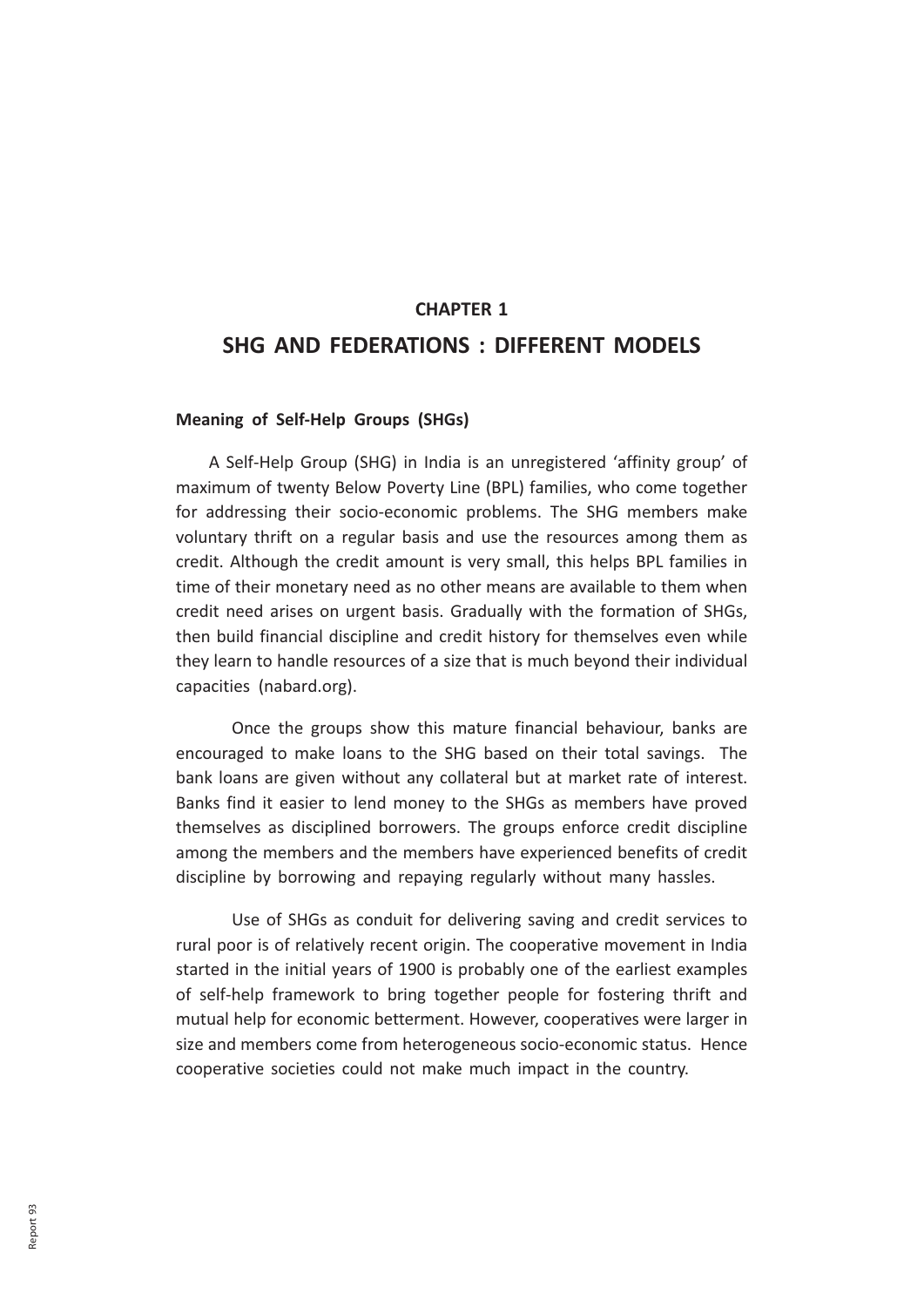NABARD is the first institution which took initiative in 1992 to extend credit to the SHGs on a pilot basis. Based on the positive and encouraging results of the studies, NABARD, in consultation with Reserve Bank of India, initiated the Pilot Project in 1992 for linking 255 SHGs with banks with the following objectives.

- a) Evolving supplementary credit strategies for meeting credit needs of the poor by combing flexibility, sensitivity and responsiveness of the informal credit system with the strengths of technical, administrative capabilities and financial resources of the formal credit institutions.
- b) Building mutual trust and confidence between bankers and rural poor.
- c) Encouraging banking activity, thrift as well as credit, in a segment of the population that the formal financial institutions usually find difficult to cover.

The Pilot Programme launched by NABARD by linking 255 SHGs with banks in 1992 has reached to linking of 69.5 lakh saving-linked SHGs and 48.5 lakh credit-linked SHGs and thus about 9.7 crore households were covered under the programme by 2009-10, envisaging synthesis of formal financial system and informal sector (www.nabard.org). If Swarnajayanti Gram Swarojgar Yojana is taken into consideration (Ministry of Rural Development, Government of India's programme), about 40 lakh more SHGs may be added because since inception (1 April 1999) to December 2010 a little more than 40 lakh SHGs were formed.

The programme has made a significant contribution to social and economic improvement of the members of SHGs. The micro credit has reduced the incidence of poverty through increase in income, enabled the poor to build assets and thereby reduce their vulnerability. Families participating in the programme have reported better school attendance and lower dropout rates. It has empowered women by enhancing their contribution to household income and giving them better control over decisions that affect their lives. In certain areas, it has reduced child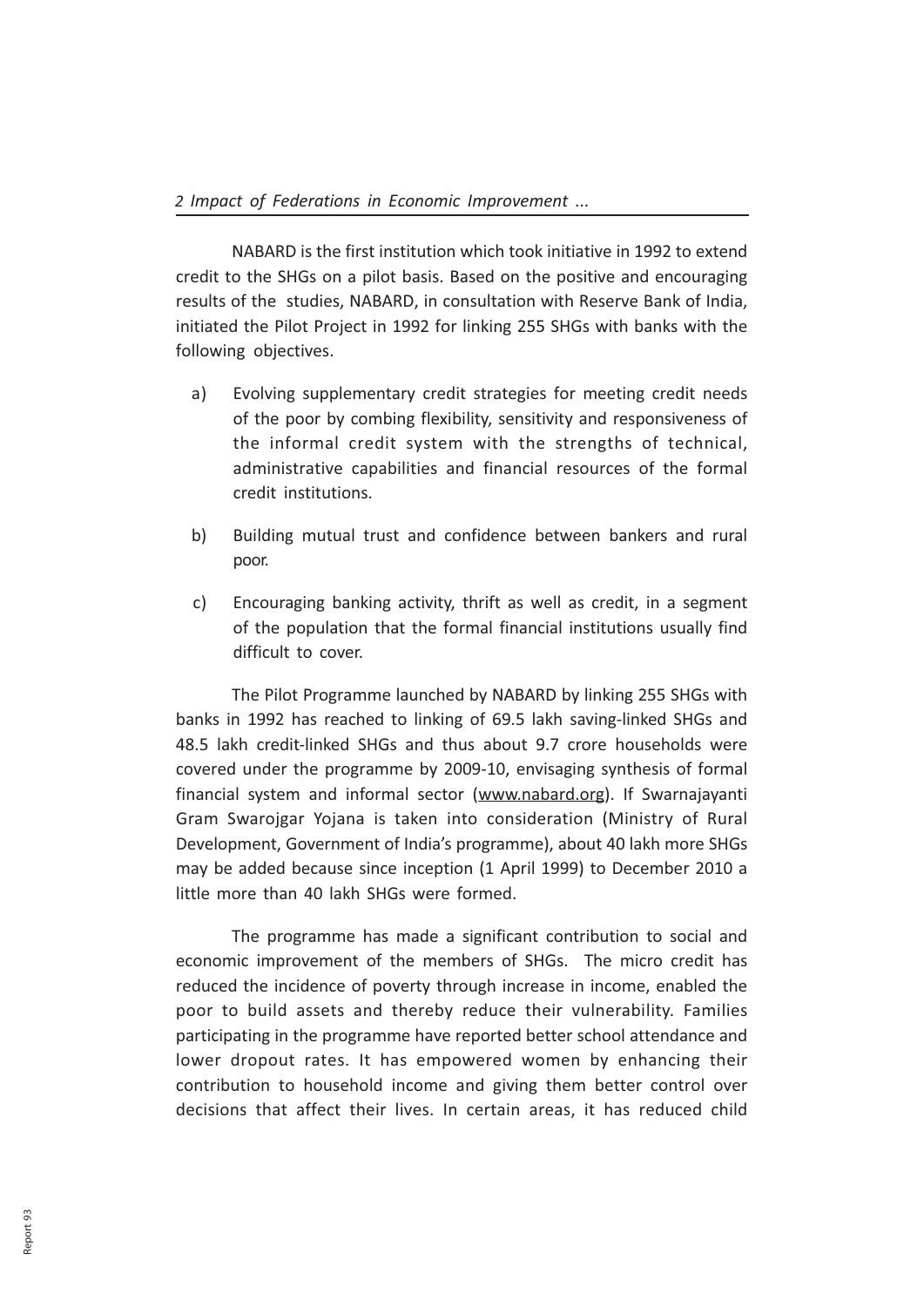mortality, improved maternal health and ability of the poor to combat disease through better nutrition, housing and health – especially among women and children.

#### Need for Federation

The tremendous success of SHG movement in many parts of the rural areas raised an issue of forming them into a larger group. The small size of SHGs leads to low generation of internal funds. Moreover, quality of SHGs is also an issue. Their ability to negotiate with higher level functionaries and to have bargaining power is limited. Federations are needed to provide support to SHGs for their development mainly on qualitative side. It is not wise to think for sustenance of SHGs without support of any umbrella organisation, hence, Federation is required. As per RBI guidelines, SHGs are recognised for doing financial intermediations and other transactions with banks. On the other hand, SHG federations function on the subsidiary principle. It is assumed that federations undertake those roles that cannot be performed by SHG members. Federation helps SHGs realise benefits of a larger organisation, without losing the advantages of their being small. SHG federations as people's organisations make BPL people as owners, managers and users of the organisations. Experience across the country has shown that the poor, through their SHG federations, receive a befitting environment through access to information, and appropriate support. Federations provide goods and services to SHGs to meet their immediate and long-term priorities of the both economic and social issues.

The researchers and professionals have highlighted need for promoting Federations on the following ground. These inter alia, include

- a) To strengthen existing SHGs.
- b) To promote new SHGs with poor echelon of the society.
- c) To access various services for the member SHGs.
- d) To encourage sense of solidarity among members of different SHGs in village/area.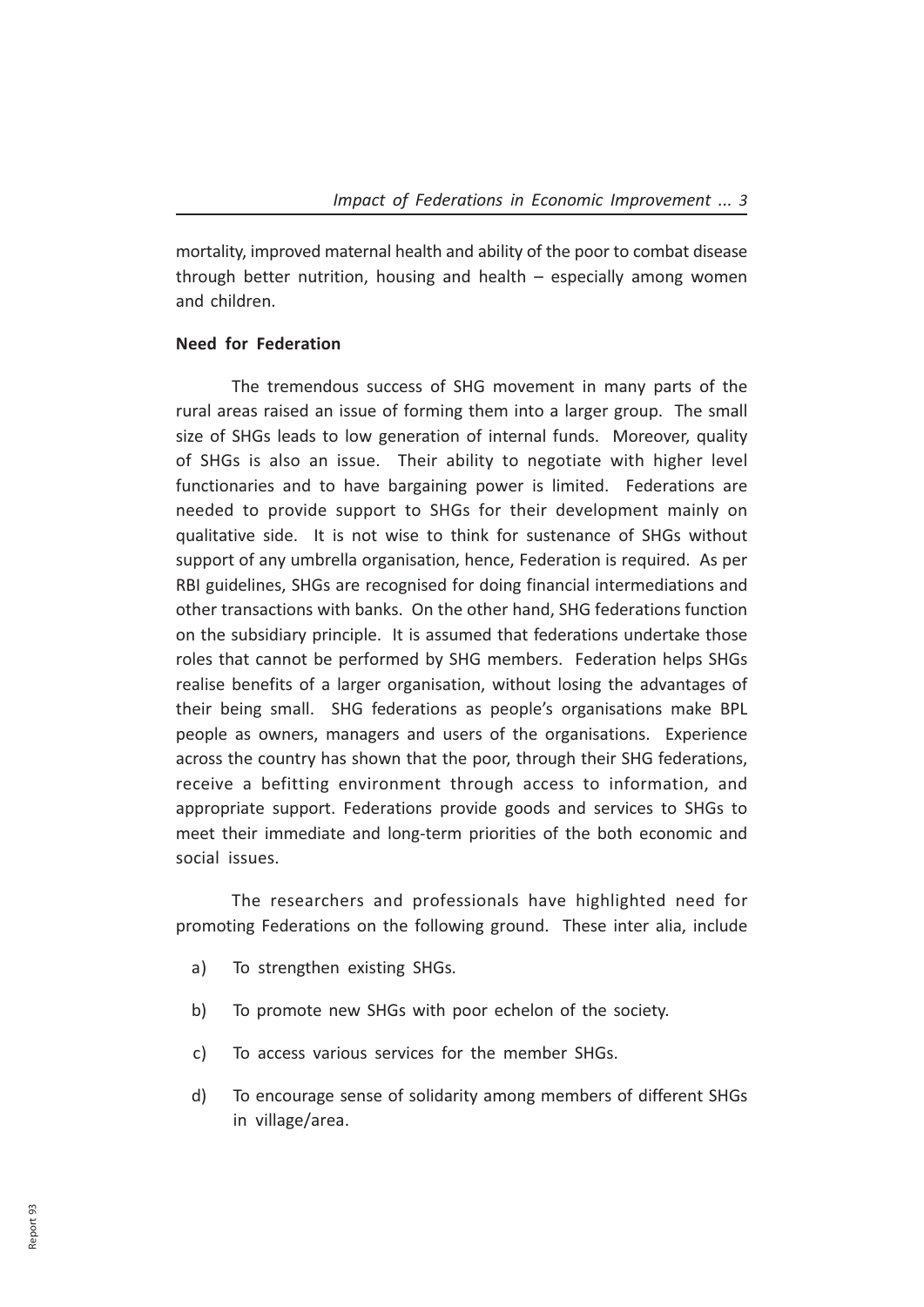- e) To empower women.
- f) To uplift socio-economic conditions of BPL families.

Apart from the above, Federations help SHGs institutionally and financially for their sustenance because they provide the economies of scale that reduce transaction costs and make the provision of these services viable. However, their sustainability is constrained by several factors – both internal (related to the federations themselves) and external, related to the other stakeholders.

The present day total credit requirement of the poor cannot be met by the existing mechanisms, and approaches being followed by different developmental agencies viz., the Government, Bankers, NGOs, MFIs and other financial institutions. They can increase the credit absorption capacity to some extent, but they cannot totally meet or facilitate the credit requirement of the rural poor. For others, there is a need for a total paradigm shift in the nature of lending to the SHGs. Recent strategic interventions by some NGOs and MFIs have indicated that there is a possibility to meet the full credit needs to SHGs through Federations. SHG federations can also contribute through micro finance as a poverty reduction tool by addressing multiple facets of the vulnerability of poor communities, and empowering them. In spite of remarkable growth of SHG movement in the country, sustainability of SHG federation is a major issue. To address this aspect, constant guidance from an external entity, without affecting the autonomy of the federations is sine qua non.

There is unanimity about the relevance of SHG federations. Both governmental and non-governmental agencies have promoted federations. Government departments, agencies and projects that have promoted federations include the P&RD, WCD and WDC departments, TNCDW, MAVIM, Mission Shakti, Kudumbashree, Indira Kranti Patham, Vazhndhu Kaatuvom, DPIP, Rural Livelihood Project, and other government agencies. Prominent SHG federations promoted by NGOs include MYRADA, PRADAN, DHAN Foundation, Outreach and Care.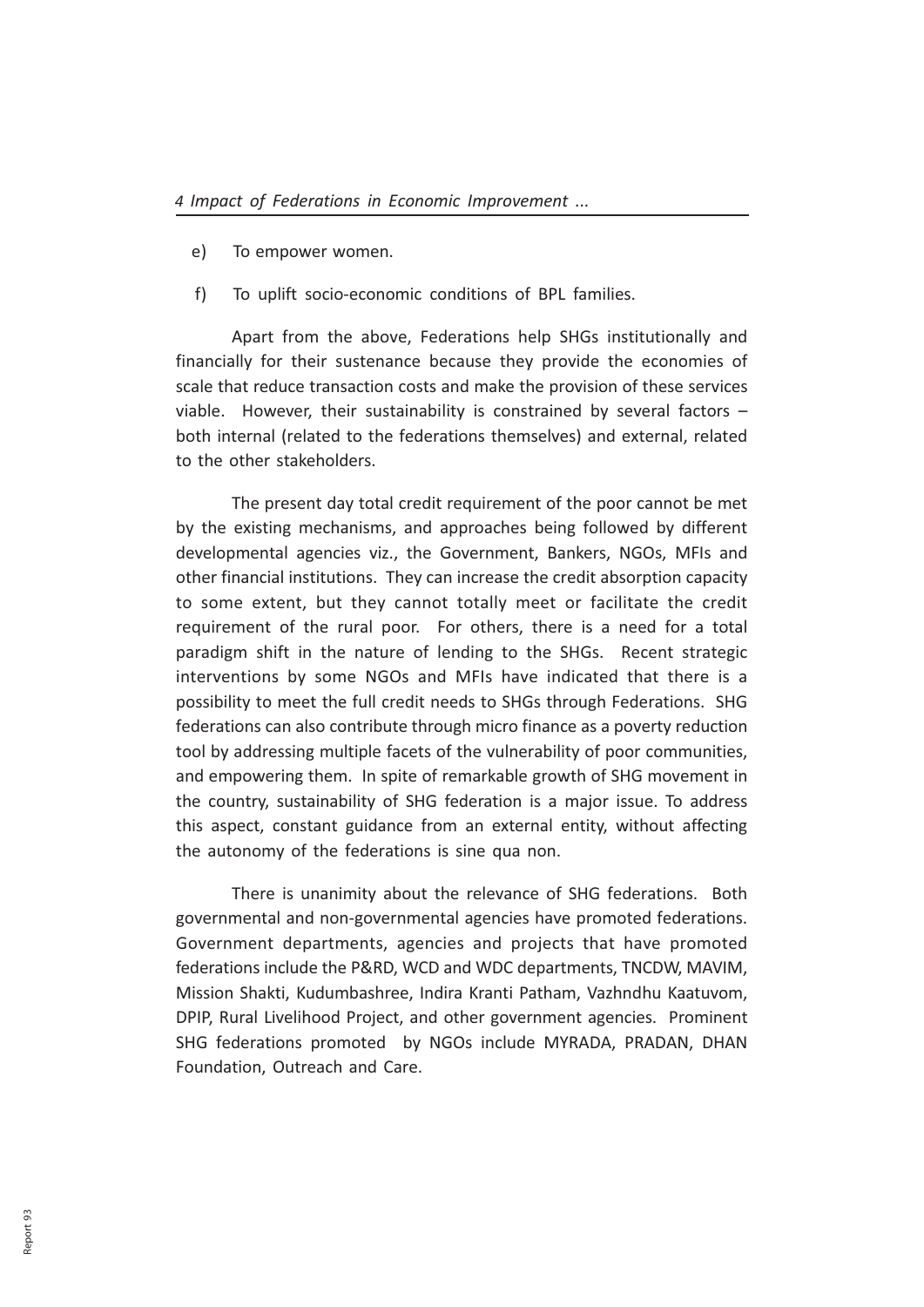Out of an estimated 68,903 federations in the country, 61,287 are in southern part of India. The overwhelming majority of federations are primary level federations, whose members are only SHGs.

Federations differ widely in different parts of the country, and even within the same region. The reasons for the variations include variations in objectives of promoting them, differences in promoter philosophy and resources on command and primary stakeholders' interest, absorption capacity of what?

Federations may be classified according to geographical coverage, their functions, legal status, structure and mode of functioning, source of funds, size, and promoters.

But in India, Federations are commonly known by their geographical units. SHGs get federated as primary level federations (PLF), which in turn get federated as secondary level federations (SLF) and finally all these get federated as apex level federations (ALF).

Functions of different federations could be another important basis for classification of federations. The basic difference in functions of federations is (a) financial and (b) non-financial. The non-financial functions are also known as social functions which include prevention of child marriage, dowry, and adoption of family planning etc.

There are, however, two triangular models : (i) MYRADA's CMRCs, which are resource centres for SHGs and other community based organisations (CBOs); and (ii) DHAN's nested institutions, in which basic units can directly interact with ALF and vice versa.

Five other prominent types of federations are: PRADHAN's model, SERP's Indira Kranthi Patham model (AP), Kudumbashree model (Kerala), Women Development Corporation model (Tamil Nadu) and Odisha Government model adopted in Dhenkanal district. These models altogether account for three-fourths of SHG federations in the country. Others broadly fall in any one of these five models. The majority of federations in the country are three-tiered structures.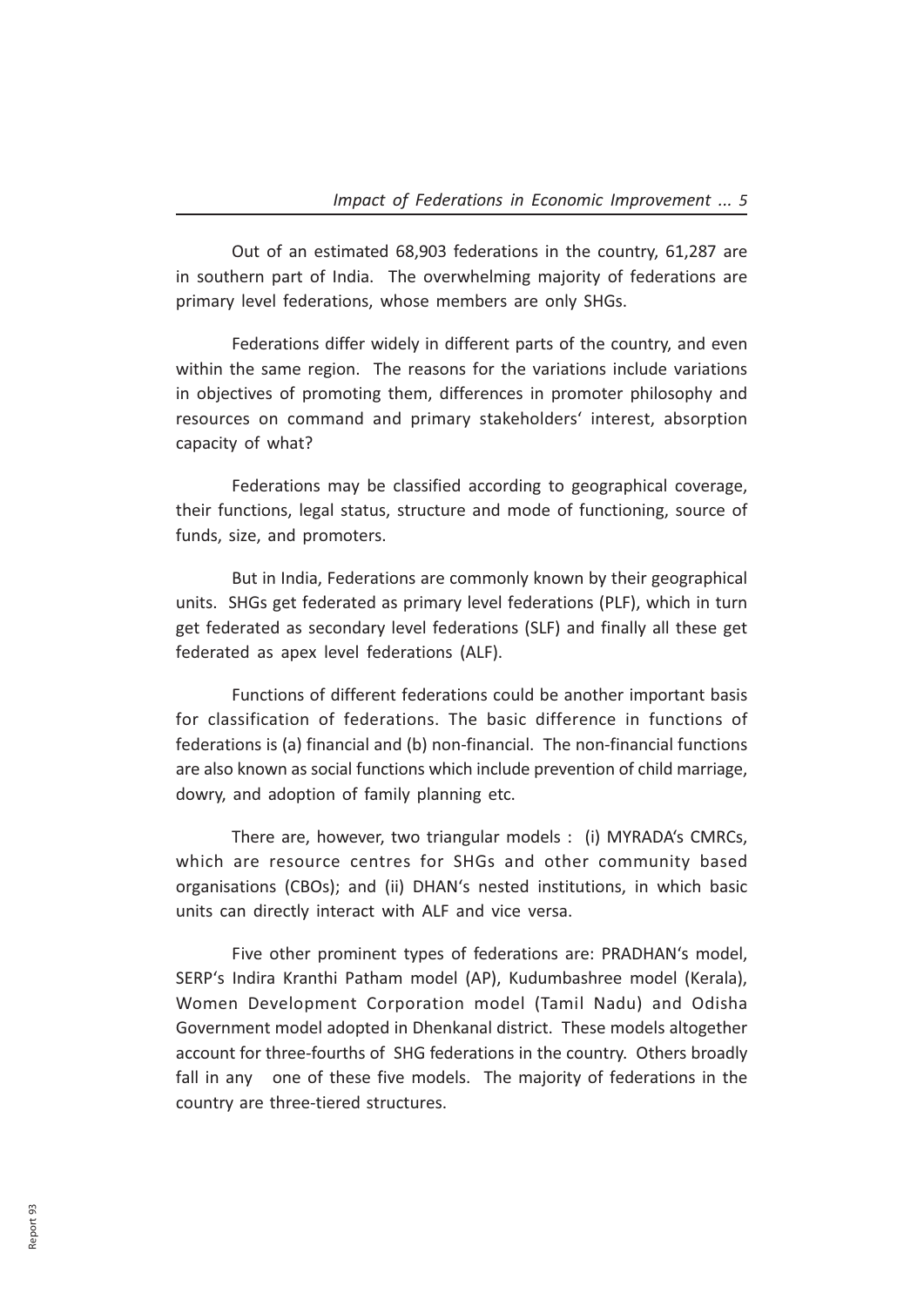Another way of classifying federations is based on their source of funds. Flow of funds play an important role in the evolution of federations. There are broadly three sources of funds. These are: (a) membership and service fees (b) interest income on the corpus, which includes savings from their constituents, grants received and bulk loans borrowed from financial institutions and others for onward lending (c) personnel support and recurring grants from promoters. Predominance of each source of funds influences the style of functioning of the federation.

#### Functions of Cluster Level Federations

- a) Strengthening existing member groups
- b) Initiating discussions with member SHGs about new group formation
- c) Ensuring grading of member SHGs once in six months
- d) Ensuring internal audit once in six months and external audit once in a year
- e) Initiating CAPS/SAPS with member SHG and in the village
- f) Monitoring and improving the performance of SHGs
- g) Liaison with Banks, Panchayat and other financial institutions
- h) Identification and utilisation of local resources
- i) Maintenance of non-IGP assets of villages
- j) Identifying and taking up suitable or appropriate IGPs
- k) Organising and conducting trainings
- l) Ensuring proper maintenance of books of accounts of member SHGs
- m) Ensuring adequate representation of women in the panchayat
- n) Lobbing and acting as a pressure group with the panchayat and other institutions/departments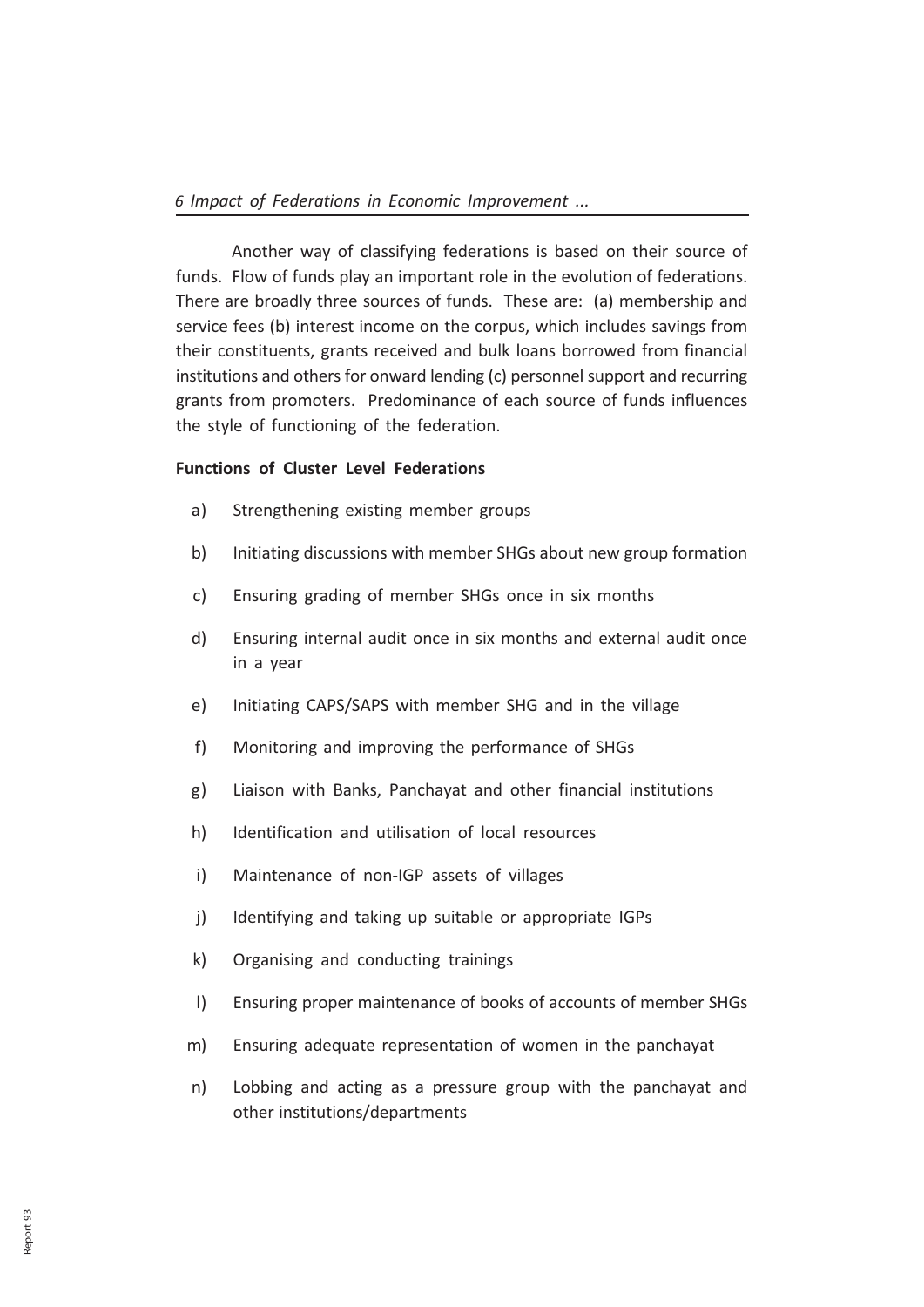- o) Forming activity on issue based committees
- p) Creating awareness and advocating for women's rights
- q) Organising and campaigning for cluster level events
- r) Collective purchasing and marketing of produce
- s) Networking with other CLFs
- t) Building up confidence and morale of SHG members by organising cluster level events
- u) Getting social recognition from local institutions like panchayat and banks
- v) Linking all its member SHGs directly with banks, panchayats and local institutions
- w) Providing full autonomy to member SHGs and offering need based support
- x) Making regular annual rotation of representation from SHGs as well as CLF (cluster level federation) functionaries.

#### Functions of Block Level Federations

- a) Strengthening existing CLFs
- b) Formation of new CLFs
- c) Proper maintenance of books of accounts of CLFs
- d) Ensuring participatory grading of CLFs
- e) Liaising and developing linkages for CLFs
- f) Facilitating convergence of services at the panchayat
- g) Identification, mapping and proper utilisation of community resources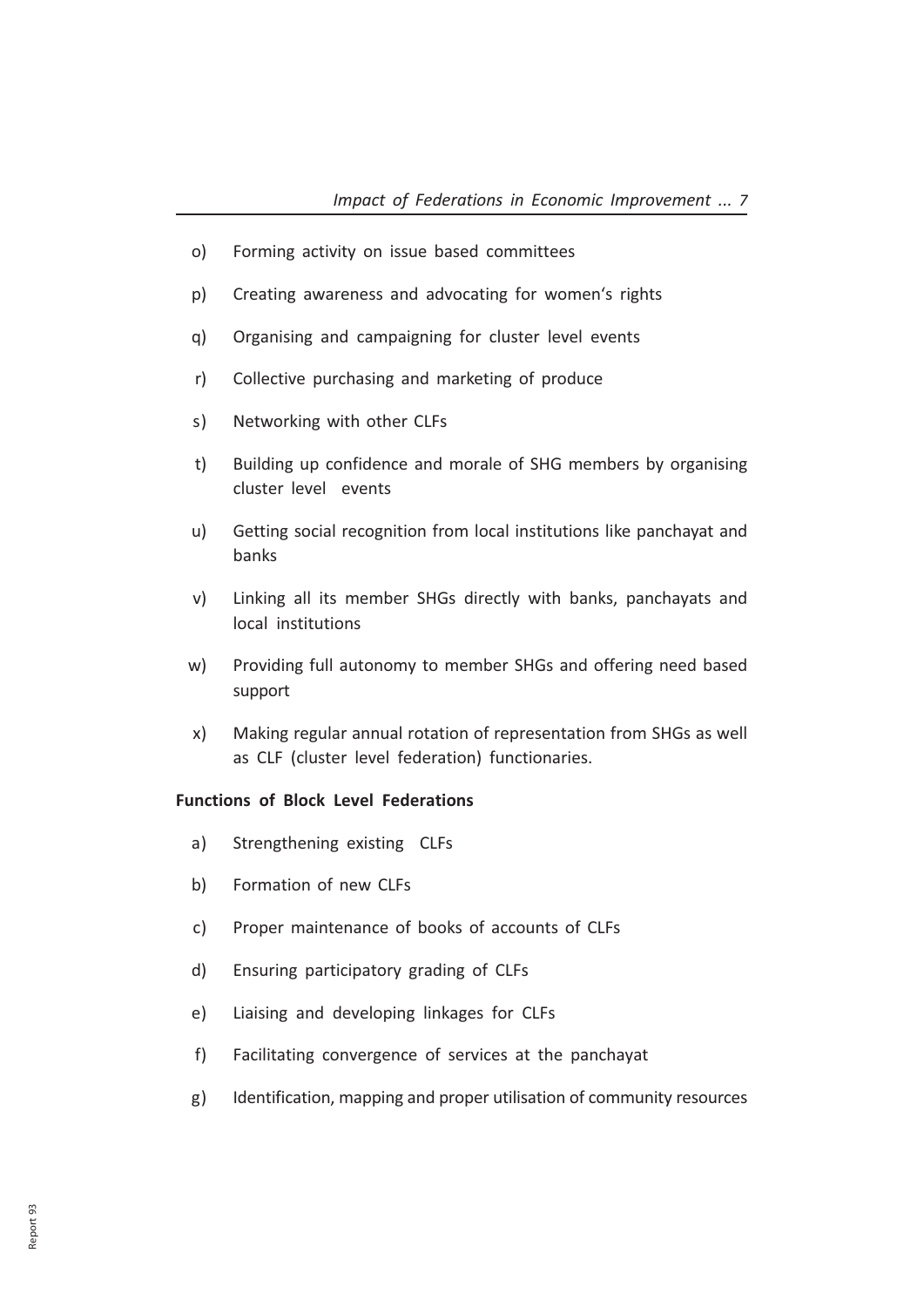- h) Organising and conducting trainings for CLFs
- i) Facilitating the process of representation of women in the panchayat
- j) Conducting training programmes for selected women representatives as well as potential members of the panchayat
- k) Establishing the networking and proper management of CLFs
- l) Initiating action on women related issues and concerns

SHGs were initially promoted mainly by NGOs such as MYRADA and PRADAN. Since the middle of the 1990s, when the model was scaled up, promotional work was largely done by specialised government agencies, such as the District Poverty Initiatives or the Velugu project in Andhra Pradesh and the Kudumbashree project in Kerala, the Women Development Corporations in Tamil Nadu and Maharashtra, the Women and Child Development departments, and the District Rural Development Agencies (DRDAs) in most others states. Although the more specialised agencies have, by and large, established SHGs of fair quality, the departments and the DRDAs pursued a number-driven approach that produced SHGs of indifferent quality. In Andhra Pradesh, for example, the government uses cooking gas connections and revolving fund as incentives to encourage women to form SHGs. In fact many members joined the groups to capture these benefits and after achieving their short-term goals, most of these groups stopped functioning. The incentives for such groups are more conducive to member participation and group solidarity, both of which are crucial to a group's sustainability (NABARD, website).

While SGSY is in implementation in the country, except in few states, federations of SHGs at the Government level virtually did not get momentum. In view of this, formation of SHG Federation has been emphasised in National Rural Livelihoods Mission (NRLM). In NRLM framework issued by the Ministry of Rural Development, Government of India, it has been stated that "Promotion of people owned, people managed and people centered institutions by federating the SHGs at various levels will provide space, voice and resources for the poor and create aggregate institutions to derive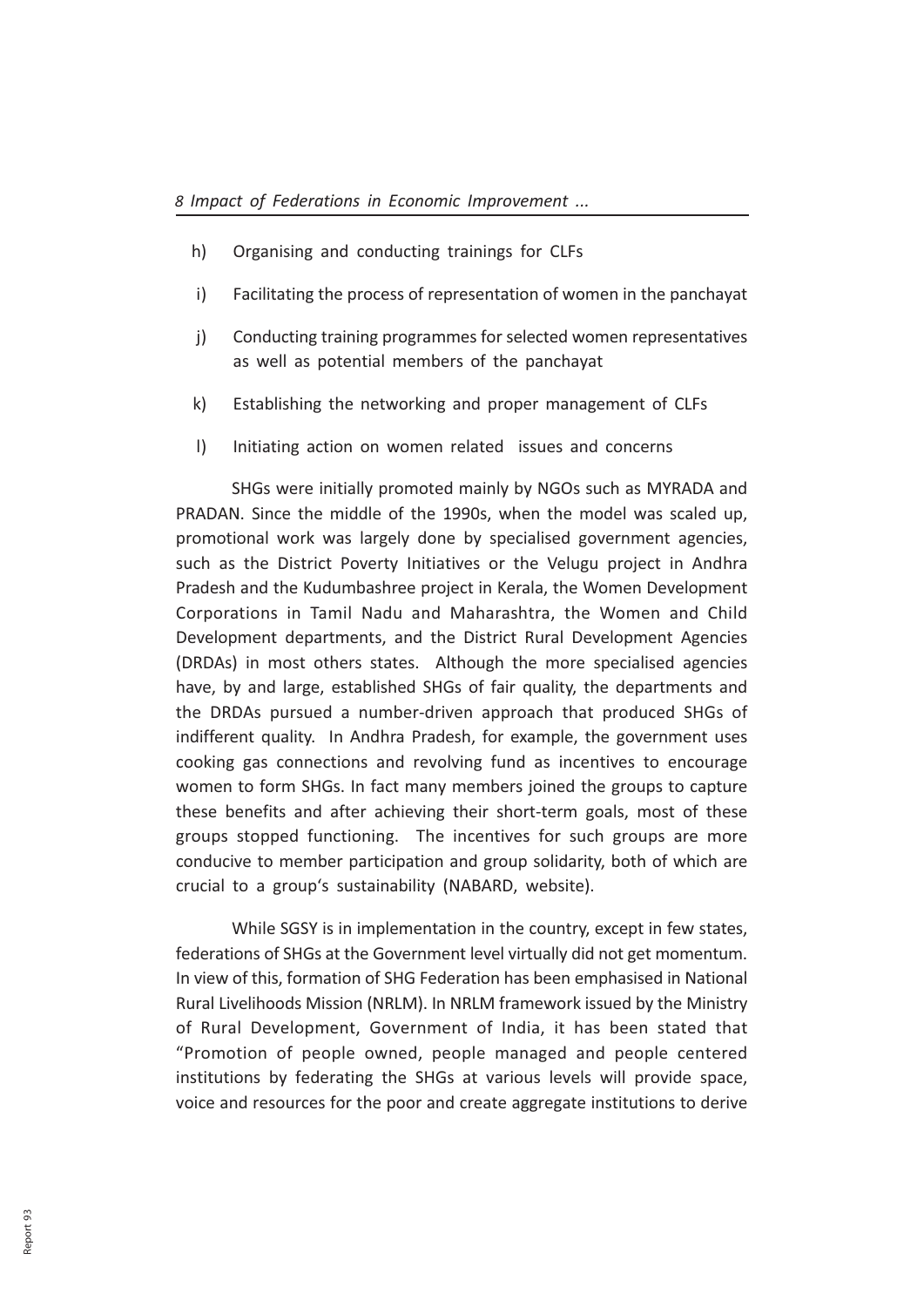economies of scale. Efforts will be made to form federations of SHGs, the rural poor SHGs at the cluster of villages / gram panchayat and block levels. The federations will undertake mobilisation of the leftover poor households into SHG network, arrange training and support services to SHG, facilitate access to information, credit and markets, community enterprises for co-production and delivery of social and economic services (e.g., PDS shops, food security, livelihood support services, milk collection centres, collective marketing, etc). For sustainability of federations, one time grant of  $\bar{\tau}$  10,000 to village panchayat level,  $\bar{\tau}$  20,000 to block level,  $\overline{\zeta}$  100,000 to district level federations will be provided".

#### Salient Features of Selected SHG Federation Models

The model of federation by SHGs being experimented in some of the states is discussed below.

- a) Myrada Model
- b) Andhra Pradesh Government model of Indira Kranthi Patham
- c) Tamil Nadu Government Model of Women's Development Corporation
- d) Kalanjiam Model of DHAN Foundation
- e) Odisha Government Model adopted in Dhenkanal district

#### MYRADA Model

Myrada has experience of more than two decades in promotion of Self-Help Groups. As a withdrawal strategy, it has encouraged promotion of federations among the SHGs. The number of SHGs in one federation is not limited as the organisers leave the choice to each SHG to become members of the federation. On an average, a federation has about 12-25 SHGs and the federations are unregistered bodies. None of the 200 plus federations promoted by Myrada is involved in providing loans to the SHGs. The federations are mainly involved in sorting out issues within the group or within the community. The federations were also provided in lobbying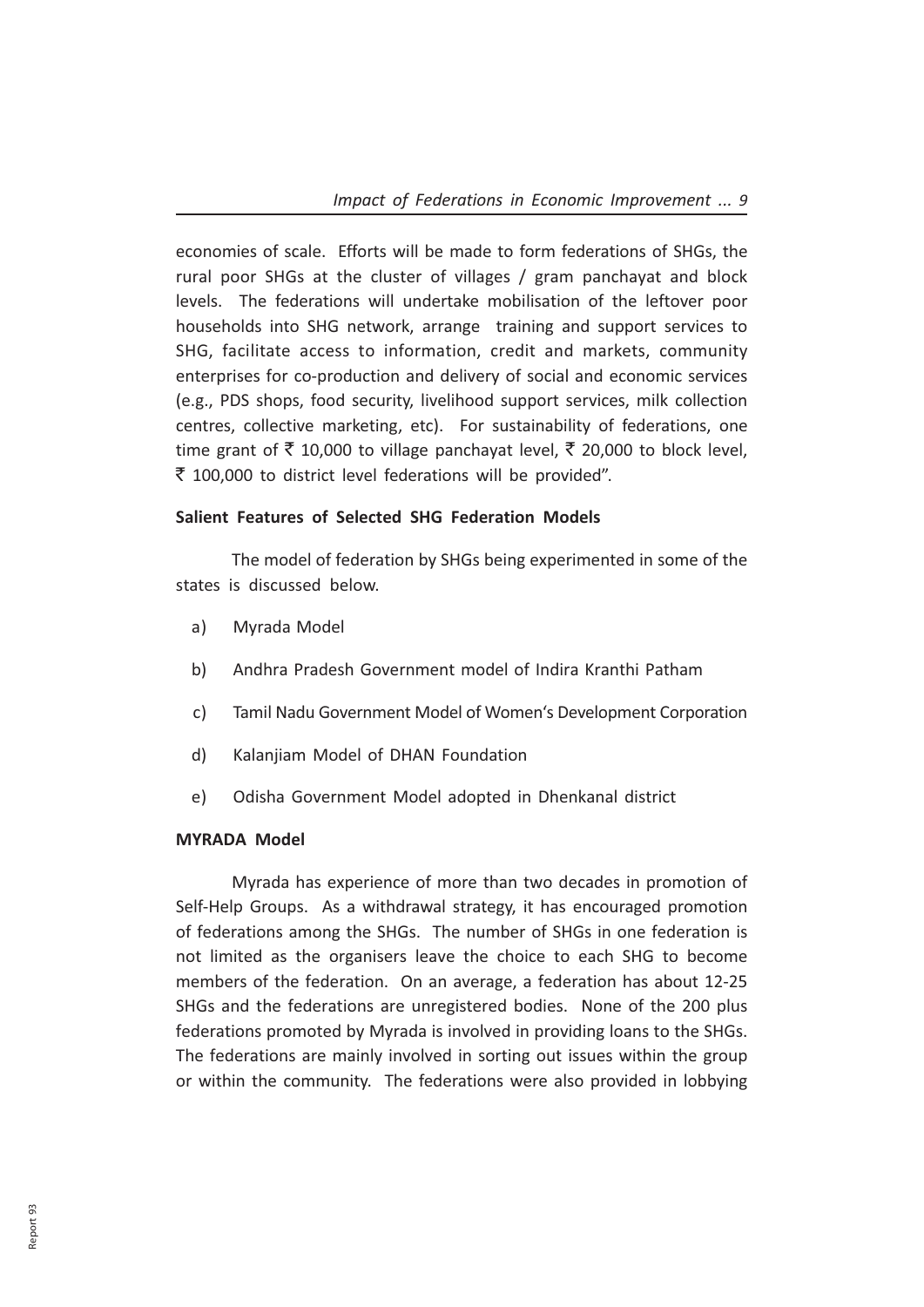for the rights of their members. Each SHG contributes small amounts for the federation to function.

The MYRADA has promoted Community Managed Resource Centres (CMRCs) for every 100-120 SHGs i.e. about 8 to 10 federations. These (CMRCs) are managed by the managing committee composing elected representatives from the SHG Federations and are supported by one experienced Myrada staff and several community resource persons selected by the SHGs. The SHG members pay for all the services that the CMRC extends to them. The CMRCs are set up with the following objectives.

- a) To keep information relevant to SHGs, poverty, youth, Government, NGOs.
- b) To create linkage between SHGs and other institutions like Government and private institutions.
- c) To provide service to the members of SHGs through linkages, capacity building, audit, conflict resolution etc.
- d) To disseminate information on agriculture, health, marketing, employment opportunities, etc.
- e) To organise health camps, animal health camps, awareness creation, skill training in association with Government / other NGOs.

Two members from each federation are represented in CMRC. The CMRC has a committee of 6–8 directors selected from the members of federations. This committee meets once in a month. Tenure of the committee is for one year. The CMRC has one manager who is from MYRADA. He will be attending the meetings of the committee's federations and the CMRC. Each SHG coming under the CMRC will contribute minimum of  $\bar{z}$  50 per month to the CMRC corpus. The members of the SHGs are identified by MYRADA and are given training as trainers and auditors. These members are the resource persons at CMRC. The training component of assistance received by MYRADA at present is implemented through the CMRC. Each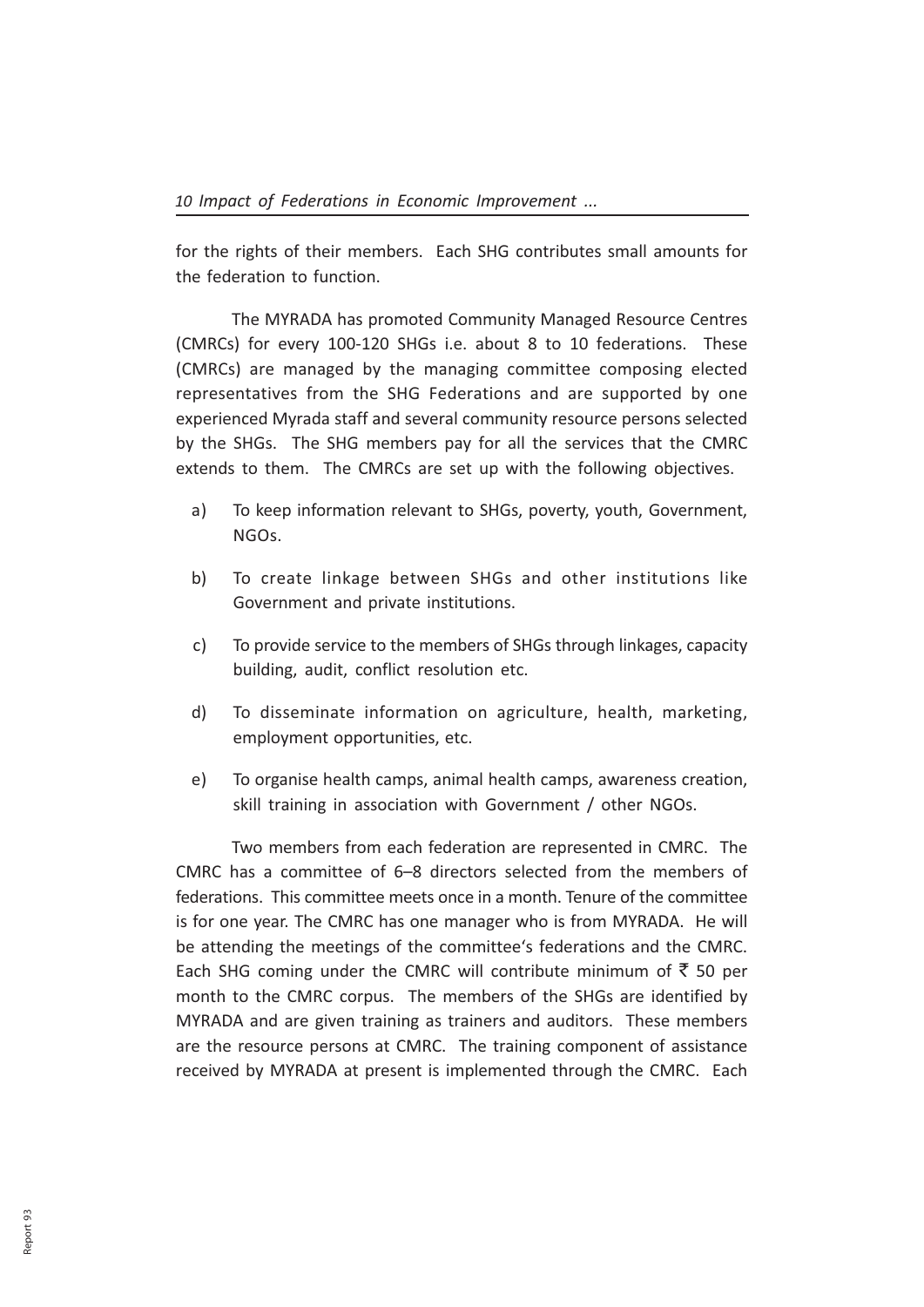SHG is required to pay  $\bar{\tau}$  25 for training. It is insisted to have the stake of SHGs in the training. This results in augmentation of the corpus of the CMRC. The auditors identified and trained by CMRC, undertake the audit of SHGs regularly. A fee of  $\overline{5}$  100 is charged from an SHG by the CMRC. The auditors are given a fee of  $\bar{\tau}$  80 plus actual travelling charges.

Both federations and CMRCs do not undertake any financial intermediation. It only provides means for stabilisation and sustainability of SHGs. Over a period of time the CMRCs are supposed to become a selfsustaining institution under the guidance of MYRADA.

#### Andhra Pradesh Government Model of Indira Kranthi Patham

The Society for Elimination of Rural Poverty (SERP) is an independent, autonomous society registered under the Societies Act to implement the World Bank supported project with the Chief Minister as the Chairperson. The Society for Elimination of Rural Poverty (SERP) is implementing Indira Kranthi Patham (IKP) Project in Andhra Pradesh. This is a State-wise, community demand-driven rural poverty alleviation project covering all rural poor households in the State.

The strategy involves organising poor women into SHGs and then creating higher structures of SHGs. Under this project, the federation model comprises three tiers : (i) Mandal Samakhya (MS) (ii) Village Organisation (VO) and (iii) individual SHGs. The MS functions at the mandal level while the VO functions at the village level, MS and VO are registered on Mutually Aided Cooperative Societies under APMACS Act. One or two representatives from SHGs become members of Village Organisation. Similarly, the membership in Mandal Samakhya is through the Village Organisations. The project supports the communities in prioritising the livelihoods by investments in sub-projects proposed and implemented by SHGs, VOs, MS, etc. There are three types of activities (a) income generation (b) productive physical infrastructure and (c) social development. The major thrust is on income generation. The MS also accesses funds from the external sources and lends it to VO. Similarly, VO lends to individual SHGs who in turn lend to SHG members. Each tier earns income through interest in different stages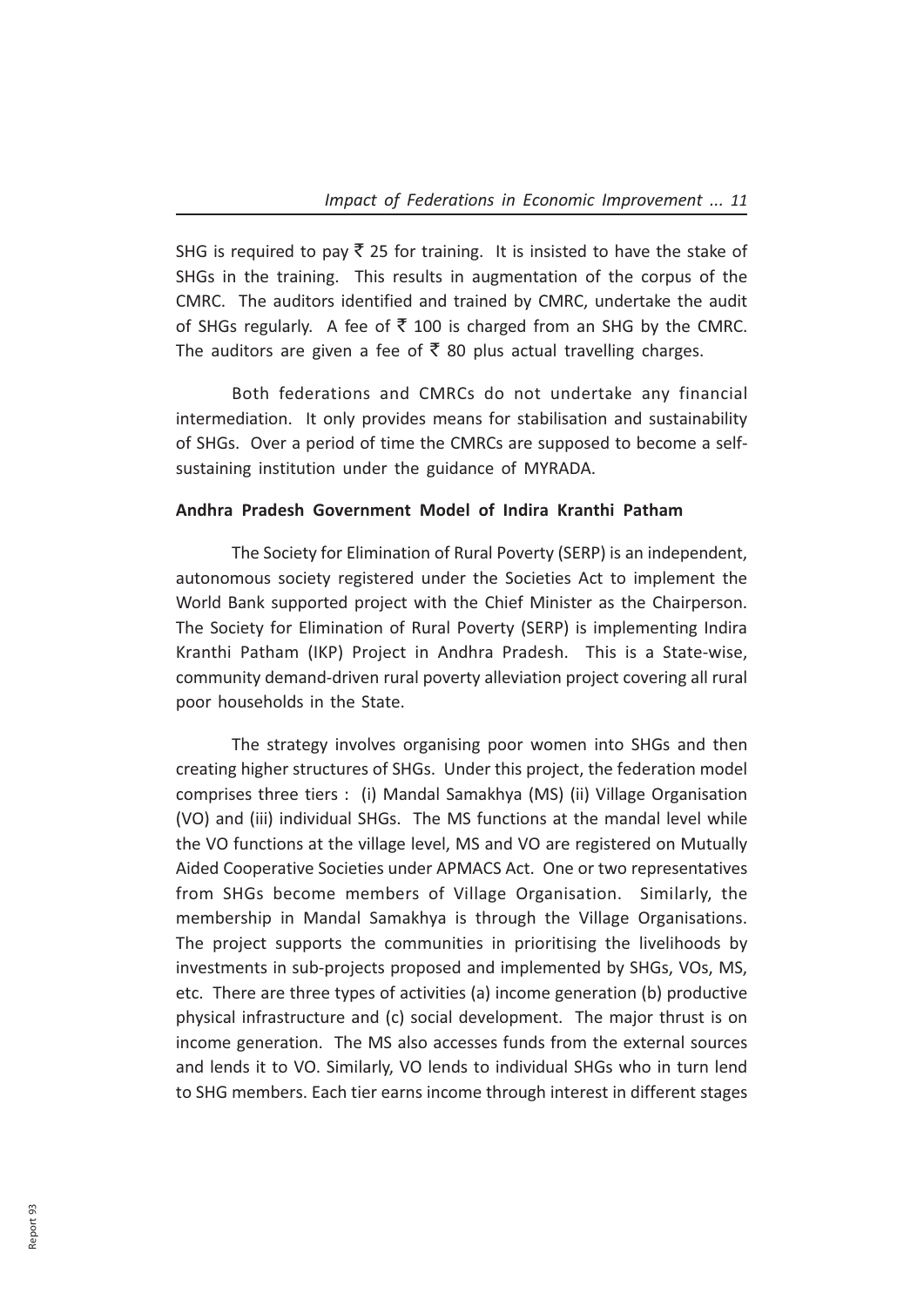while extending loans. The MS and VO also collect charges for various services extended by them to their members.

#### Tamil Nadu Women's Development Corporation

Tamil Nadu Corporation for Development of Women Limited was set up on December 9, 1983 under Companies Act 1956. The Tamil Nadu Women's Development Project under the name of "Mahalir Thittam", contemplates a massive expansion of the TNWDP (IFAD) successes to cover about 10 lakh BPL women of the State. This scheme is intended to promote economic development and social empowerment of the BPL women through a network of Self-Help Groups formed with active support of NGOs.

The project area encompasses rural areas of all 28 districts of Tamil Nadu except Chennai district. The scheme was extended to all districts in a phased manner, with the vision of forming and nurturing around 60,000 sustainable SHGs covering about 10 lakh women over the project period. The vision on the project is to reach out and empower 10, 00,000 women below the poverty line through 60,000 self-reliant and sustainable Self-Help Groups.

Cluster level federations are formed with the following guidelines:

- a) 15-25 groups to a cluster
- b) Two representatives from each group
- c) Two years tenure for representatives
- d) Rotation in alternate years

#### Role of Cluster Federations

- Facilitate formation of new groups by other BPL women
- Organise annual auditing for the groups through a qualified auditor
- Organise cluster level meetings, workshops etc.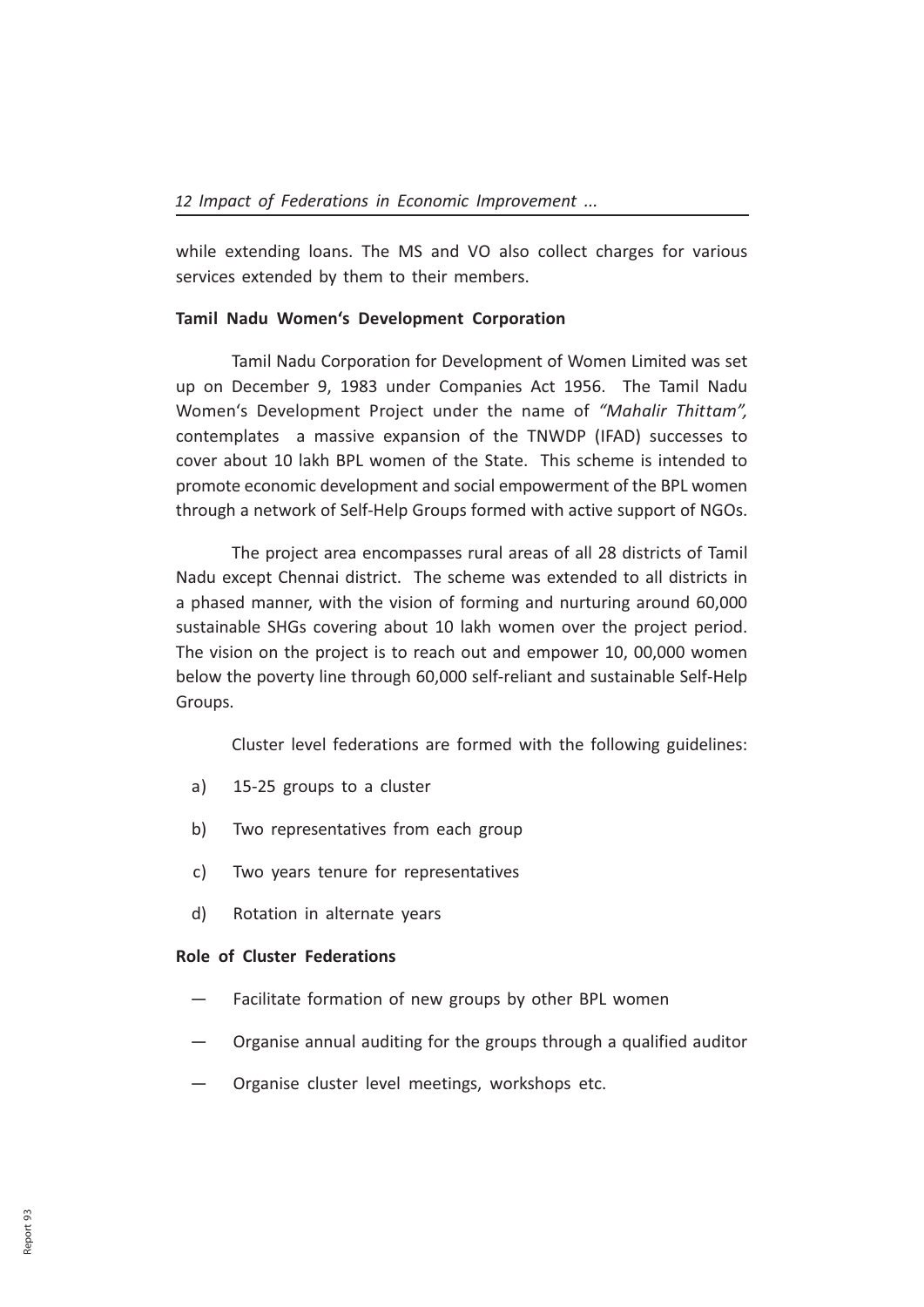- Organise cluster level events
- Assist SHGs grading in the cluster
- Provide special support for weak groups after grading
- Financial role not advisable in early period, unless the groups want to have this role for the cluster level in the organisation

#### Kalanjiam Model of DHAN Foundation

The DHAN (Development of Human Action) Foundation is working with BPL women in Andhra Pradesh, Tamil Nadu, Karnataka and Pudicherry. The DHAN Foundation, as part of its Kalanjiam Community Banking Programme (KCBP) is promoting a network of institutions. The network consists of three levels which are the primary groups, cluster development association (CDAs) and the federation.

The primary group has 15 to 20 members from the same village. All 20 members constitute the general body of the group. The functions of the general body include framing by-laws, electing office-bearers, appointing auditors, etc. The primary group carries out the financial transaction involving thrift and credit. A Cluster Development Association (CDA) is formed by 15 to 20 SHGs in 2 to 3 contiguous villages. Each CDA has 300 to 400 families as members. CDA governance system has three distinct bodies to govern the organisations. They are Mahasabha, general body and executive committee. The cluster is an informal body and is meant to nurture and strengthen the primary groups so as to ensure the quality of the groups. A federation has 200 to 300 SHGs as its members. Generally, a federation is promoted in an administrative block of the state and it covers 3000 to 4000 families. The federations are registered as public charitable trusts. The major roles of the federation are:

- a) Ensuring systems, meetings, performance standards at SHG and CDA level
- b) Managing linkages of federation with banks, apex financial Institution, government agencies and Panchayati Raj Institutions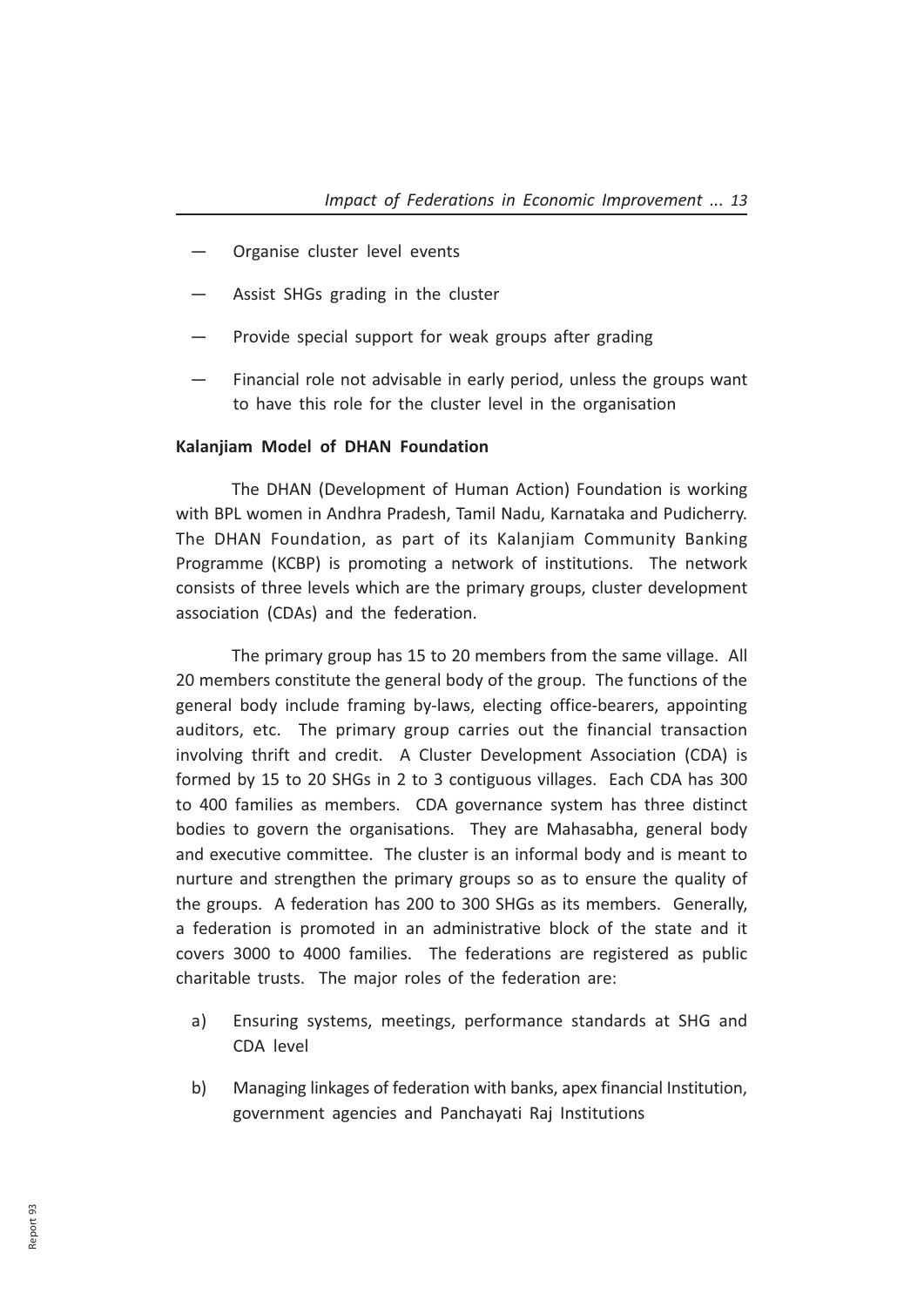- c) Executing audit for SHGs, CDAs and federations
- d) Building the capacity of SHGs and CDAs

Fifteen to twenty SHGs from  $3 - 4$  villages are organised into CDA and these CDAs are federated at the block level with 150 – 200 groups. The primary groups, the clusters and the federation perform different types of functions. The primary group carries out the financial transactions involving thrift and credit. The cluster is meant to nurture and strengthen the primary groups so as to ensure the quality of the groups. The block level federations, on the other hand, provide crucial linkage for meeting the larger needs of the community.

#### Odisha Government Model Adopted in Dhenkanal

Dhenkanal district had 10500 SHGs and of these, 8500 were linked to the banks. The State Government has played a pro-active role in the district through ICDS in promoting and nurturing the groups. As a strategy, the SHGs are organised into federal structure and there are three levels of federations. The main objective of the federal structure is to promote quantitative and qualitative growth of SHGs in the district. Three levels in the federal structure are:

#### Cluster Federation

A cluster is formed at the village level taking 10 to 20 SHGs in its fold. The president and the secretary of the SHGs are the members of the cluster. The cluster meetings are held once in a month.

#### Block Federation

The president and the secretary of each cluster represent in the block level federation. The block federation meets once in a month. The president and the secretary are also special invitees in BLBC meeting concerned so that there is better interface with the bank officials.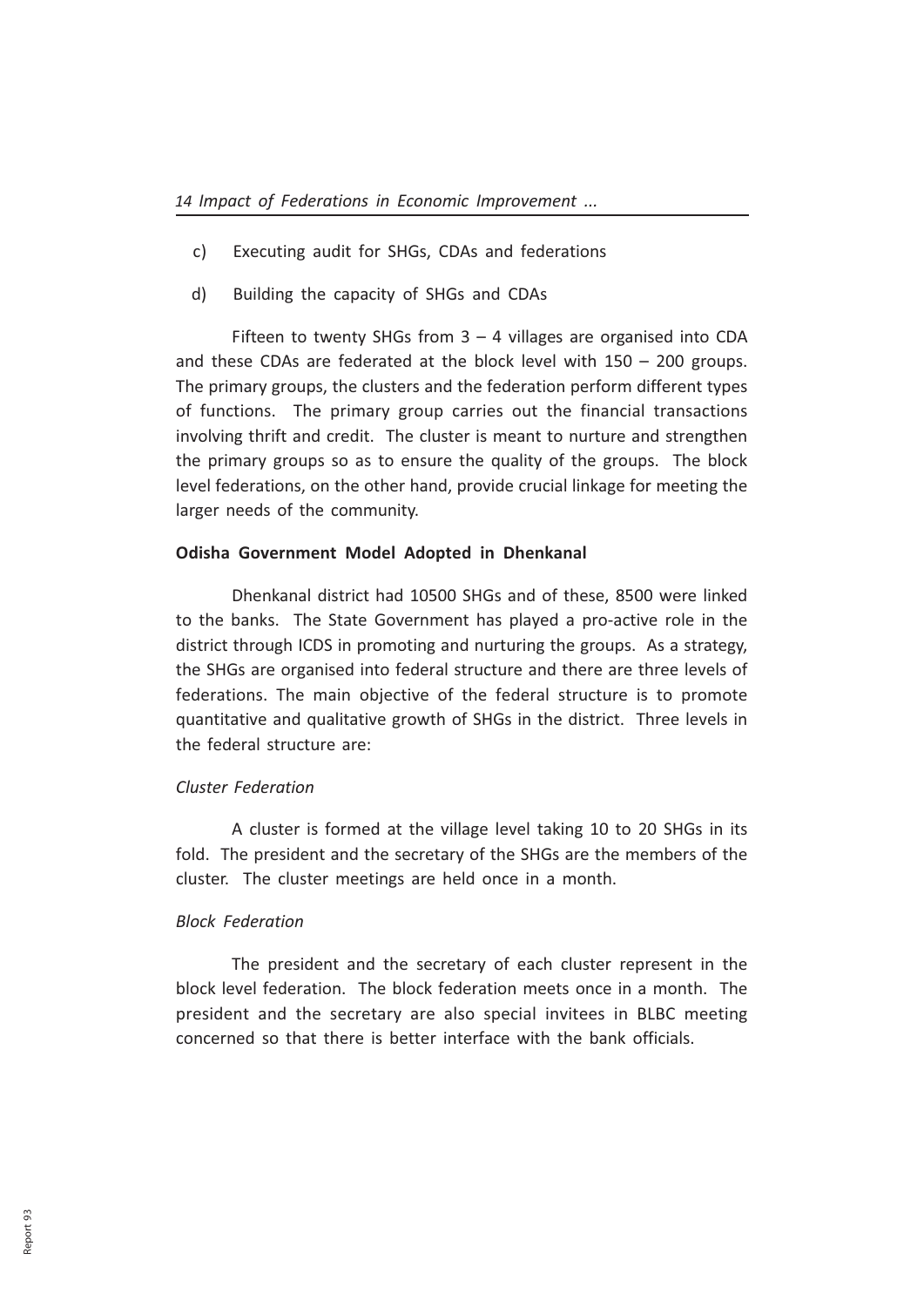## District Federation

The presidents and the secretaries of the block level federations represent in the district level federation. It is an apex body of the SHGs in the district.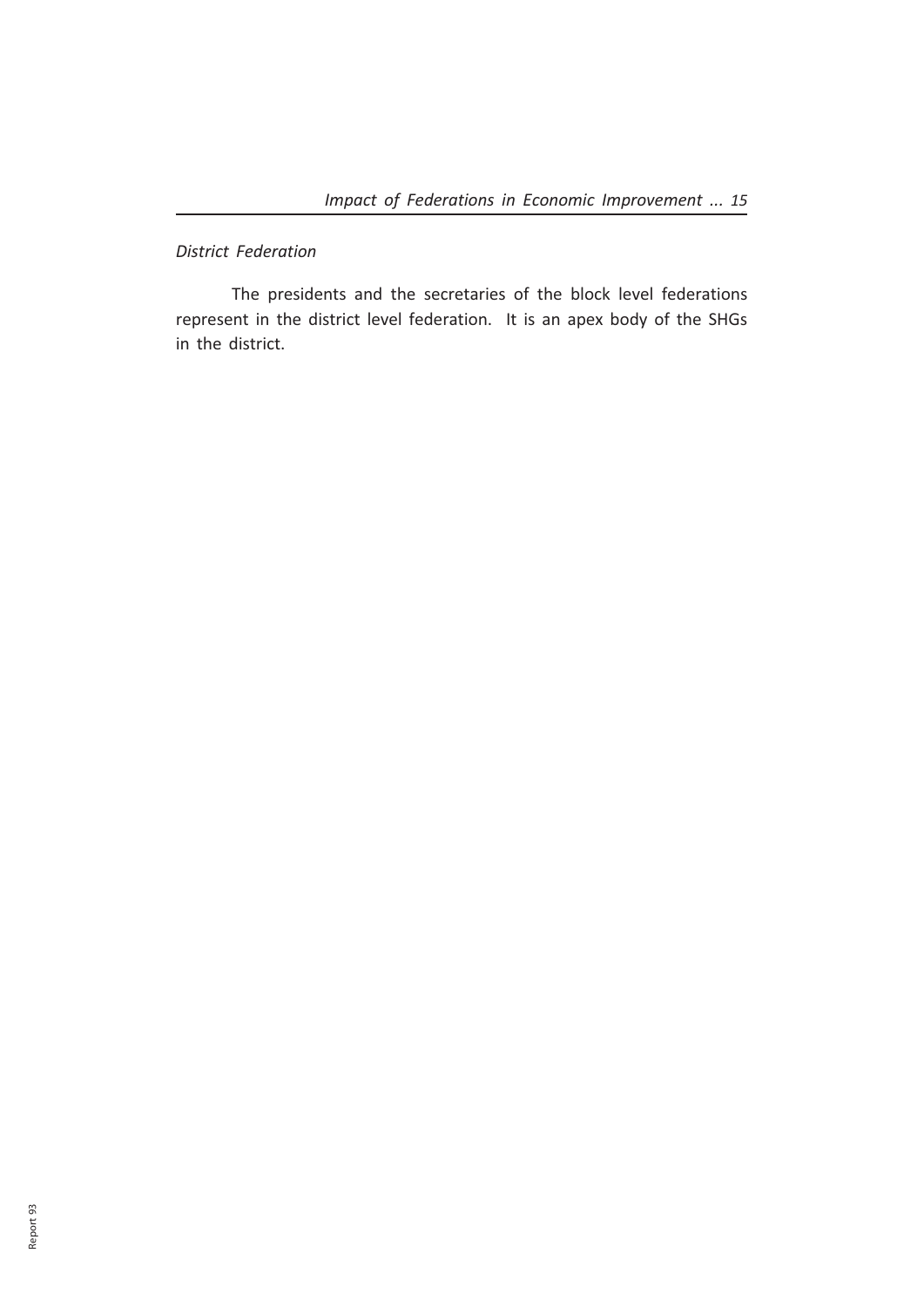### CHAPTER 2

## STUDY AREA, OBJECTIVES AND METHODOLOGY

The study was carried out in two States of the country located in two different locations- one in West Bengal, the eastern part of India and the other one in Tamil Nadu, southern part of India. The study area was Krishnagiri district of Tamil Nadu and Howrah district of West Bengal. They were the focal points of the study. The study was conducted in November 2010 in Krishnagiri and December 2010 in Howrah, respectively. The specific objectives of the study are mentioned below :

In Tamil Nadu, Myrada model of Federation which has been functioning under the banner of Community Managed Resource Centre (CMRC) involved extensively for formation and nurturing of Federations was studied whereas in West Bengal, Federations promoted under the umbrella of State Government was visited for the study. Thus, a comparative picture is available for promoting of Federations by NGOs and the Governments.

#### **Objectives**

The study was conducted with following objectives:

- i) To study the standard of living of SHG members before and after joining Federations.
- ii) To assess improvement in the income level of SHGs/BPL families after joining Federations.
- iii) To analyse strengths and weakness of SHG members after joining Federations.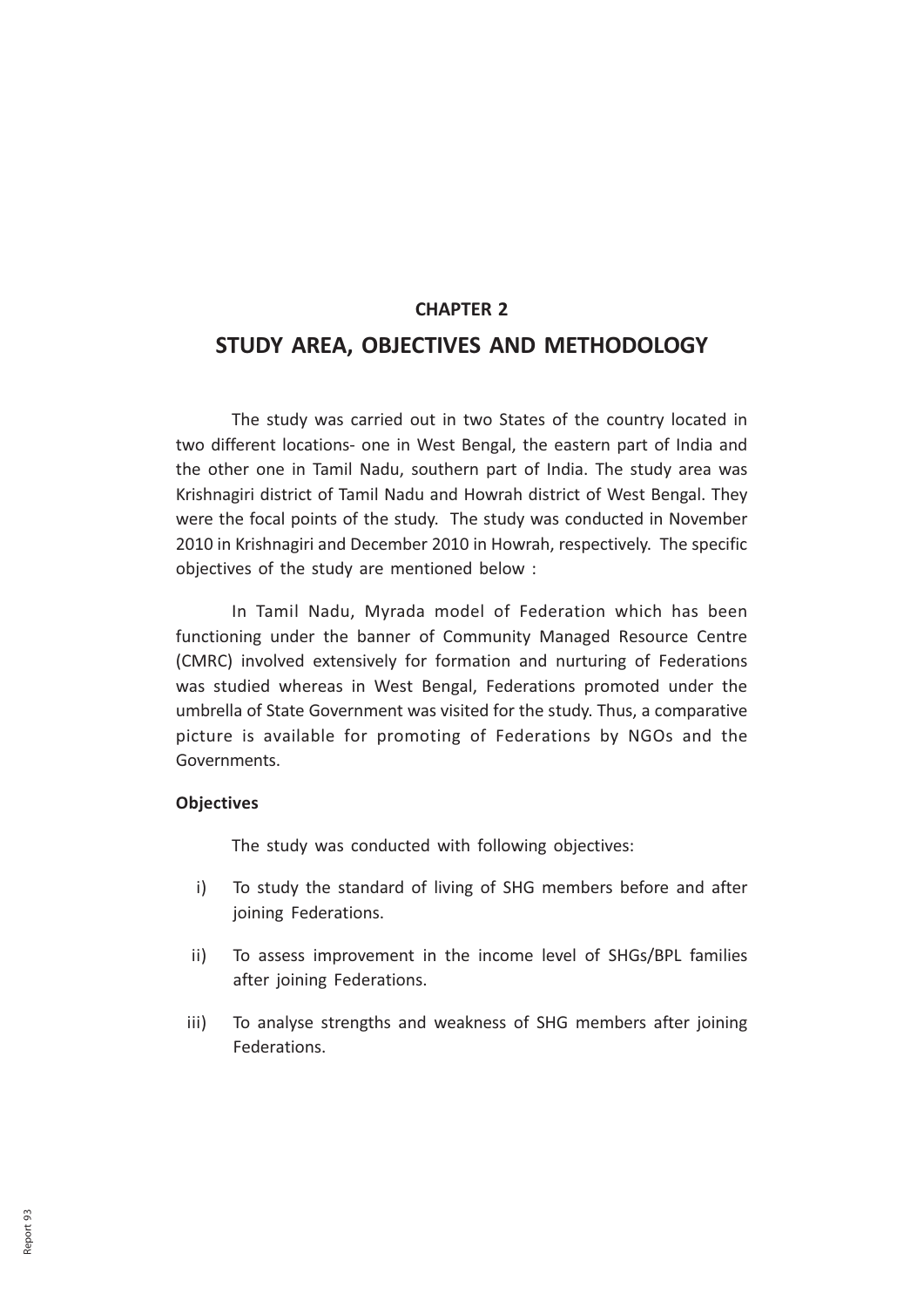While taking up the social and economic improvements the parameter considered was the level of income before joining and extent of its increase after forming federations.

#### Methodology and Sampling

Both secondary and primary data were collected for the study. For secondary data, annual reports published by the Ministry of Rural Development, Government of India, State Governments' publications, websites and other publications were consulted. For the field study, 109 SHG members were contacted and data were collected through structured schedules prepared for the purpose. The entire analysis is based on 109 SHG members. In addition to collecting data from beneficiaries/swarojgaris (the term 'Swarojgaris' could be a misnomer) data were collected from 18 SHGs, 9 from each district to get an idea about their corpus fund, number of members, etc. All the SHG members covered under this study were under the umbrella of 18 SHGs.

Although the unit of the study was district, one block and four villages were visited for collecting information. On the other hand in Krishnagiri, in Howrah four blocks and seven villages were selected for the study. However, there were differences based on number of SHGs covered by a Federation. As per proposal, 50 SHG members from each State (thus totaling to 100 members) were planned to be covered for the study, but in the field 58 members, who were under the umbrella of federation in Tamil Nadu, promoted by MYRADA were studied. On the other hand, in West Bengal where federation concept is at a nascent stage, 51 SHG members who were part of federation were contacted for the study. Thus a total of 109 SHG members (58+51) were covered under the study, a little more than the target.

The villages visited in Amta block of Howrah district for data collection were Udang, Bhandargachha, Fatepur and Ranapara. On the other hand, in Krishnagiri district, blocks under the study were little more as CMRC is spread over to areas where some parts of 3-4 blocks have been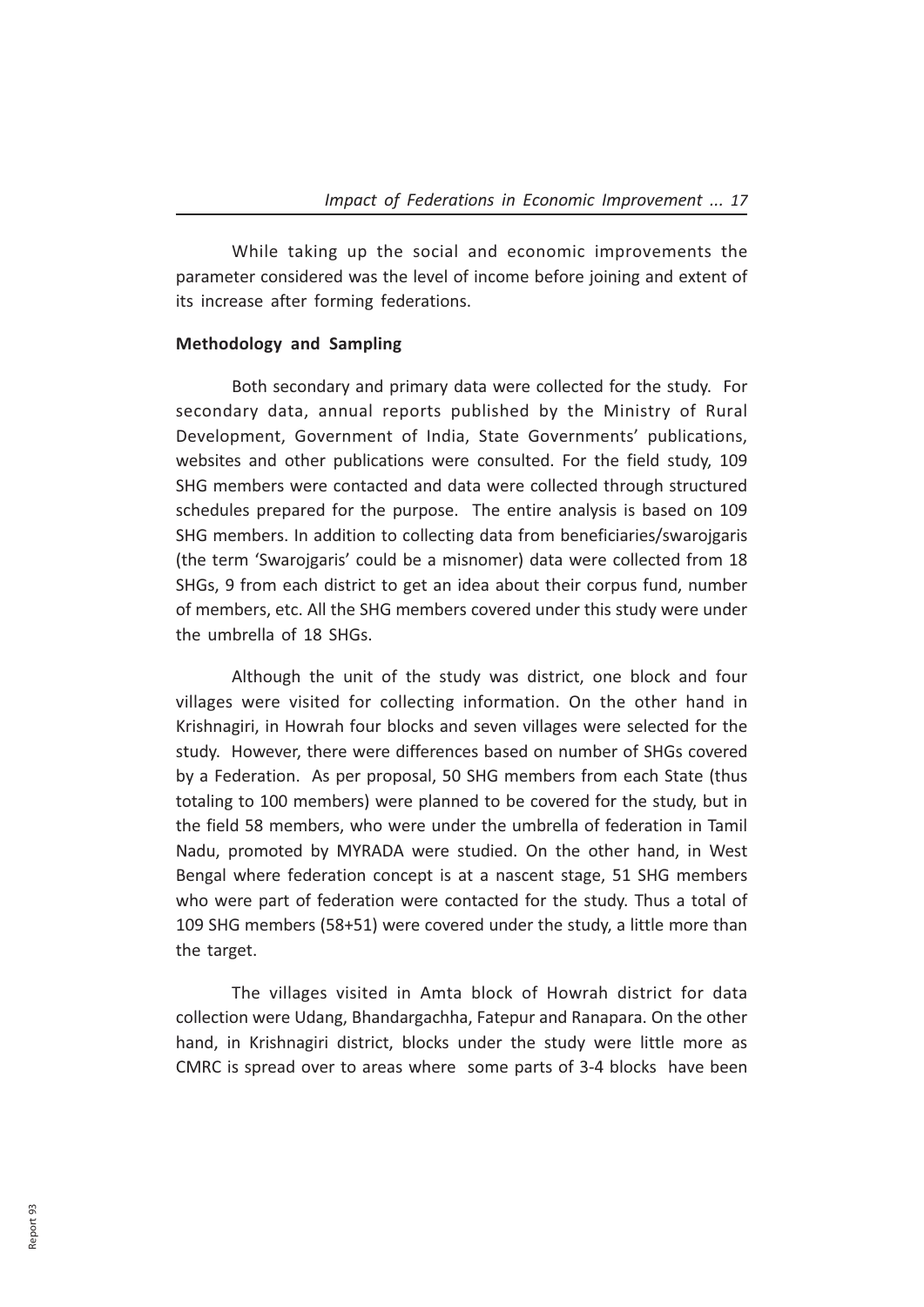covered in many cases by one CMRC. The blocks studied were Kelamangalam, Thally, Hossur, and Solagiri and the villages were- H.Settipally, Geebee, Denkanikotai, Kundu Maranapalli, Kunigal, T.Ramanagar and Gibanagar. In addition to the beneficiaries, 18 SHGs, 9 from each district were visited and relevant information was collected about their year of starting, total revolving fund, bank loan etc, Discussion was held with the members and office-bearers of SHGs to understand problems encountered by them.

#### About Howrah District

In Howrah district of West Bengal, the process of forming federations was initiated a couple of years ago, but all the blocks were not covered till the day of study. Out of 14 blocks of the district, Federations at all three levels were constituted as per guidelines in three blocks, Amta-I, Amta-II and Domjur. These levels were i) 'Upasangha' (village booth level), ii) 'Sangha' level ('gram panchayat level') and iii) 'Mahasangha' (block level federation).

To get an idea about the functioning of 'Upasangha', 'Sangha' and 'Mahasangha', the study was carried out in all the three levels in Howrah district. These different levels of federations are Karunamoyee Upsangha at Bhandargacha of Amta block – I; Nazrul Sangha located at Ranapara of Amta Block-I and Sampriti Mahila Mahasangha of the same block. Details are discussed in the next chapter. Few particulars about the district are presented below (DRDC, Howrah 2010).

#### Demographic Characteristics

Howrah, one of the 18 districts of West Bengal is a story of contrasts. Eastern part of the district is highly industrialised and well connected through river Hooghly, NH-2 and NH-6. Other parts are characterised by rural texture. This is reflected in the 2001 population census, which shows that 50 per cent of the 4.27 million population of Howrah reside in rural areas.

Situated on the western side of the river Hooghly, Howrah is the smallest district (1.68 per cent of the total area) of West Bengal. It spread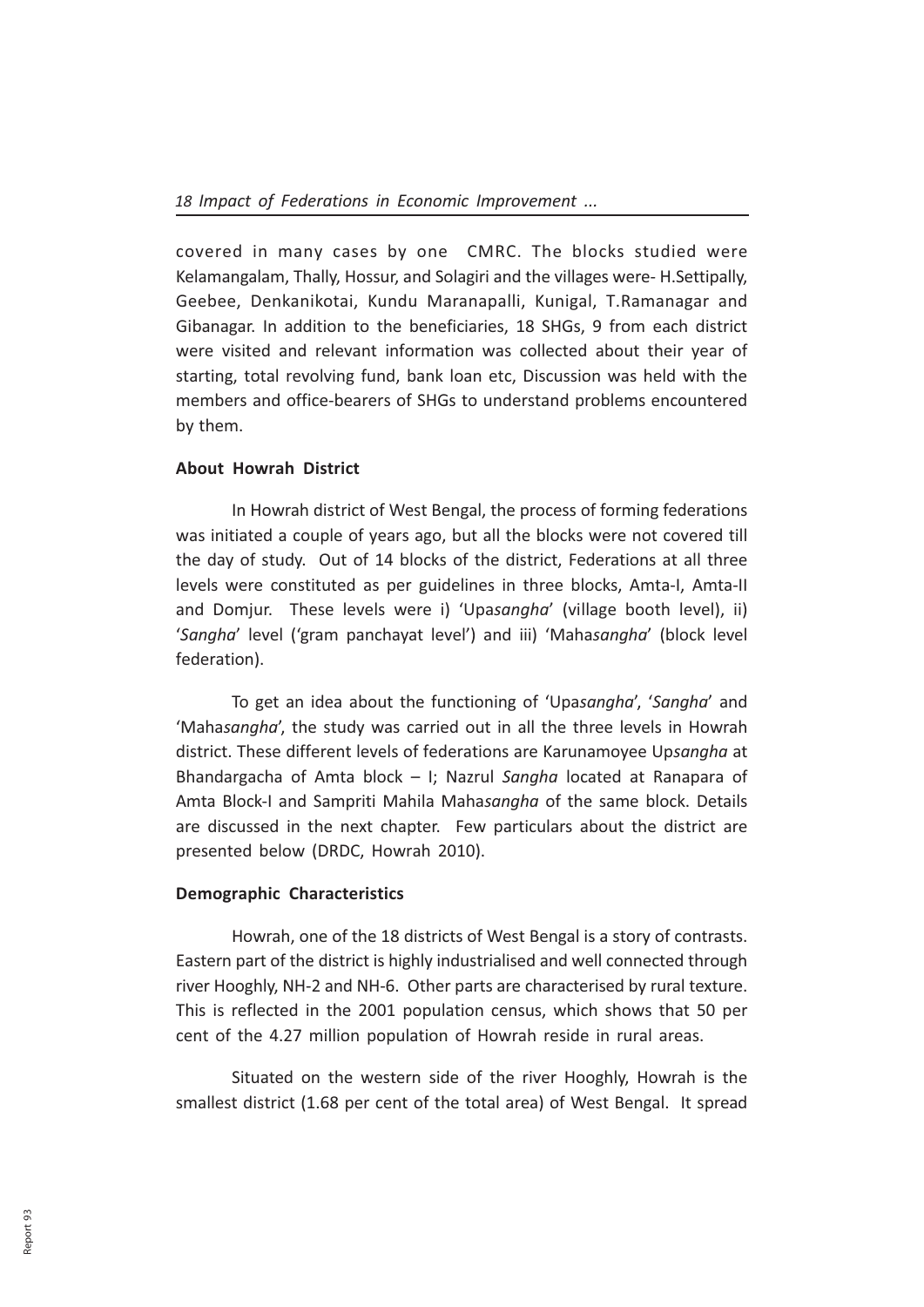over to an area of 1467 square kilometers with a total population of 42.74 lakhs (5.45 per cent of the total population of the State). There are 14 Community Development Blocks/Panchayat Samities and 157 Gram Panchayats in the district. Howrah city is much older than its adjacent city, Kolkata. Rabindra Setu, constructed in the year 1943 links the two cities and in recent years Howrah has been connected to Kolkata by another bridge called Vidyasagar Setu. Howrah like Kolkata has developed in a north-south axis along the G.T.road and the Andul road and all the industries are concentrated at Dasnagar, Liluah, Jagacha and Andul over a mere 50 square kilometers area of the total 1467 square kilometers of the district.

#### Economic Activities and Livelihood of the Local Population

One of the significant features of the district is concentration of very large number of highly skilled artisans, who have made their marks felt all across the country. For example, Domjur block of Howrah district provides almost the entire manpower for the gem and jewellery industry in Maharashtra, Gujarat and elsewhere in the country. On the other hand, Panchla and Jagatballavpur blocks are famous for 'jari' works. Howrah had a glorious past with established cottage industries during the  $13<sup>th</sup>$  century. In addition to gold, silver, imitation jewellery and jari works, the traditional cottage industries include potteries, brass utensils, iron and silver smithies, wigs and weaving of coarse cloth. Among other notable cottage industry products are `Hooka` made from coconut shell, chikan-works, polo balls made from bamboo stumps, football and badminton shuttle-cocks. The major agricultural crops produced in the district are rice, potato, oilseeds, vegetables, wheat, fruit and livestock. A brief profile of Howrah district is presented below :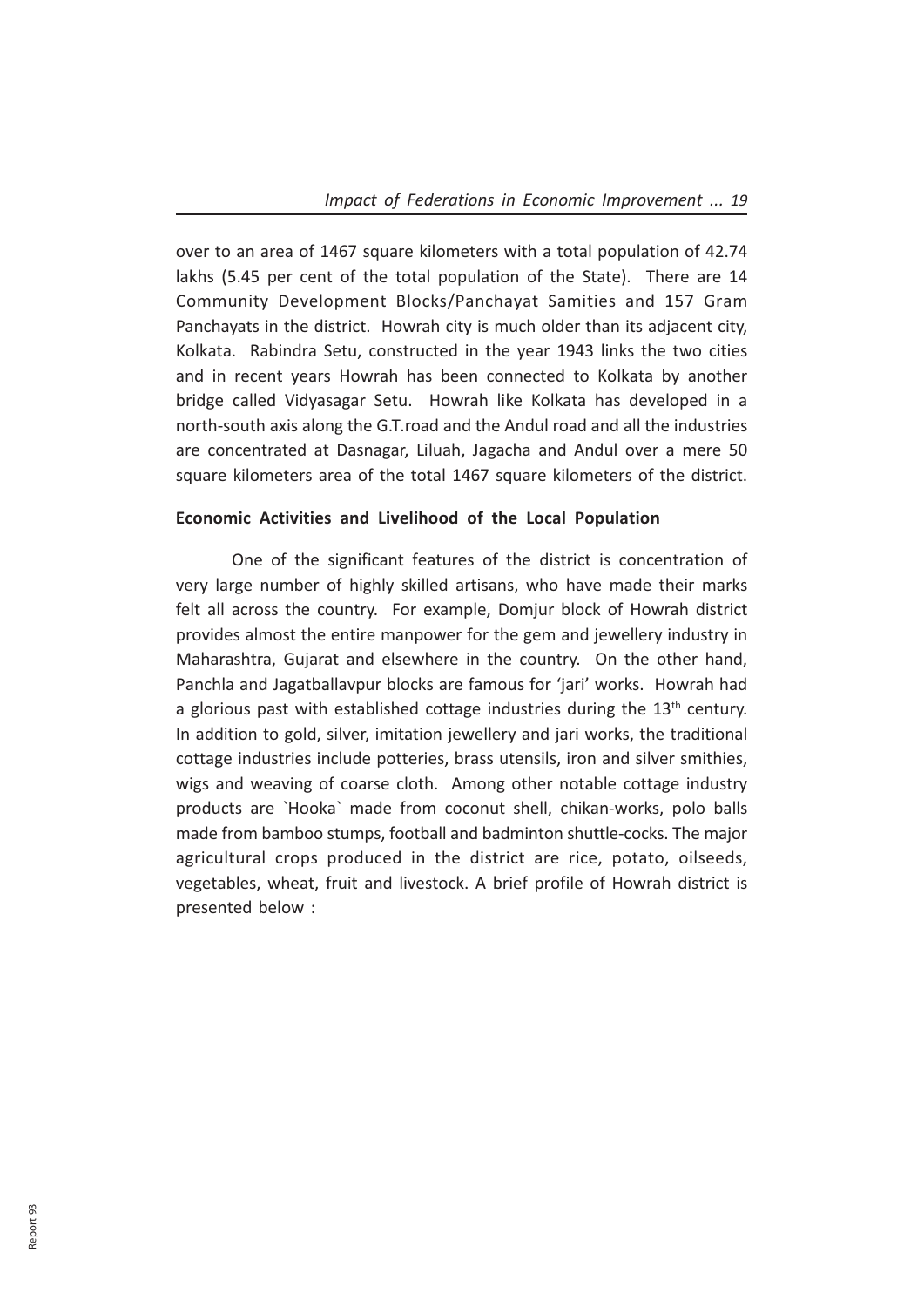| Area                            | 1467 Sq.km      |  |
|---------------------------------|-----------------|--|
| Population (As per 2001 Census) | 4274010         |  |
| Rural Population                | 2120439 (49.6%) |  |
| Urban Population                | 2153571 (50.3%) |  |
| Density of Population / Sq.km   | 2913            |  |
| <b>Administrative Units</b>     |                 |  |
| Sub-division                    | $\overline{2}$  |  |
| C.D. Blocks                     | 14              |  |
| Gram Panchayat                  | 157             |  |
| Gram Sansad                     | 1797            |  |
| Police Stations                 | 12              |  |
| Literacy                        | 77.64%          |  |

#### Table 2.1 : Howrah District Profile

Source: District Rural Development Cell, Howrah Zilla Parishad, Progress Report on SGSY.

#### About Krishnagiri District

To acquaint with the functioning of MYRADA's Federation model, a study was conducted in Krishnagiri district of Tamil Nadu in December 2010. For the benefit of readers, a few particulars about Krishnagiri district are presented below.

Krishnagiri district is surrounded by Vellore and Thiruvannamalai districts in the east, Karnataka in the west, Andhra Pradesh in the north, and Dharmapuri district in the south. It is spread over an area of 5143 square kilometers with the average rainfall of 830 mm. Three languages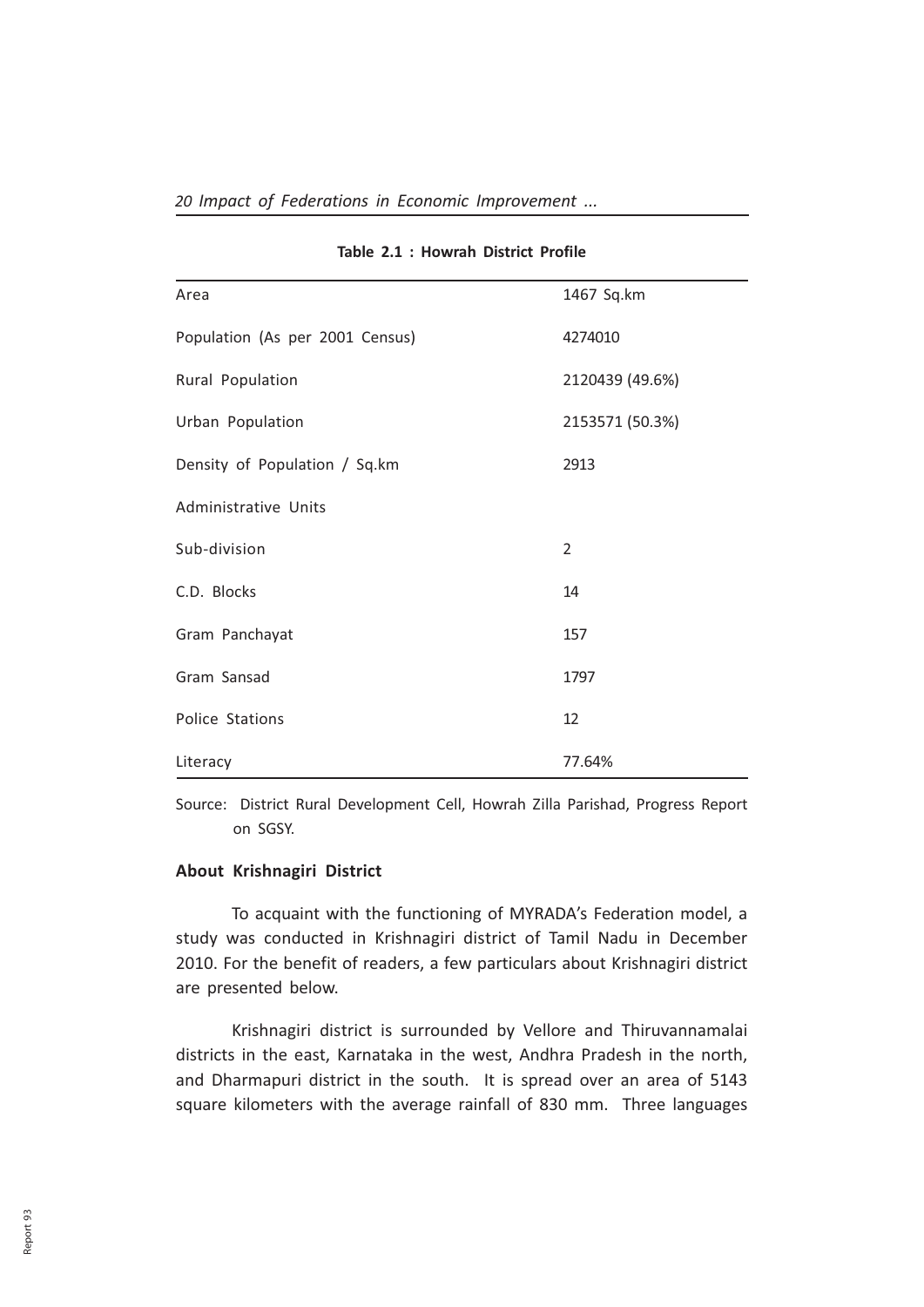namely Tamil, Telugu and Kannada are widely spoken in this district. Moreover, the district exhibits national integration and religious harmony as there is confluence of different languages and religions. People of Krishnagiri district belong to various racial groups. People from Kashmir, Maharashtra, and Karnataka, Andhra Pradesh and other parts of the country have settled in this district long ago. The district has 2 municipalities, 10 panchayat unions, 7 town panchayats, 352 village panchayats and 636 revenue villages.

Mulberry cultivation is an important agricultural activity in the district. Altogether 5069 acres of land is under mulberry cultivation in Krishnagiri district. This crop is providing employment to about 24,345 persons. The district has substantial forest area – 2024 square kilometers. The hill ranges of this district are known by the name 'Melagiri'. The major types of forest are tropical, deciduous forests, thorny shrubs and bamboo forest.

| Population Statistics (Census - 2001) |                           |           |  |  |
|---------------------------------------|---------------------------|-----------|--|--|
| 'Total Population                     |                           | 15,46,700 |  |  |
| Population - Male                     | $\mathbb{R}^{n}$          | 7,95,718  |  |  |
| Population - Female                   |                           | 7,50,982  |  |  |
| Urban Population                      | $\mathbb{R}^{n}$          | 2,53,989  |  |  |
| Rural Population                      | $\mathbb{R}^{\mathbb{Z}}$ | 12,92,711 |  |  |
| Density of Population per Sq. Km      | $1 - 1$                   | 301       |  |  |
| Sex Ratio                             | t in                      | 944       |  |  |
| Literacy Rate (%)                     | ÷                         | 58.11     |  |  |
| Literacy Rate Male (%)                | ÷                         | 67.11     |  |  |
| Literacy Rate Female (%)              | t.                        | 48.62     |  |  |

Table 2.2: Krishnagiri District Profile

Source : www. krishnagiri.nic.in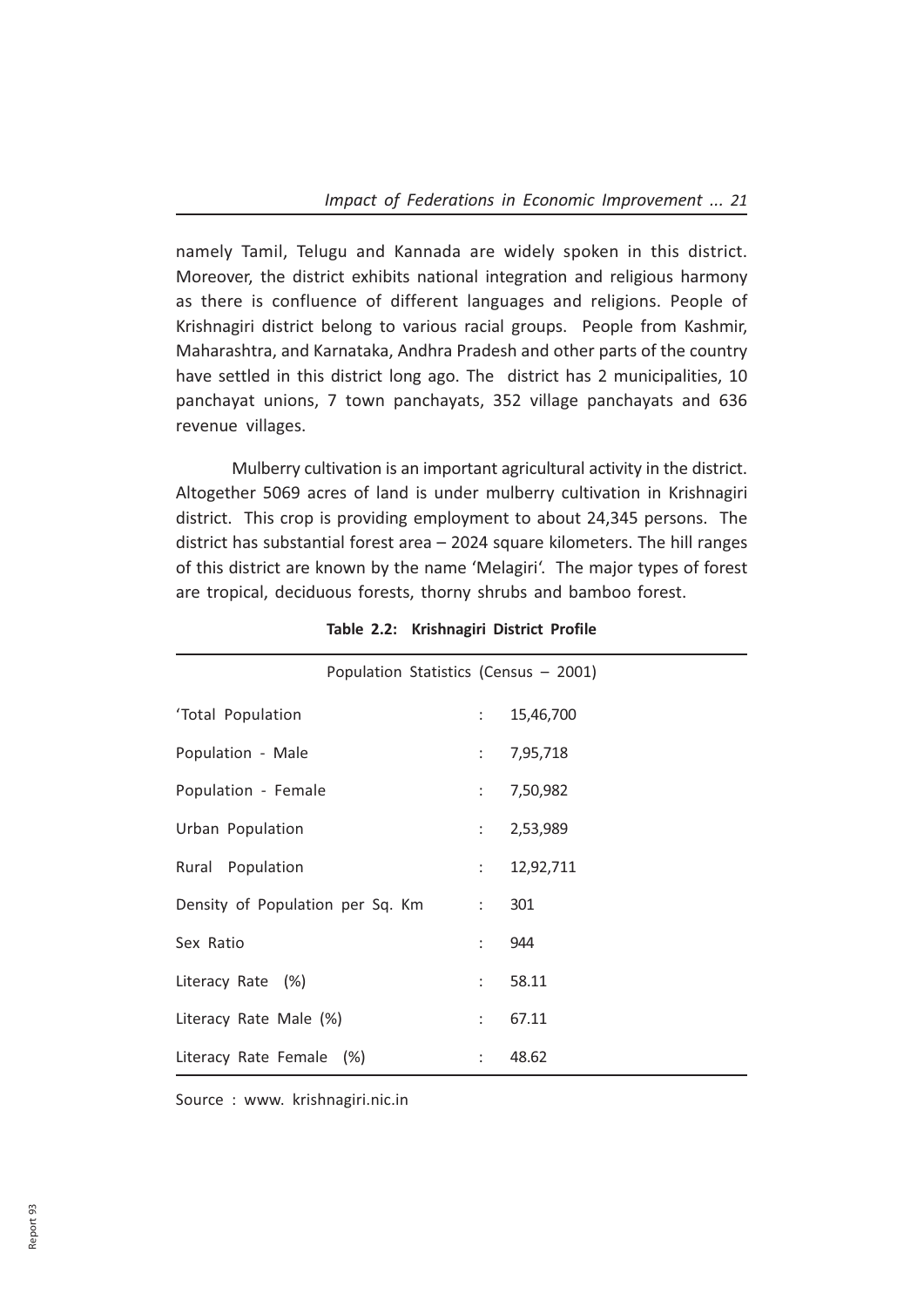The important crops of the district are paddy, maize, ragi, banana, sugarcane, cotton, mango, groundnut, vegetables and flowers. The district has excellent scope for agri- business. Regional Agriculture Research Centre of Tamil Nadu Agricultural University has been functioning at Paiyur in Kaveripattinam union since 1973. It has developed hybrid seeds which yield more production and quality outputs.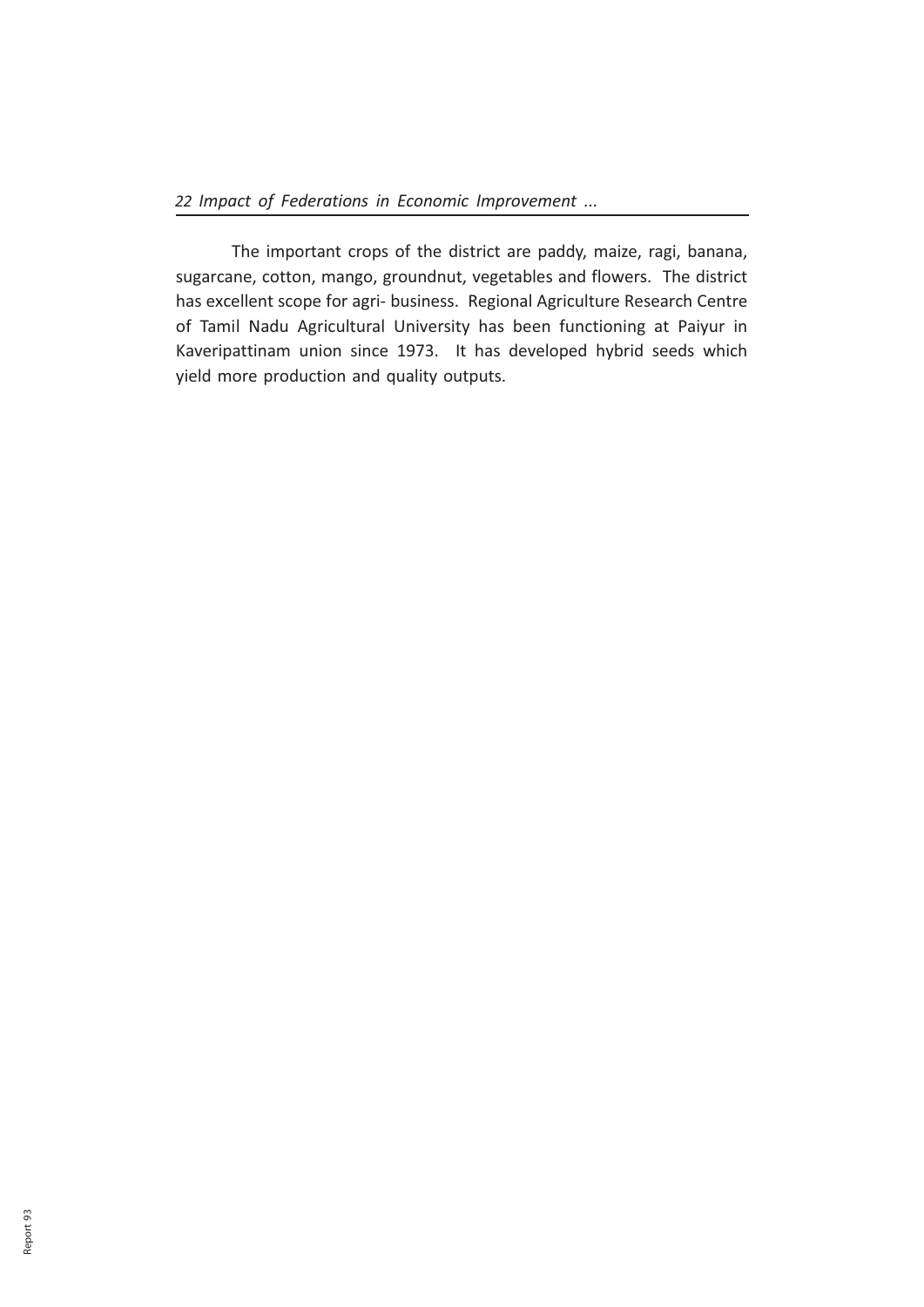#### CHAPTER - 3

## FEDERATIONS IN HOWRAH AND KRISHNAGIRI DISTRICTS

This chapter consists of two sections. One deals with type of federations promoted by the Government of West Bengal and other one by Myrada. Section two is based on the field study analysing the status of SHGs in Howrah and Krishnagiri districts.

#### SECTION-1

#### Types of Federations

In this section, first part deals with the types of federations promoted by the Government of West Bengal and that of Myrada in Tamil Nadu. Further light has been thrown on Mahalir Thittam which has been functioning in Tamil Nadu inter alia, for promotion of SHGs.

#### Federations in West Bengal

In the recent years, the Government of West Bengal has taken initiative to form federations at three levels -

Village assembly level i.e., in each village booth level locally known as "Upasangha" level, (henceforth `Sangha` will be used as it is the common term used in West Bengal for a federation at the lowest level). Next to 'Upasangha` is `Sangha` i.e., Gram Panchayat level federation. The last one is called `Mahasangha` which is at the block level.

The compositions along with salient features of federations are discussed here. It is pertinent to mention that during the course of study (December, 2010) no federation was formed at the district level.

Some of the important points regarding formation of federation at the 'Upasangha' level are: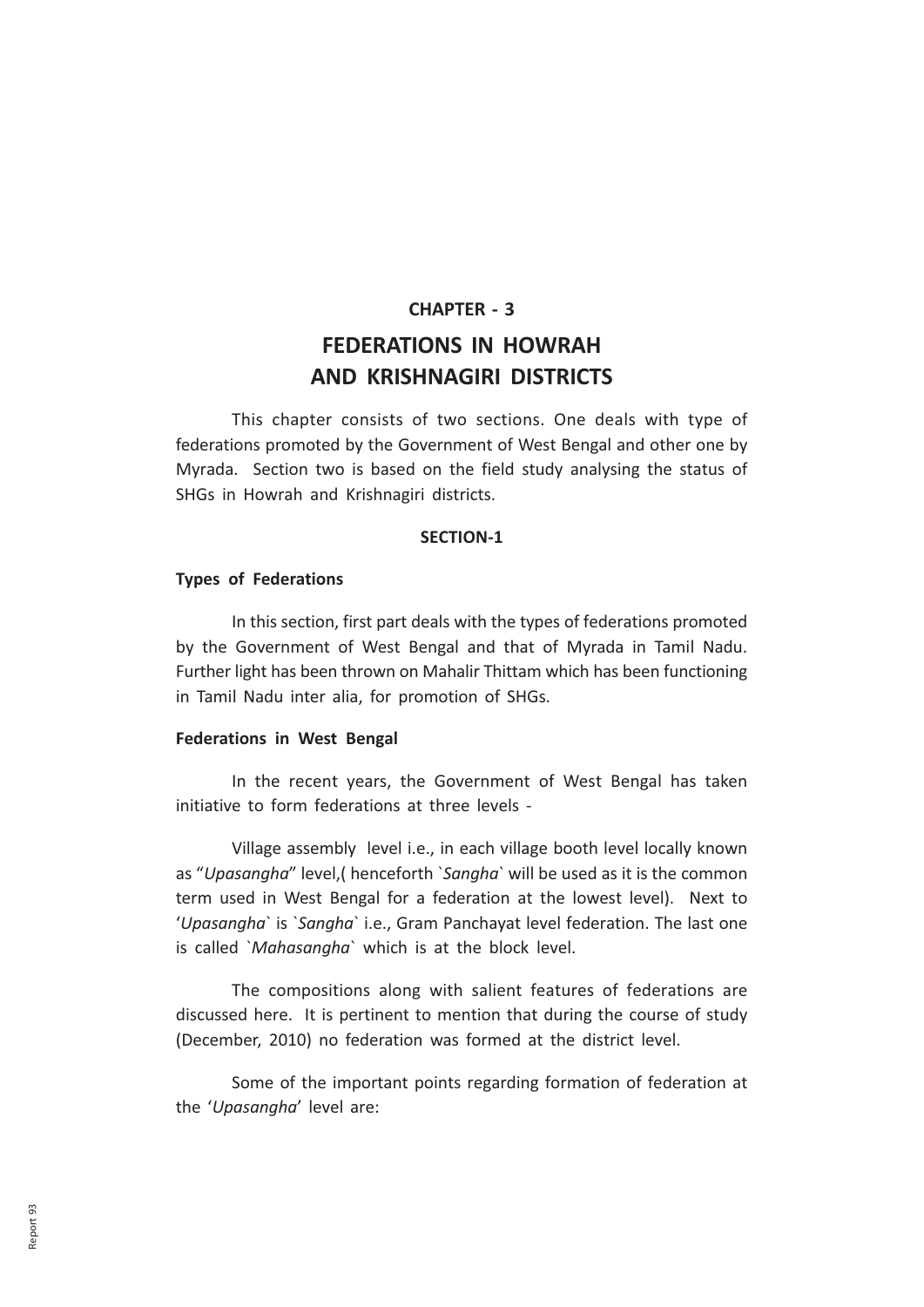- a) There should be minimum of five self-help groups (SHGs) for forming Federation at the 'Upasangha 'level and of these, two-thirds SHGs must belong to SGSY.
- b) The SHGs should function for more than six months.
- c) It is not mandatory for the SHGs to join the federation. If any SHG is not willing to join the federation, may be exempted. In other words, the decision to join the federations depends on SHGs themselves.
- d) For functional management of federation at 'Upasanga' level, besides a general body, there should be one executive body with tenure of one year term. But no male member should be either in the executive body or in the general body.
- e) Every week, executive members will meet for deciding their action plans.
- f) Executive members should be from women community that too from BPL families. No male nor anyone from APL family shall be allowed to represent the executive committee.
- g) The term for General Body and Executive Body is for one year.

#### Salient Features of Sangha (Gram Panchayat Level Federation) :

- a) 'Sangha' is formed with the members of 'Upasangha'.
- b) From each 'Upasangha', two members represent in the General Body for its functioning which meets once a month.
- c) Of the General Body members, five members constitute executive committee. Executive Committee meets twice a month.
- d) The members of the 'Sangha' are supposed to perform economic as well as social activities related to the members and within the jurisdiction of their areas.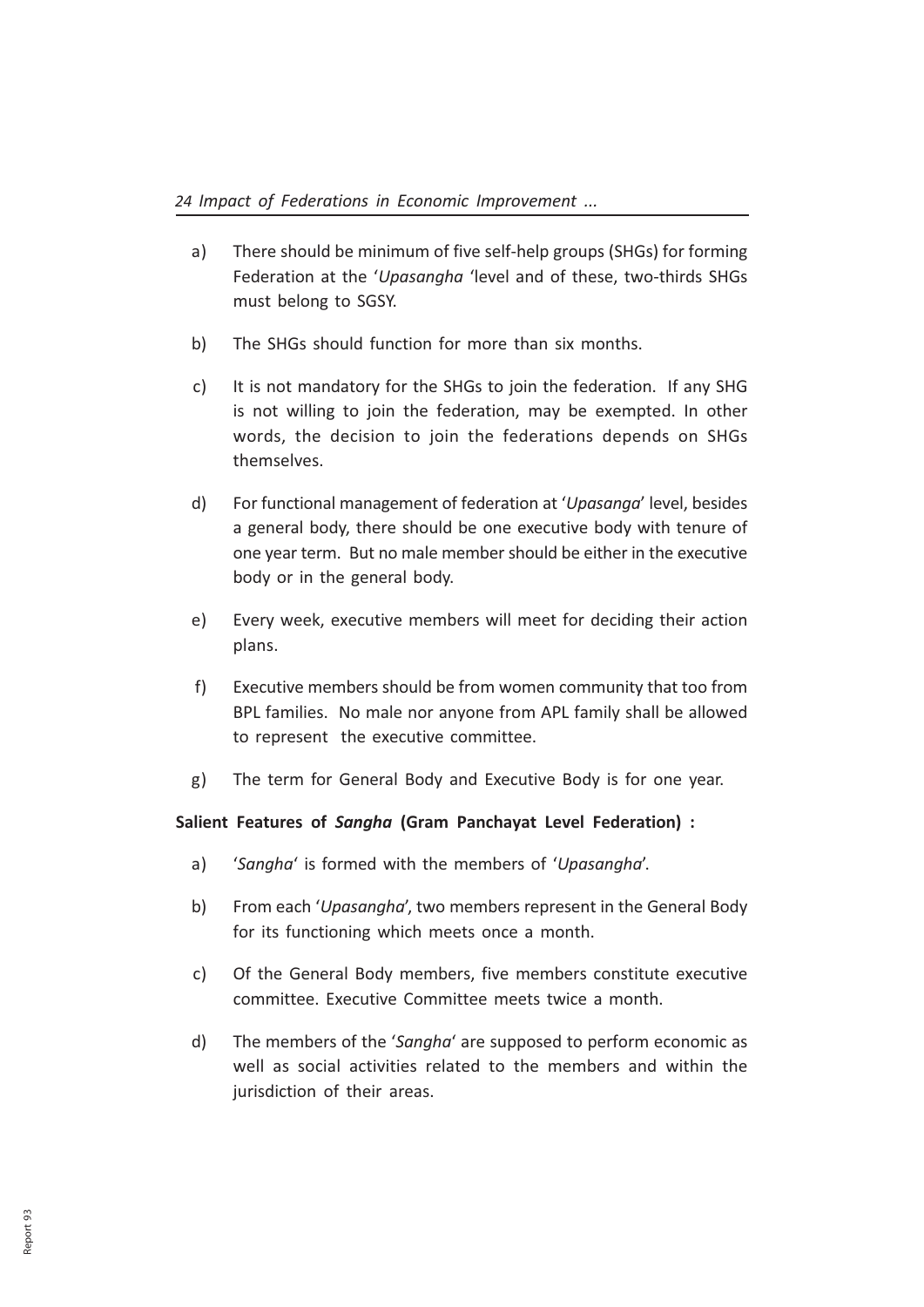- e) Based on backward and forward linkages; micro-enterprises may be established, which would be facilitated by the Sangha.
- f) As a monitoring authority, 'Sangha' should ensure that all `Upasanghas` organise their meetings regularly.
- e) Coordination with different departments such as Government departments, panchayat, bank, cooperative institutions, insurance companies etc., is another important objective of Sangha.

Some salient features of 'Mahasangha' block level federation are –

- a) 'Mahasangha 'should take proactive role for strengthening SHGs, 'Sangha' and 'Upasangha'.
- b) All the 'Sanghas' which have been graded at least 'B' and completed minimum of six months may be the member of 'Mahasangha'.
- c) 'Mahasangha' will be governed by a General Body by inducting members from 'Sangha'. Total members in the General Body should not exceed 40, as too many members at the meeting can create a chaotic situation.
- d) From the General Body members, five members will constitute an executive committee – President, Vice-president, Secretary, Assistant Secretary and Treasurer.
- e) Each Mahasangha is permitted to open a Micro Finance Institution (MFI) for extending loans to SHGs.
- f) In addition to the executive committee, there should be five working committees for the following works –
	- i) Facilitating the process of forming SHGs, 'Upasangha' and 'Sangha'.
	- ii) Organising training programmes for the members of SHGs, 'Upasangha' and 'Sangha'.
	- iii) Promoting livelihood and economic activities based on backward and forward linkages among the member-households.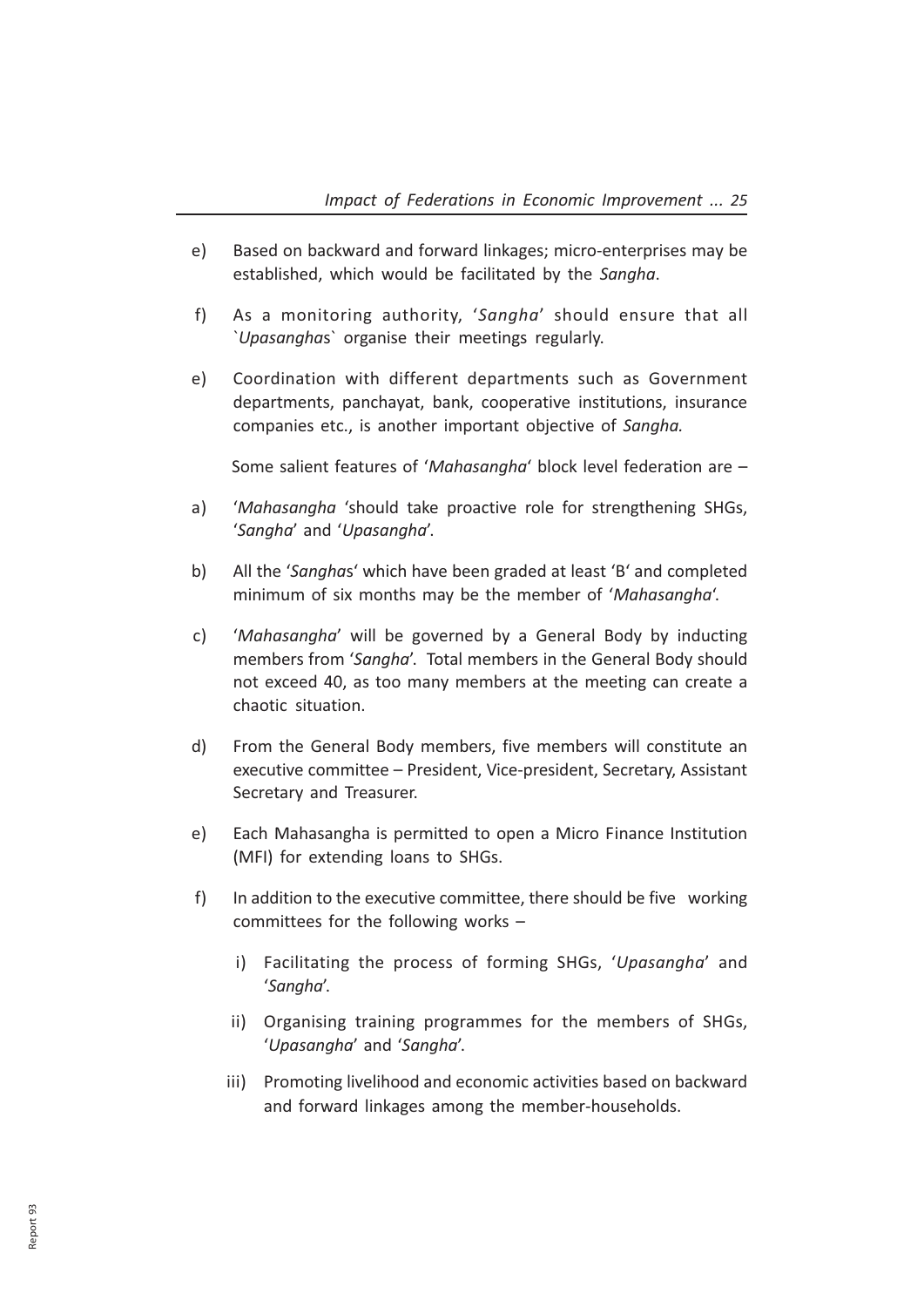#### Functioning of Upasangha

As mentioned already, 'Upasangha 'is the village sansad level federation constituted at village- ward-wise (booth-wise) which in Bengal is known as 'Gram Sansad`. The Upasangha named as Karunamoyee Upasangha" located at Bhandargacha village of Amta-1 block was studied in December 2010. The 'Upasangha' was formed with 8 SHGs and for functional purpose with 16 members (two members from each SHG) constituted the general body. Again, out of 16 general body members, two representatives were selected to represent executive committee members at 'Sangha' level.

The main activities of 'Upasangha' inter alia, include monitoring of SHGs for better functioning of the same. The Upasangha was not allocated any fund.

#### Functioning of Sangha

The Sangha functions at village panchayat level consisting of several 'Upasanghas'. Ranapara is a village located at Amta-I block where one Sangha, Nazrul Sangha was studied in December 2010. The 'Sangha' was formed in 2003. Altogether 8 'Upasanghas' consisting of 80 SHGs were the members of 'Sangha'. The total corpus fund of the 'Sangha' was little more than  $\bar{\xi}$  68,000. The overall function of the 'Sangha' was controlled by 16 members general body and day-to-day work was controlled by an Executive Committee. It has its own building constructed on village panchayat`s land, while fund for the building was provided by District Rural Development Centre. The 'Sangha' besides doing various social activities was also involved in economic activities. These inter alia, include providing food to high school students under "Mid-day Meal" scheme, prevention of child marriage, organising training programmes for the local rural unemployed youth of nearby areas on income generation activities, etc. During the course of visit, author was informed that 30 persons were trained in *jari* making, 8 in candle making and 11 on tailoring, the fund was provided by District Rural Development Cell of Howrah district. The 'Sangha' was rated as 'A' grade as a sequel got  $\bar{\tau}$  3.5 lakh for infrastructure development (purchase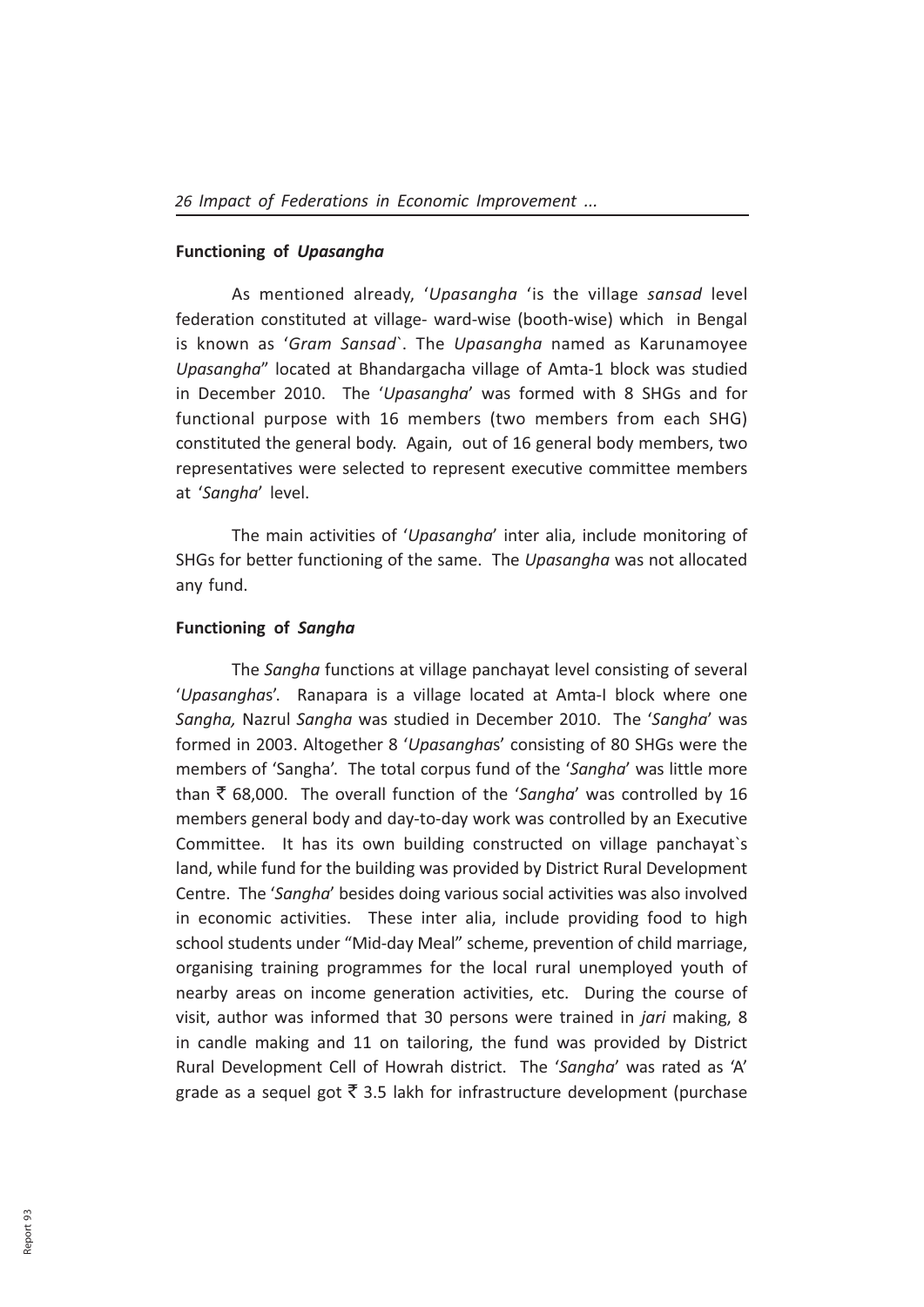of furniture, computer etc.). Further a seed capital  $\bar{\tau}$  1.5 lakh was provided to the 'Sangha' and received  $\bar{\tau}$  15,000 per month for managerial support.

#### Functioning of Mahasangha

Of the three-tier federations in West Bengal, Mahasangha (block level federation) is at the top. To get an idea about the functioning of 'Mahasangha', the study was carried out in Amta–I block where the block federation namely Sampriti Mahila Mahasangha established in 2005, registered in 2006 was functioning with 13 'Sanghas' consisting of 704 SHGs.

Its governing body consisted of 36 members. Out of 36 members, 5 members manage day-to-day works through executive committee with a term of one year.

Sampriti Mahila Mahasangha has a Micro Finance Institution (MFI). It is pertinent to mention that where Block Federation (Mahasangha) has been constituted, Micro Finance Institution (MFI) has been created. Thus, in Howrah district, out of 14 blocks only in 3 blocks Mahasangha's MFIs have been created. The SHGs in addition to borrowings from bank, can borrow from Micro Finance Institution (MFI). Joining in MFI is not mandatory. While the study was carried, it was reported that out of 704 SHGs, 543 SHGs were the members of microfinance institution. If any SHG is willing to be a member of microfinance institution, then  $\bar{\tau}$  2000 as entry fee has to be paid as one-time payment, followed by  $\bar{\tau}$  50 in each year as renewal fee.

Sampriti Mahila Mahasangha had Micro Finance Institution started in March 3, 2009. An amount of  $\bar{\mathcal{F}}$  40 lakh was provided in two instalments as seed money (2009 and 2010) to the 'Mahasangha' by the Government of West Bengal. With the membership fees of the SHGs, 'Mahasangha' could mobilise total amount of  $\bar{\tau}$  6 lakh, till the day of study (December 2010). With the fund received from District Rural Development Cell, a doublestoried building was constructed by spending  $\bar{\tau}$  30 lakh. Two small rooms of the building were used as office of the MFI where small amount of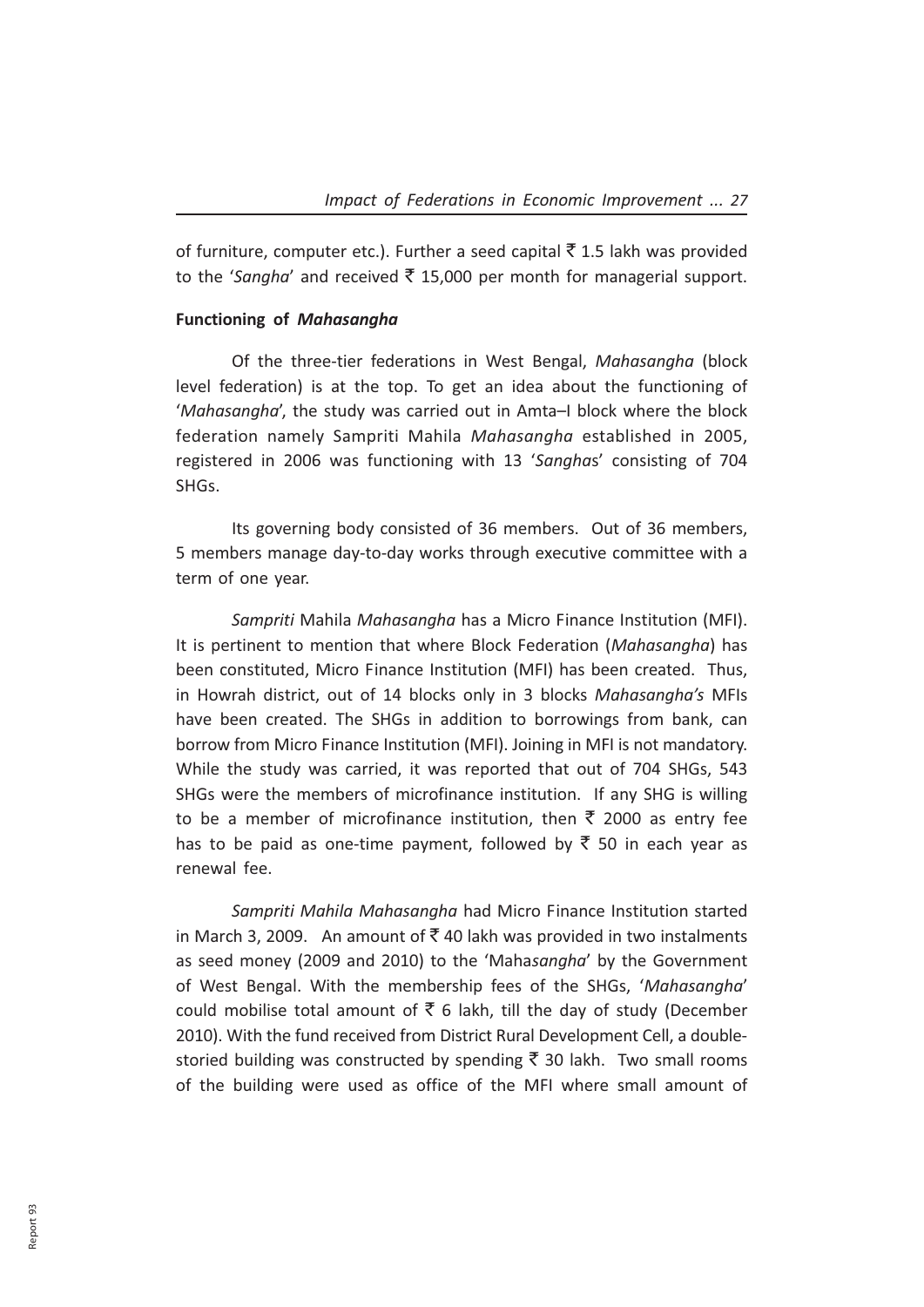money is also kept to meet petty expenses. An amount of  $\bar{\tau}$  1.82 lakh was disbursed as loans to 530 SHGs from March 2009 to 3 December 2010 and the repayment rate was 95 per cent. The Micro Finance Institution (MFI) was managed by three workers – an accountant, a cashier and an adviser. The accountant and the cashier were paid from the profit of MFI, but for the adviser the Government of West Bengal was paying  $\omega \bar{\tau}$  8800 per month. The advisers of micro-finance institutions (where MFI exists) were normally recruited from the retired bank employees, so that the experienced bank employees can guide properly for smooth functioning of the microfinance institutions. In addition to micro-finance activities 'Mahasangha' was involved in sanitary napkins production as well as selling; and also supplying of rice and dal to the ICDS centres to the tune of  $\bar{z}$  11 lakh per month.

#### Myrada Federation – (Source : Myrada, January 2010)

Myrada was started in 1968. Till the day of study it was reported that Myrada was directly managing 18 projects in 20 backward and droughtprone districts of Andhra Pradesh, Karnataka and Tamil Nadu. There are other states where it has collaborated with the Governments, bilateral and multilateral agencies by contributing to programme design and supporting implementation through regular training, exposure visit and deputation of staff. Such long-term supports are in the States of Assam, Haryana, Meghalaya, Manipur, Jharkhand, Odisha and Chhattisgarh. It has also provided similar long-term support to programmes in other countries like Myanmar, Indonesia, and Timor-Leste and in a small way, in Iran. This approach arises from Myrada's decision not to fly its flag all over, but to promote, in collaboration with other institutions, a proven development strategy in which the rights of the poor, women and marginalised to build and manage their own institutions, to develop their own livelihood strategies, to associate in order to lobby effectively to change oppressive relations, to access resources and build linkages. Myrada has intervened in thirteen areas in the past, some of these are :

a) Resettlement of refugees and bonded labourers. The intervention started in 1968 and tapered off in the early 80s.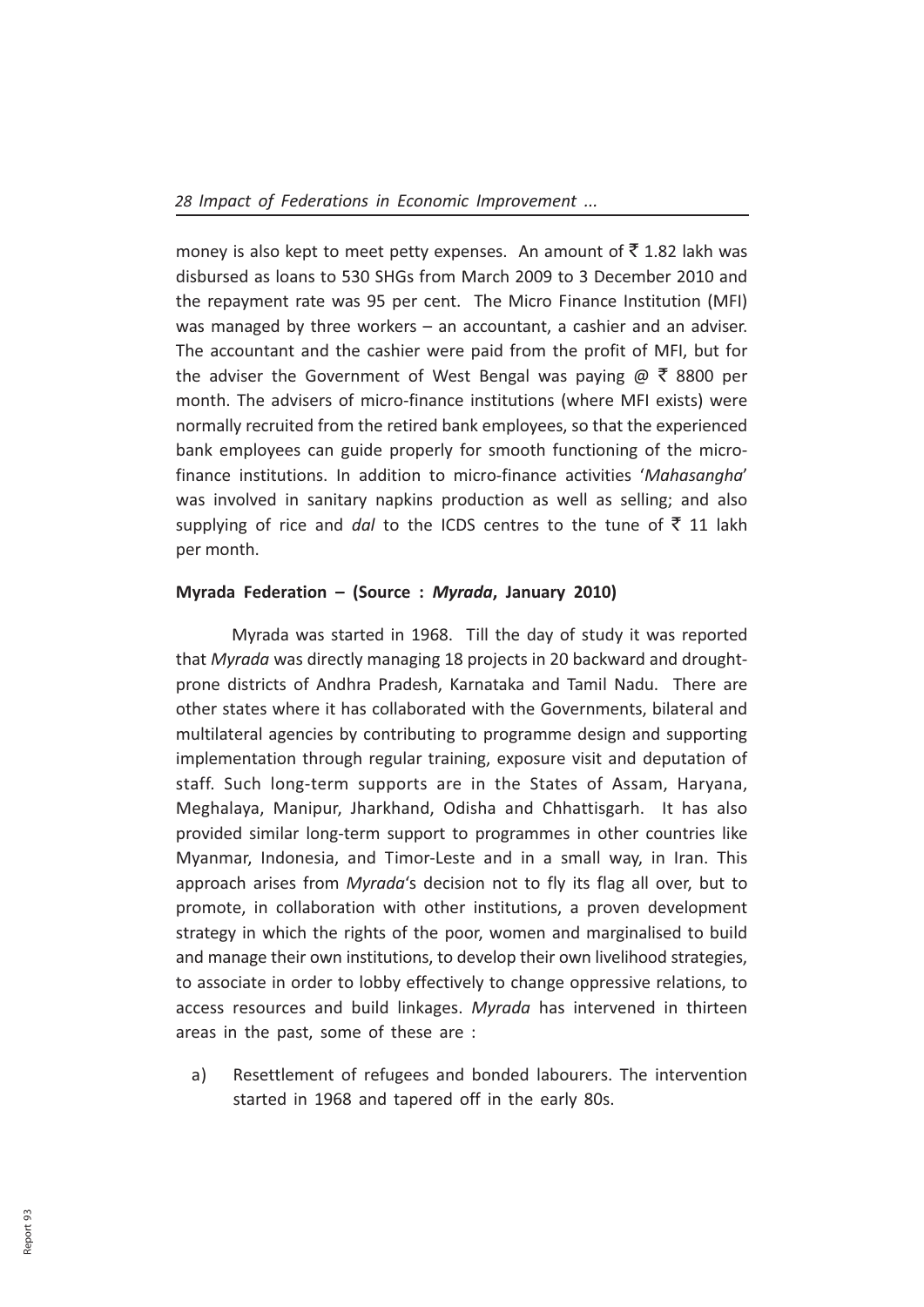- b) Identifying and fostering Self-Help Affinity Groups (SAGs) since 1984 as institutions that generate empowerment of the poor and marginalised and promote a livelihood strategy for each family.
- c) Provision of quality education and infrastructure in Government primary schools since 1985 in which School Management committees were involved.
- d) Management of micro-watersheds and wastelands since 1986 where people's institutions like Watershed Area Groups took the lead.
- e) Building networks at district level among NGOs, banks and institutions involved in development and change since 1995.
- f) Promoting institutions like Soukhya groups (sex workers) and Village Health and Sanitation Committees and their convergence with the Gram Panchayat to foster a holistic approach to Health and HIV/ AIDs since 2000.

Myrada's policy changed from 2004, a paradigm shift began to emerge more clearly. Myrada wanted the sustainability of the individual members of the groups, not sustainability of the groups, so Myrada was withdrawing from the area after nurturing. They observed that well functioning SAGs were the most appropriate institutions to take lead role in evolving and grounding suitable withdrawal strategy. As a part of the withdrawal strategy, the participative institutions of the poor at the base like the SAGs, Soukhya groups (sex workers) and Watershed Groups decided to federate into Community Managed Resource Centres (CMRCs); there are 103 of these CMRCs functioning in Myrada's project areas. These CMRCs are managed by a board comprising elected representatives from the participative organisations at the base. The role played by Myrada in mentoring, monitoring and supporting these Self-Help Affinity Groups (SAGs), Soukhya and Watershed groups has been taken over by the CMRCs. They (CMRC) levy a fee for all the services they provide; this is the basis for their financial sustainability. Each CMRC is managed by a manager. The manager is an experienced Myrada staff who is paid in full or partially by the CMRCs.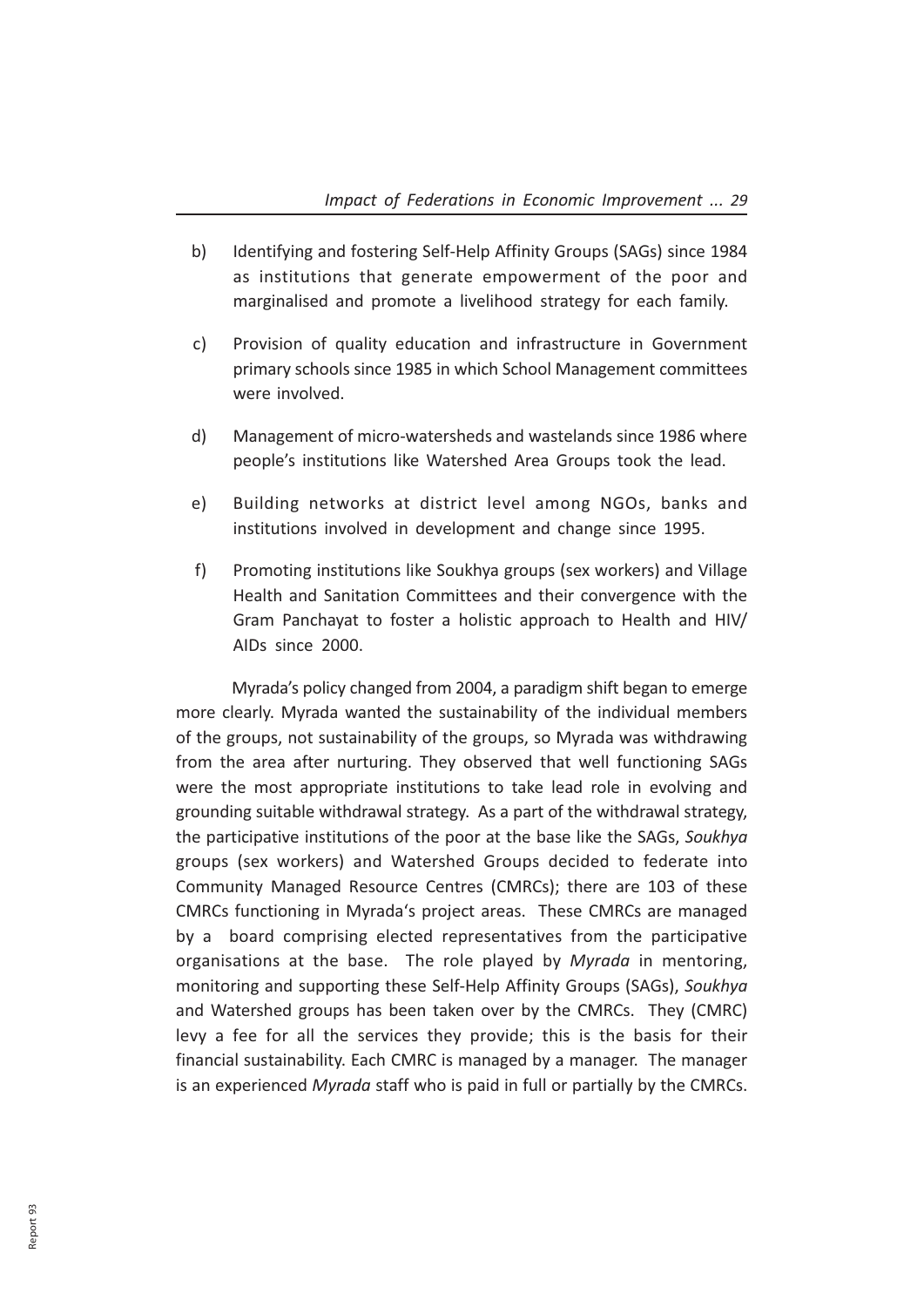The CMRCs' membership is open to any group formed by any NGO or Government in the area on the condition that these groups are assessed by CMRC and should be in sustainable condition. Myrada forms federation under the banner of CMRC i.e., Community Managed Resource Centre. It is a forum of small, economically homogeneous affinity groups consisting of rural women, children and small and marginal farmers working together for their socio-economic upliftment and empowerment. The CMRC facilitates the building of community based institutions (CBOs) towards ensuring sustainability of livelihoods, the quality of the habitat and environment. The CMRC promotes networking with banks, Government departments etc., for mobilising information and programmes with CBOs or NGOs and activists for promoting change and equity in social and gender relations. These CMRCs are part of the withdrawal strategy of Myrada.

#### Coverage

The CMRC has core membership of SAG and other CBOs from a cluster of  $45 - 55$  villages covering  $150 - 200$  SAGs. The SAG members were primarily those promoted by Myrada but others too can join provided they are assessed by the CMRC board to be "Good" according to the criteria adopted by the CMRC.

#### CMRC Structure

- a) Each CMRC has a General Body, consisting of all individual members of SAGs.
- b) A Governing Body called Board of Directors (9-15 members) selected at a General Body meeting at cluster level.
- c) The office of the CMRC is located in a place that is accessible to all.
- d) A separate bank account is operated by the CMRC.
- e) The CMRC Manager and Several Community Resource Persons are from various disciplines such as health, children related issues,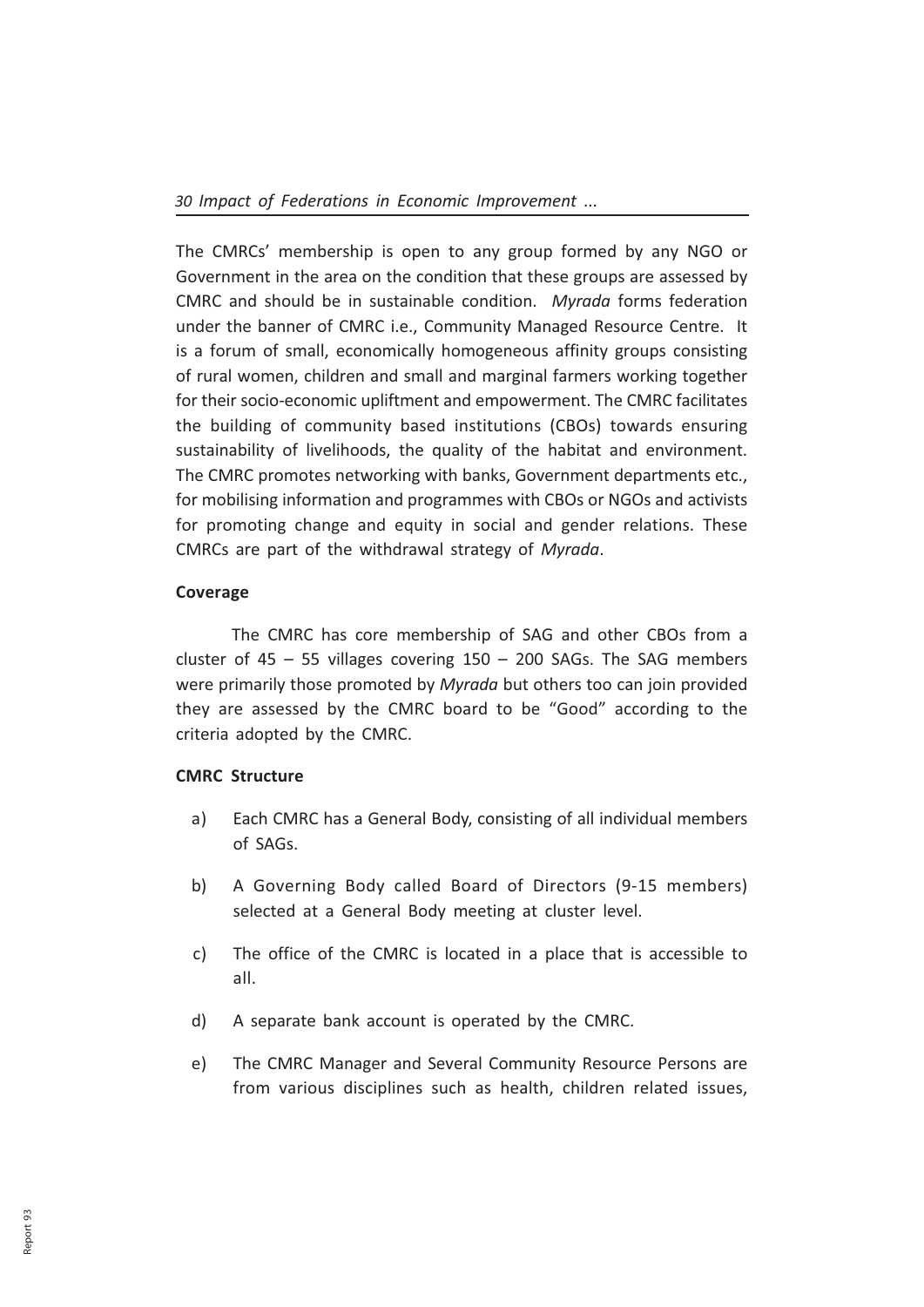agriculture, animal husbandry, gender issues and community development etc.

- f) The Board of Directors meets every month.
- g) Audit system takes place regularly.
- h) General Body meeting is held every year.

While the study was conducted in Krishnagiri district, 6 CMRCs were functioning in the district. These CMRCs were spread over 4 Blocks, 70 Panchayats and 337 villages in Krishnagiri district. Each CMRC's corpus fund was in between  $\bar{\xi}$  1.5 lakh and  $\bar{\xi}$  6 lakh. Out of 1115 SAGs, 1075 SAGs had their membership in CMRCs. The rest SAGs would take membership after 6 months i.e. after the maturity level is attained.

#### Functioning of Community Managed Resource Centre (CMRC)

CMRC is the Federation at the grassroot level promoted by Myrada, and altogether six CMRCs were functioning in Krishnagiri district. Each CMRC is looked after by one manager posted by Myrada. In addition to this, each CMRC also has 2-4 Community Resource Persons (CRPs), who act as friends, philosophers and guides for the SHGs by organising meetings, maintenance of books of accounts, filling up of loan form, regular repayment of loans, etc. Each CMRC also has a Board of Directors. To get an idea about the functioning of CMRC, three CMRCs were visited for in-depth studies which are discussed below:

#### CASE I

#### New Nabajyothi Resource Centre

This CMRC was established in 2002; however, it was registered in much later stage-February, 2009 at Denkanikotai village, Kelamangalam block, Krishnagiri district. Its jurisdiction has spread over to three blocks viz., part of Kelamangalam, Thally and Hossur. Altogether 200 SHGs spread over to 60 villages of 19 village panchayats were under its umbrella. Around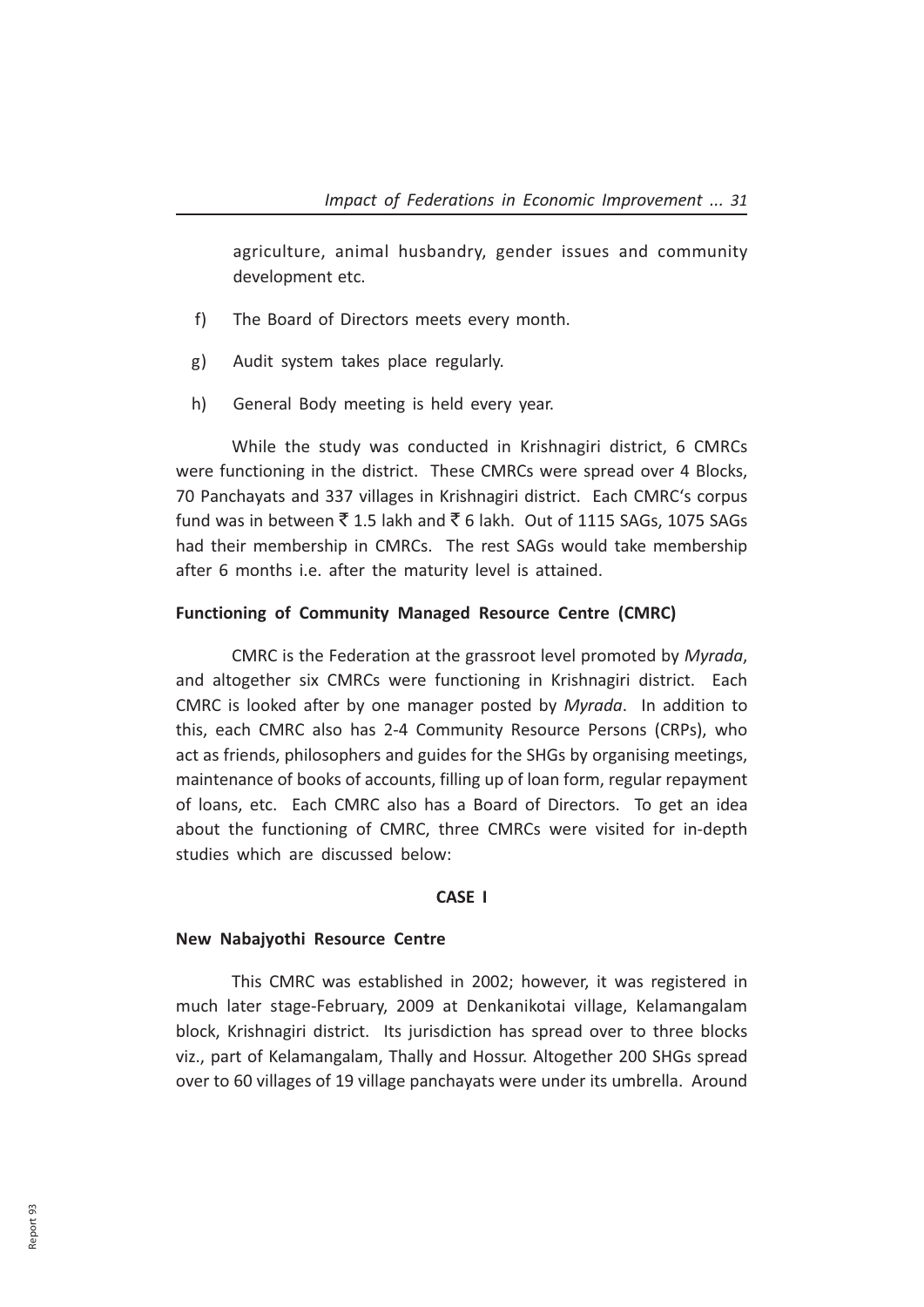3000 women were the members of 200 SHGs indicating each SHG to have 15 persons on an average.

The CMRC is managed by 9 Board of Directors with one president, one secretary, one treasurer and six general members. The term of the board of directors is generally for one year. To attend the meeting, each member is paid  $\bar{\tau}$  50 as travel cost besides free food. The CMRC was functioning in a building constructed by Myrada on a Government land. The CMRC pooled up  $\bar{\xi}$  4.30 lakh as corpus fund kept in the fixed deposit. In addition to the fixed deposit amount, every month CMRC keeps an amount of  $\bar{\tau}$  20,000 to meet recurring cost. One of the important sources of earning of CMRC is handling fee imposed on SHG's bank loan. For example, if any SHG is sanctioned a bank loan amounting to  $\bar{z}$  1 lakh then  $\bar{z}$  500 has to be paid to CMRC as handling fee. The handling fee varies accordingly i.e. for ₹ 50,000 handling fee becomes ₹ 250 etc. It is pertinent to mention here that no SHG under CMRC can apply for a loan to the bank directly. Even if any SHG applies then there are lots of hassles to get a loan. In addition to handling fee, each SHG is paid  $\bar{\tau}$  250 as admission fee (one time) and annual subscription fee of  $\bar{\xi}$  600 to CMRC. For smooth functioning of SHGs, four Community Resource Persons (CRPs) were recruited by the CMRC. All hail from local areas with qualifications such as Master degree  $(1)$ ,  $12<sup>th</sup>$ standard pass (1) and HSLC (2). Each was paid  $\omega \notin 1500$  per month, as they hail from the vicinity they agreed to do the service on a minimum payment as mentioned already. These CRPs were entrusted with different type of works related to SHGs, inter alia of which include formation of new SHG, imparting training to the SHGs, nurturing of SHGs, facilitating to get a bank loan by filling up forms in proper order etc. While study was carried out, President Smt. Sushila and Secretary Smt. Parbatamma were present. They informed that every three months meeting of the board of directors was held. Issues related to SHGs are discussed in the meeting. Even if any member is having any personal problem, the same is taken up in the meeting and accordingly attempt is made to solve the issue (s). Promoting fraternity among the SHGs and its members through their representatives is the main motto of the meeting.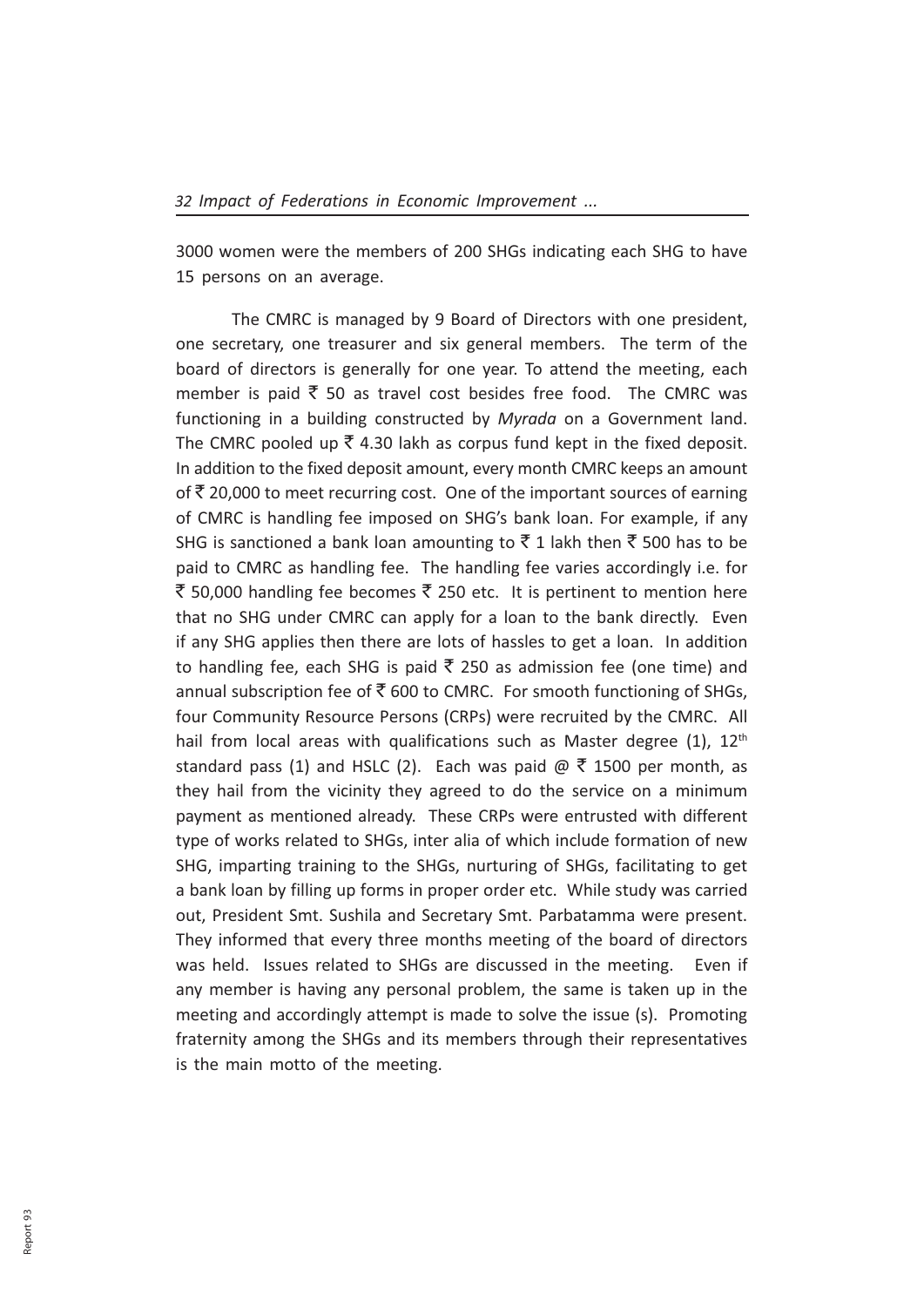#### CASE II

#### Sree Jana Jagruthi Resource Centre

Sree Jana Jagruthi Resource Centre was established at Jibanagar village of Kelamangalam block in 2003 and registered after five years (2008). It covered altogether 32 villages of 143 SHGs, with 2288 members.

As entry fee each SHG paid to CMRC  $\omega \bar{\tau}$  100 which was in addition to  $\bar{\tau}$  600 as annual subscription fee. While sanctioning a bank loan to an SHG, the CMRC charges  $\bar{z}$  750 for  $\bar{z}$  1 lakh as handling fee from the SHG. Handling fee varies proportionately depending upon the loan amount. Thus not this CMRC, but all the CMRCs generate good amount. As a corpus fund the CMRC had an amount of  $\bar{\tau}$  3.05 lakh as fixed deposit kept in the bank and to meet day-to-day expenditure of the resource centre, an amount of  $\bar{\tau}$  60,000 in every month is kept in the bank account of CMRC. This amount is required for payment to two community resource persons, electricity bill, maintenance of the building etc.

The CMRC is managed by nine board of directors – the president, the secretary, the treasurer and six members. During the time of visit three board members were present, namely, Smt Laxmamma, Smt Prameela and Smt Sushilamma. While discussing with the members it was observed that board of directors took all the issues related to SHGs and its members and any other issues which cropped up time to time. In addition to this, board members were the impulsive force for repayment of loan. Before issuing a bank loan, board members along with Community Resource Persons (CRPs) thoroughly assess loan absorption capacity of the SHGs and their members. Thus, repayment of loans was reported to be 100 per cent by the SHGs.

### CASE III

#### Nandadeepa Resource Centre

This resource centre located at Thally village of Thally block extends its service to major part of Thally block. The centre was established in 2002 and registered in 2008. Altogether 128 SHGs (1920 members) of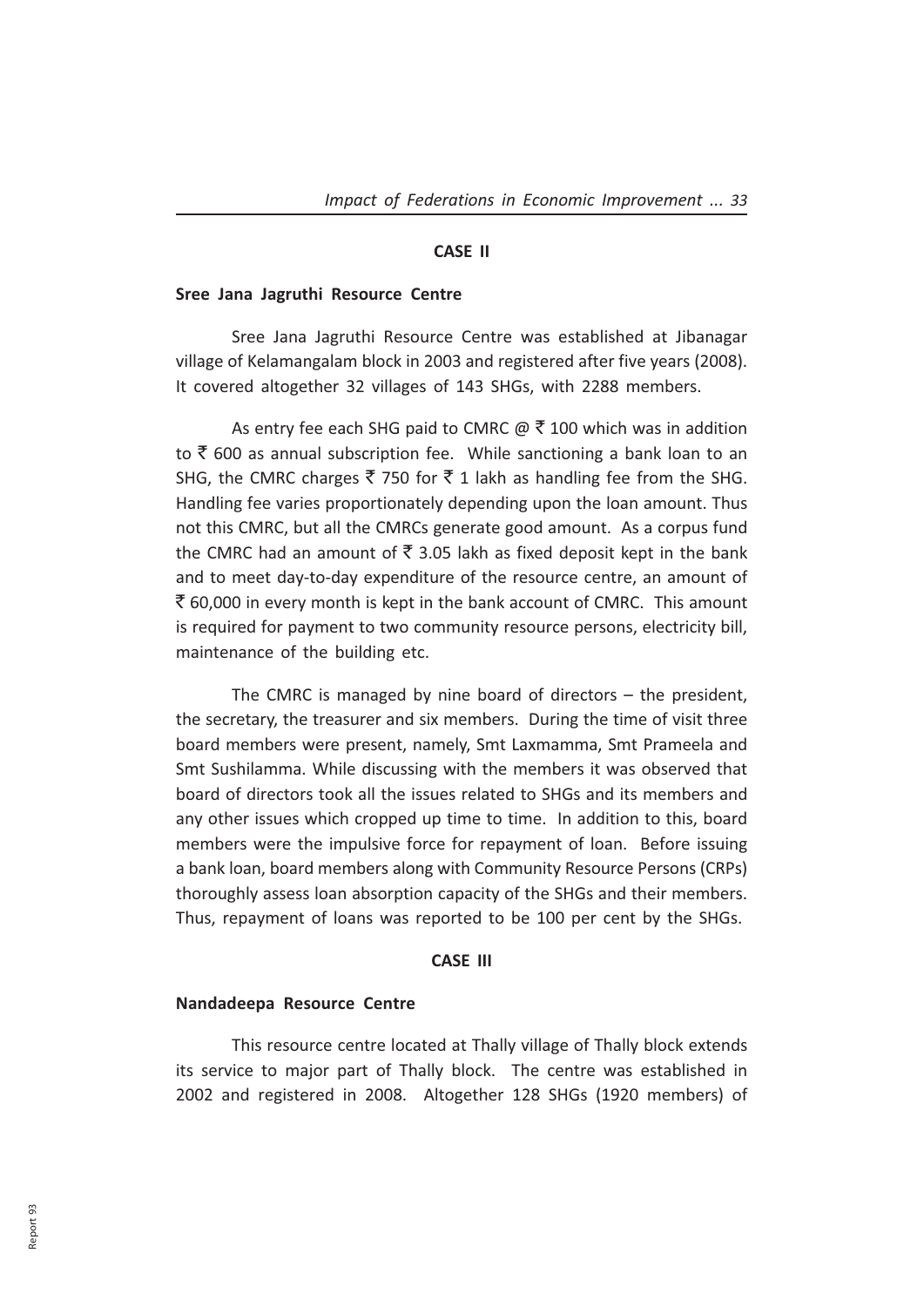63 villages spread over 15 village panchayats in Thally block were under its fold. It was governed by eight boards of directors. The CMRC had an amount of  $\bar{\tau}$  4.50 lakh as fixed deposit, besides around  $\bar{\tau}$  83,000 as savings (deposited in the bank) to meet day-to-day expenditure, which inter alia included payment to community resource persons, payment towards electricity bill etc.

The board of directors meets on  $5<sup>th</sup>$  every month and takes stock of situation pertaining to SHGs and their members. A few of the important points after studying three CMRCs emerged are –

- 1) Myrada presently prefers CMRC nomenclature, because initially i.e., in early 1990s when they used the term federation, office-bearers of the federations instead of taking up development works were 'showing their powers' and had the feeling that SHG members were subordinate to them. Thus, conflict arose in many occasions and observing such development, Myrada preferred to use the word Community Managed Resource Centre (CMRC).
- 2) By forming federation under the nomenclature of CMRC, Myrada encourages members to get bank loan to improve economic conditions of the beneficiaries. Entire process of getting bank loan i.e. filling –up of forms, submission to bank, loan amount released etc., are taken care of by community resource persons of CMRC under the supervision of Myrada staff.
- 3) The SHGs were provided with revolving fund which comes from Tamil Nadu Government under Mahalir Thittam (discussed in next para).
- 4) Myrada encourages CMRC to keep their corpus fund in fixed deposit in a nearby bank which may be used in future for development works. The study revealed that each CMRC had lakhs of rupees as fixed deposit.
- 5) In addition to the fixed deposit, each CMRC is asked to keep few thousands of rupees as recurring fund to meet the expenditures like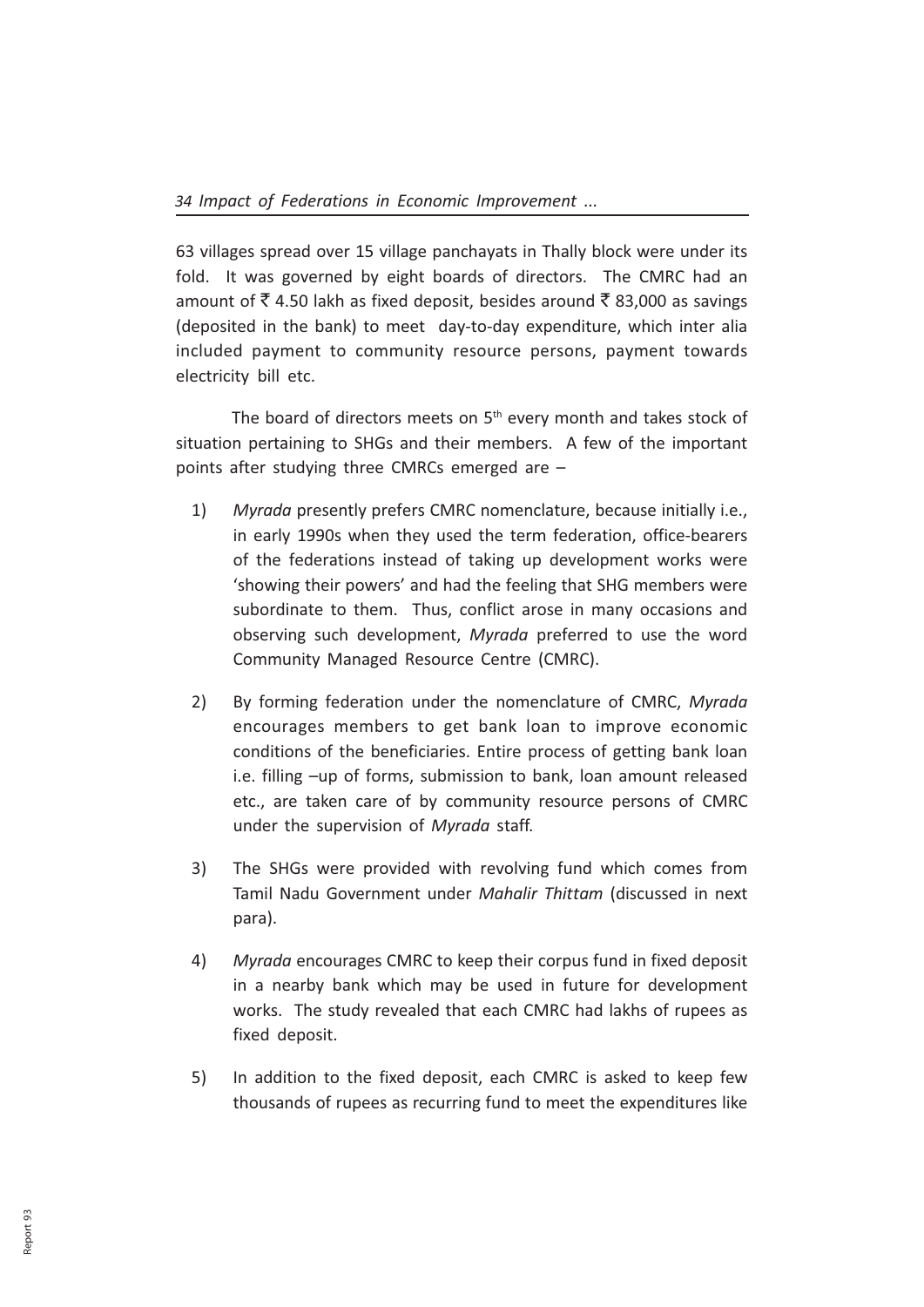payment to electricity bill, payment of wages to community resource persons etc.

### Mahalir Thittam

In this section few lines about Mahalir Thittam are highlighted for the benefit of readers. Mahalir Thittam is a socio-economic empowerment programme for women implemented by Tamil Nadu Corporation for Development of Women Limited. It is based on self-help group (SHG) approach and is implemented in partnership with Non-Governmental Organisations (NGOs) and Community Based Organisations (CBOs). The SHG approach was started in a small way in Dharmapuri district in the year 1989 with the assistance of International Fund for Agricultural Development (IFAD). Later the scheme was extended to the erstwhile Salem and South Arcot districts in the year 1991-92 and further extended to Madurai and Ramanathapuram in the year 1992 -93. Following the success of IFAD project, Mahalir Thittam project was launched with State Government funding from 1997-98 and was progressively introduced in all districts of the State. There were 391311 SHGs with a total savings of  $\bar{\tau}$  2062.04 crore, as on 31-03-2009 (www.tnrd.gov.in).

Mahalir Thittam is implemented in partnership with NGOs who help in formation of SHGs, provide training and monitor them. The NGOs are given funds for providing the above services. Interested NGOs are affiliated as partners with Mahalir Thittam if they satisfy the norms for affiliation. The hallmark of the SHGs promoted by Mahalir Thittam is the systematic training provided to the SHG members and the office-bearers. The capacity building brings about qualitative changes in the attitude of the women and promotes cohesion and effective functioning of the group.

All the SHG members are imparted training in four modules for four days to orient them to the SHG concept. The office-bearers of the SHGs (Animator and Representative) are given training in three modules for six days. This training enhances the leadership quality, team building spirit and capacity to maintain books of accounts. In addition, SHG members who are interested in starting economic activities or developing some skills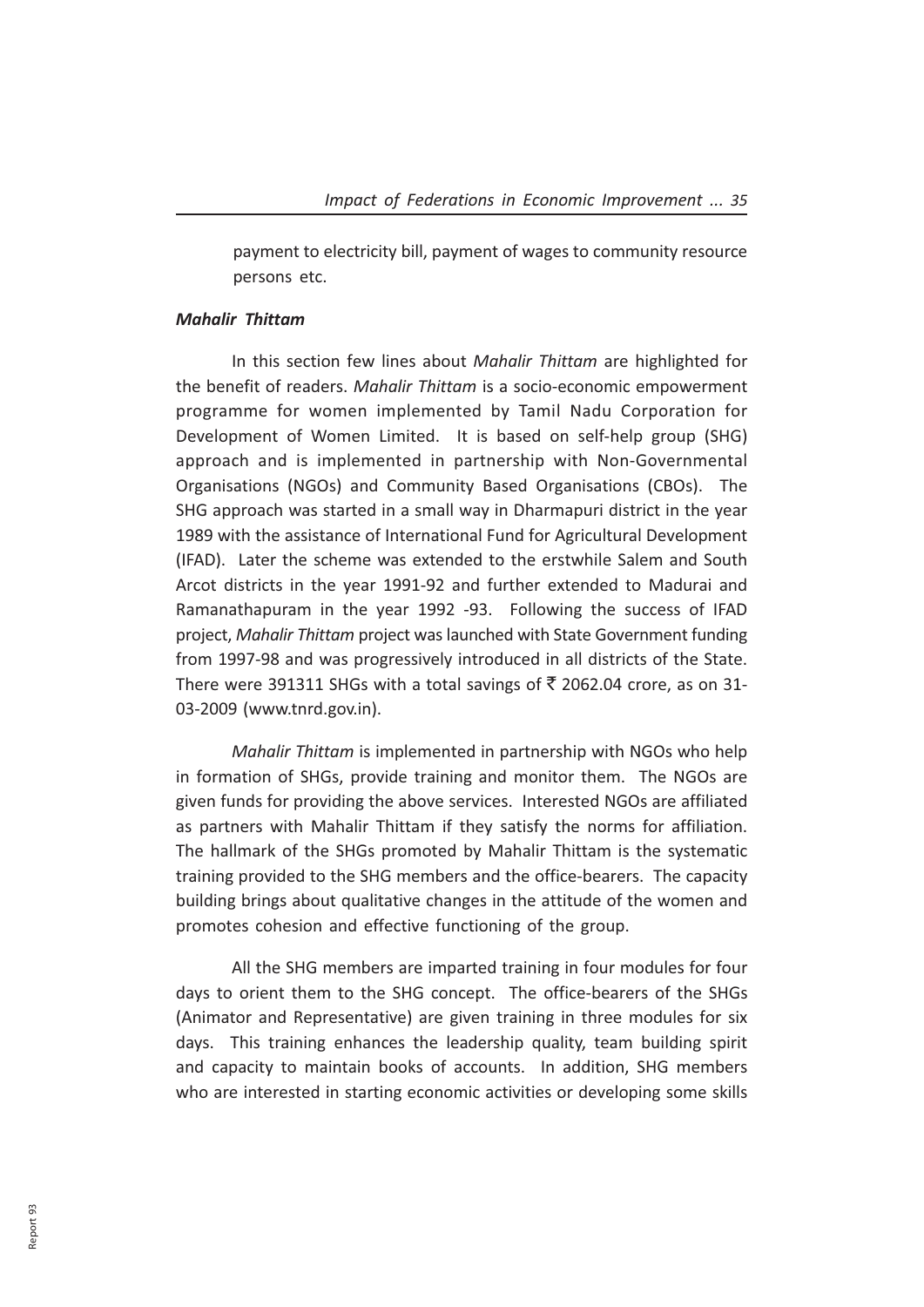to get self employment are provided skill training. The skill training includes a five-day capsule on entrepreneurial development.

In order to bring about synergy and better coordination in implementation of SHG programmes, TNCDW which was under the administrative control of Social Welfare Department was brought under the administrative control of Rural Development and Panchayati Raj Department.

### Credit Rating and Linkage

The SHGs that complete six months become eligible for credit rating. Credit rating is a bench marking exercise to grade the group and ascertain its credit worthiness. The credit rating committee consists of an Assistant Project Officer from Mahalir Thittam, a representative from DRDA, a banker, and an NGO representative. In an effort to strengthen the Panchayat Level Federation (PLF) of the SHGs, one representative from the PLF has been included in the credit rating committee. Regularity of savings, frequency of meetings, and proper maintenance of registers, internal loaning and repayment are some of the key parameters for rating of groups. The successfully credit rated SHGs become eligible for credit linkage. They are given revolving fund through schemes like SGSY, TAHDCO or directly provided loans by banks.

The groups also undergo a second credit rating after the lapse of another six months to ascertain their readiness and suitability to undertake an economic activity. The groups which pass the second credit rating are provided financial assistance to start an economic activity through SGSY / TAHDCO schemes along with bank funding.

The total amount of bank loan disbursed to SHGs from 1989 to March 2009 was to the tune of  $\bar{\bar{\xi}}$  5166 crore.

### Panchayat Level Federation (PLF)

In Mahalir Thittam, federations of SHGs are formed at village panchayat level called Panchayat Level Federation (PLF). These federations, by pooling in talent and resources and exploiting economies of scale in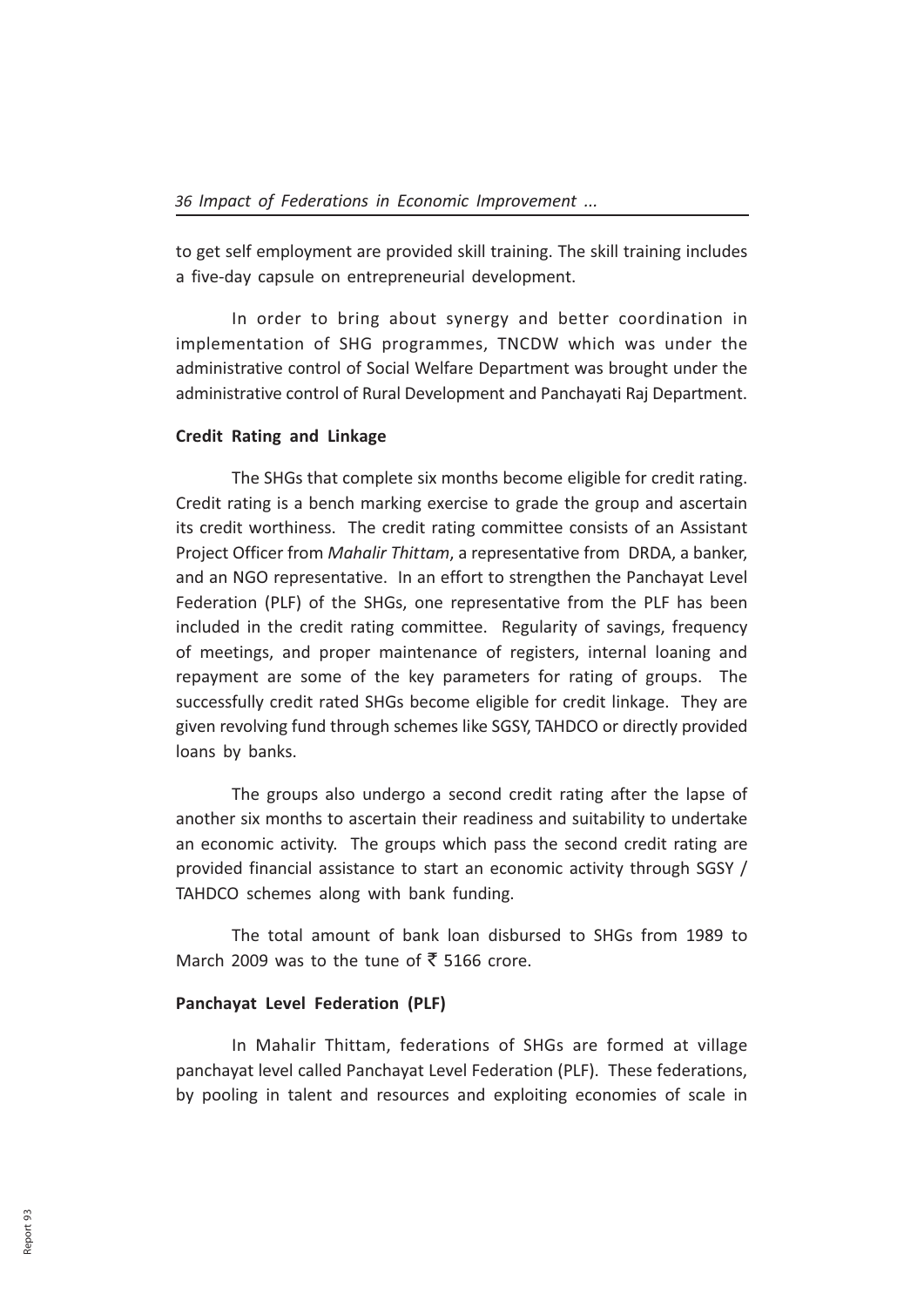production and marketing, can benefit member SHGs immensely. They can also guide and monitor functioning of SHGs in all village panchayats and strengthening them. The Government of Tamil Nadu has been taking various initiatives since 2006-07 to strengthen the PLF. These are:

- a) Altogether 6,912 well-functioning PLFs have been provided seed money of  $\overline{5}$  10000 each.
- b) To strengthen the unity and team spirit, cultural competitions were organised among PLFs at block and district levels. An amount of  $\overline{5}$  3.20 crore was sanctioned for the year 2007-08 and 2008-09 for conduct of these competitions which drew overwhelming response from SHG members.
- c) Manimegalai awards were presented to the best PLFs at state and district levels in order to motivate them.
- d) PLF representative has been included as a member of credit rating team.
- e) Two representatives from PLF have been included in the payment committee for MGNREGA Scheme.
- f) One PLF representative has been proposed for inclusion in the committee for selection of Samathuvapuram beneficiaries.
- g) PLF certificate has been made mandatory for processing NGO claims for new group formation, training and monitoring.
- h) Well-functioning PLFs are affiliated under Mahalir Thittam on par with NGOs for formation of new SHGs, monitoring etc.
- i) Registration of all SHGs, formed by the NGOs with the PLF has been included as a covenant in the new NGO agreement.
- j) Government has issued orders to register PLF under Tamil Nadu Societies Registration Act, 1975.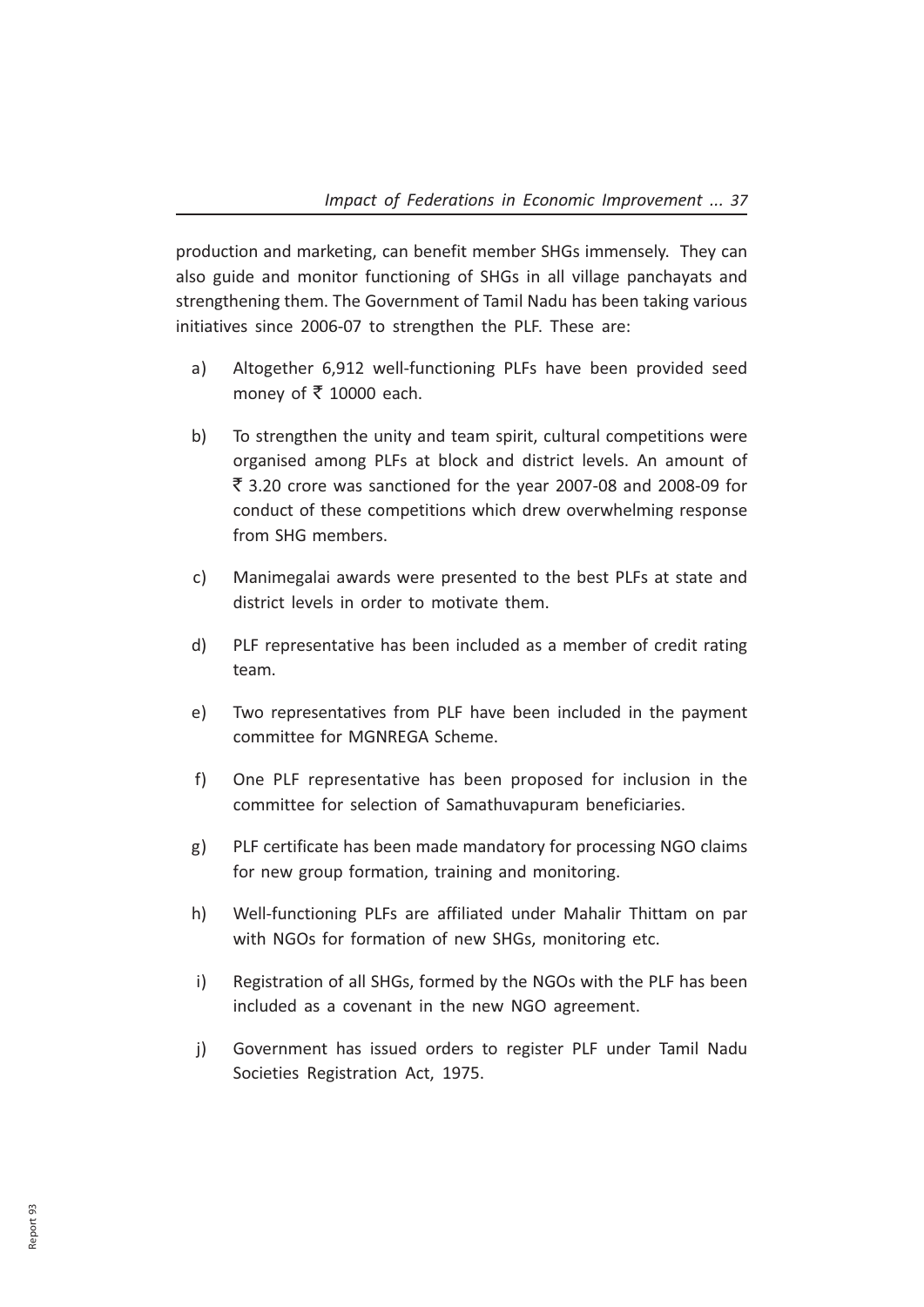### SECTION-2

### Status of SHGs in Study Districts

The main objective of the study was to get an idea about the levels of living, income status of the SHG members etc. Before discussing the economic improvement of SHG members (next chapter) through the intervention of CMRC and West Bengal Government who were under the CMRC, nine SHGs from each district (thus 18 SHGs) are discussed by presenting tables. All the SHG members who were studied in this research were under the umbrella of these 18 SHGs.

### SHGs of Howrah District

As mentioned already, nine SHGs were visited to get an idea about the macro view of the status of SHGs regarding their total corpus fund, revolving fund received, etc. In addition to collected data and pertinent information, discussions were held with the SHG members and their leaders, in most of the cases 4-5 members including office-bearers were present. Thus, discussions emerged at an overall view about the status as well as functioning of SHGs. The members with primary or illiterate educational background felt empowered after joining SHGs. Attending weekly meeting (all SHGs hold weekly meeting) helped them to discuss their personal issues, apart from discussing economic issues. Other important points that emerged from the discussions are:

- a) Forming SHGs facilitated their members to cultivate thrift and credit habits and thus each member was acquainted with minimum banking processes about which earlier most of them were totally ignorant. Thus informal banking habit led them to formal banking habit.
- b) When the SHGs were sanctioned revolving fund and / or bank loan, members of SHGs freely use the same as by this time they got an idea, how to borrow a loan and repay the same.
- c) While discussing with the SHG leaders and members, it was reported that repayment was almost 100 per cent, only in few cases few beneficiaries could not repay timely instalment.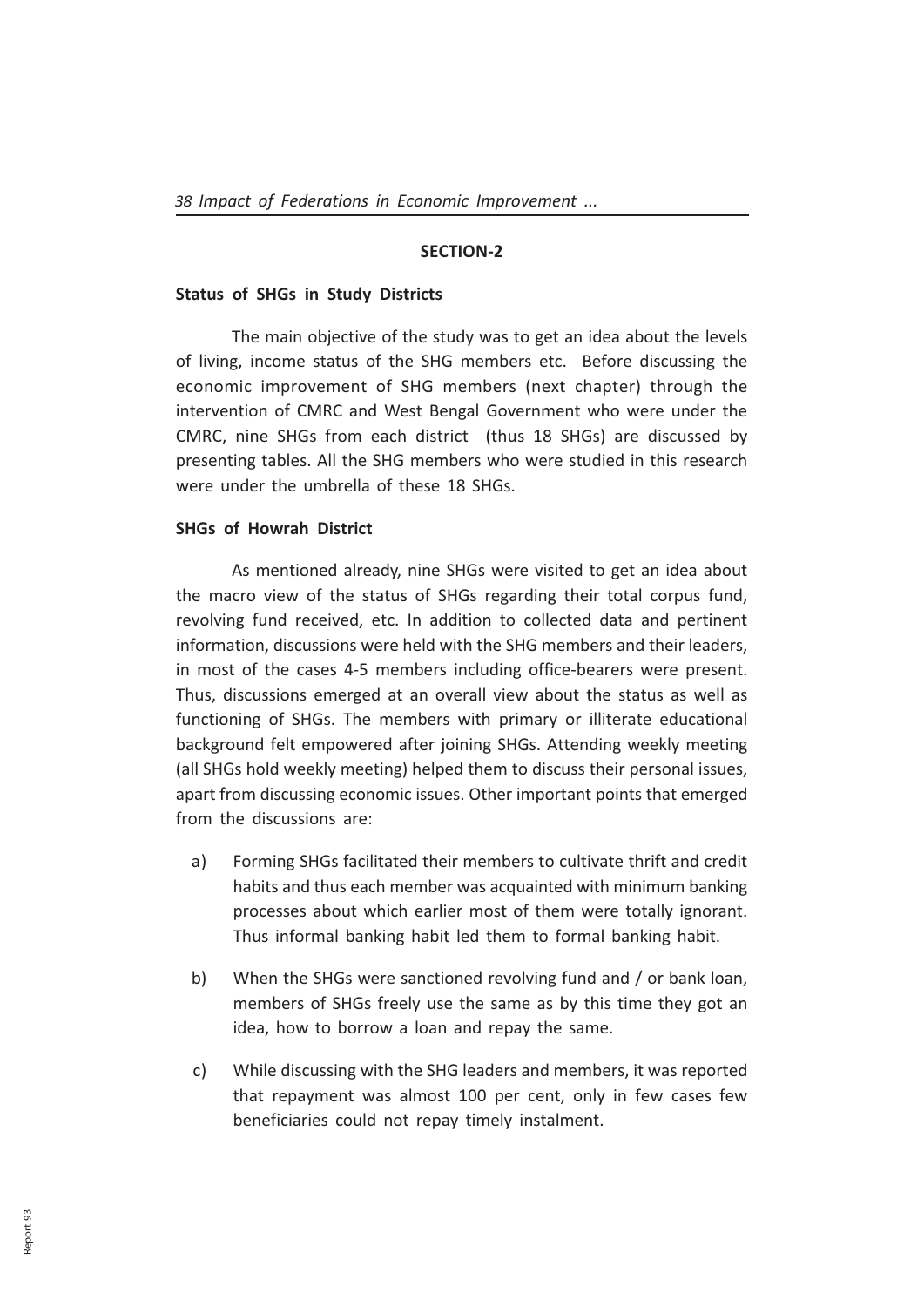d) All the SHG office-bearers and members present during the course of discussion informed that project cost should be updated every year as impact of inflation pulls down to get quality assets.

Table 3.1 gives a thorough idea with respect to each SHG, however some important points that emerged from the Table are also summed up briefly.

The highlighting points as observed from the Table are :

- a) In Howrah district all the SHGs have 10 members in each group.
- b) All the SHGs were formed after launching of SGSY. One was established in 2001 which is the oldest among the SHGs studied and the rest were established subsequently. However, all the SHGs studied by the author were minimum five years old.
- c) Total saving of the SHGs was in the range of minimum of  $\bar{\tau}$  9.600 to maximum of  $\bar{\tau}$  21,900. SHGs mobilised through interest, penalties also - minimum was  $\bar{\tau}$  466 and maximum was  $\bar{\tau}$  12,071.
- d) The SHGs under the study were provided with revolving fund but not uniformly. Of the nine, five were provided  $\omega \bar{\tau}$  5000 each and four  $\omega \bar{\tau}$  10,000 each.
- e) Striking feature is that all the SHGs under the study were provided with credit followed by subsidy, implying all the nine SHGs after second grading were provided fund for carrying out economic activities. All the beneficiaries (Swarojgaris) were in receipt of bank loan with subsidy.
- f) The credit subsidy ratio was hovering around 1.80:1, lower than the target ratio (3:1), while in one case it was still lower recording 1:1 only.
- g) Another noteworthy point is that out of nine SHGs, four SHGs which repaid loan did not apply for second term loan. Revealing point of the study is that 50 per cent of the SHGs and their members informed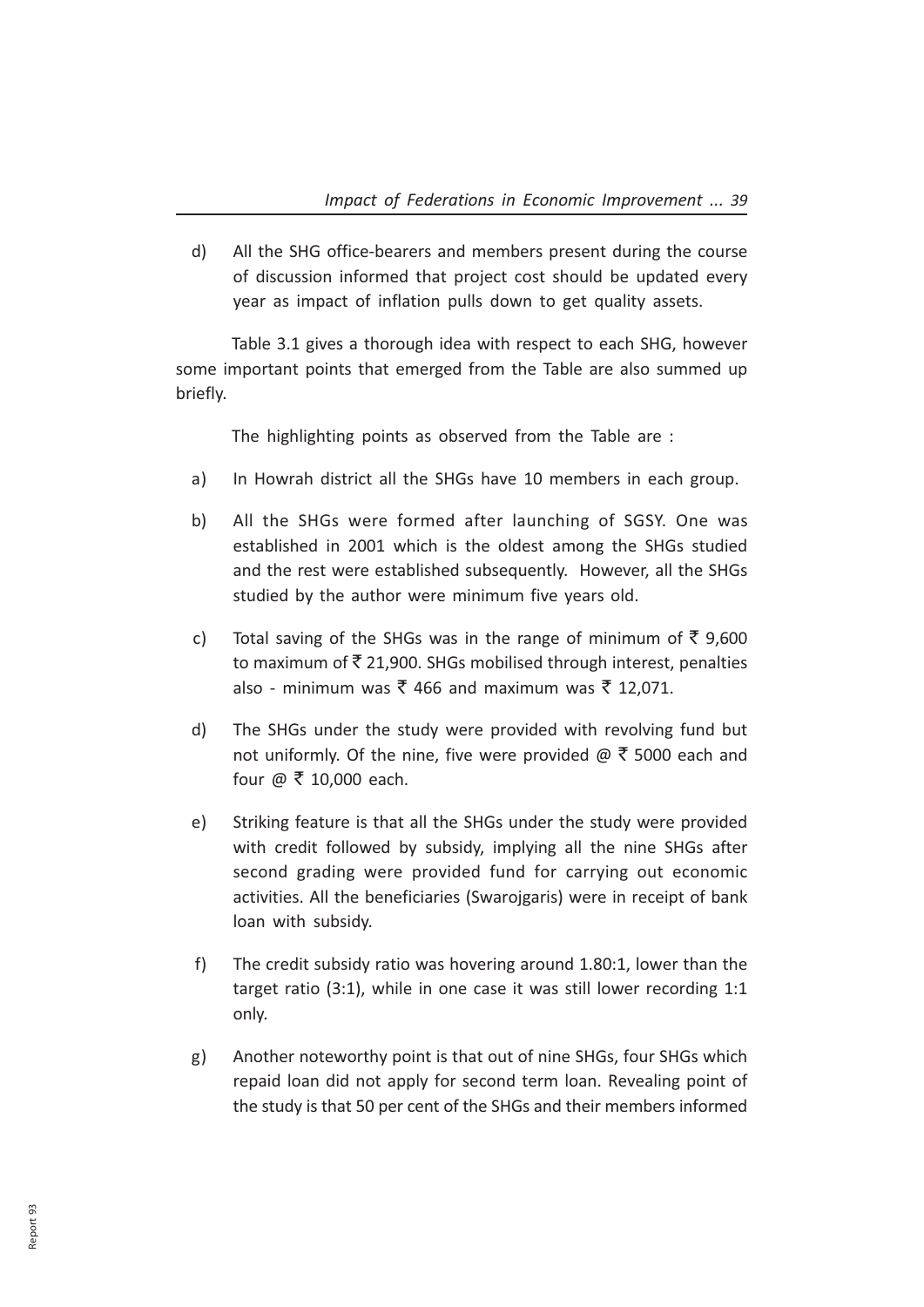|                       |                      |                  | <b>Table</b>     |                       | 3.1 : Particulars About the SHGs Studied |      |                               |                     |             |      |                    |                            |
|-----------------------|----------------------|------------------|------------------|-----------------------|------------------------------------------|------|-------------------------------|---------------------|-------------|------|--------------------|----------------------------|
| Name of<br><b>SHG</b> |                      | Members<br>Total | Starting<br>Year | Savings<br>Total<br>厄 | Penalties<br>Interest,<br>它              |      | Revolving<br>Received<br>Fund | Received<br>Subsidy |             |      | Received<br>Credit | Subsidy<br>Credit<br>Ratio |
|                       |                      |                  |                  |                       |                                          | Year | Amount<br>它                   | Year                | Amount<br>它 | Year | Amount<br>它        |                            |
|                       | Mallika SHG          | $\overline{10}$  | 2002             | 14,400                | 2,135                                    | 2003 | 10,000                        | 2006                | 51,000      | 2006 | 90,000             | 1.76                       |
|                       | <b>SHG</b><br>Sahara | $\overline{0}$   | 2004             | 20,880                | 786                                      | 2005 | 5,000                         | 2008                | 49,525      | 2008 | 91,975             | 1.86                       |
|                       | Falguni SHG          | $\overline{0}$   | 2004             | 15,000                | 466                                      | 2005 | 5,000                         | 2008                | 39,185      | 2008 | 72,771             | 1.86                       |
|                       | Shakuntala SHG       | $\overline{a}$   | 2001             | 11,100                | 8,245                                    | 2002 | 10,000                        | 2005                | 65,000      | 2005 | 65,000             | 1.00                       |
|                       | Chapa SHG            | $\overline{0}$   | 2002             | 9,600                 | 4,255                                    | 2004 | 10,000                        | 2005                | 49,525      | 2005 | 90,975             | 1.84                       |
|                       | Rasida SHG           | $\overline{0}$   | 2002             | 9,600                 | 12,071                                   | 2004 | 10,000                        | 2005                | 39,185      | 2005 | 72,771             | 1.86                       |
|                       | Shibani SHG          | $\overline{0}$   | 2004             | 15,000                | 466                                      | 2005 | 5,000                         | 2008                | 39,185      | 2008 | 72,185             | 1.84                       |
|                       | Kanak lata SHG       | $\overline{0}$   | 2005             | 14,400                | 2,008                                    | 2006 | 5,000                         | 2008                | 47,272      | 2008 | 82,724             | 1.75                       |
|                       | Keka SHG             | $\overline{a}$   | 2004             | 21,900                | 5,000                                    | 2006 | 5,000                         | 2009                | 39,185      | 2009 | 72,771             | 1.86                       |
|                       |                      |                  |                  |                       |                                          |      |                               |                     |             |      |                    |                            |

40 Impact of Federations in Economic Improvement ...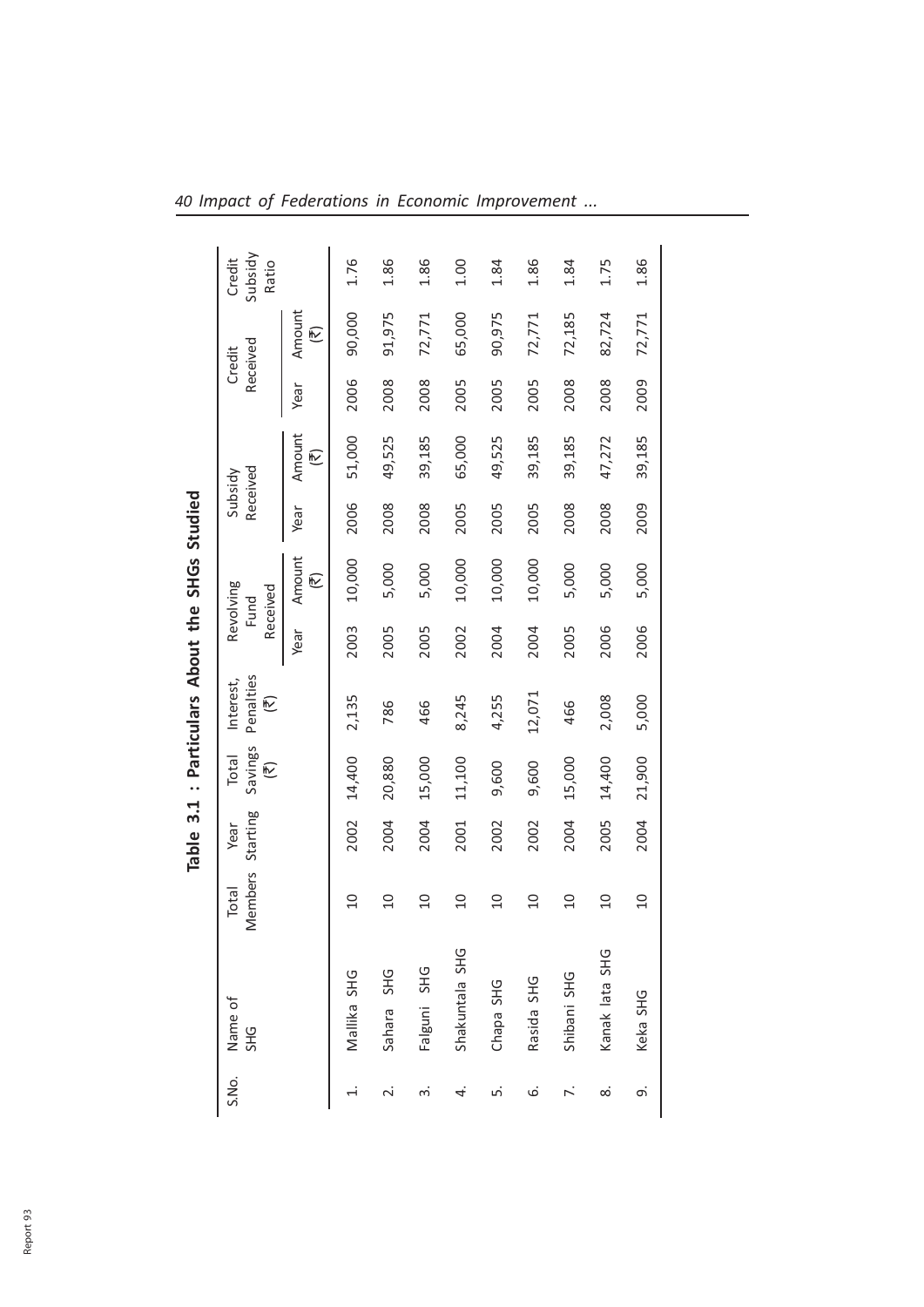that in view of inflationary pressure the amount of loan and subsidy was not sufficient to carry out the income generation activities. Enhancement of amount was sine qua non for taking up good income generation activities as reported by the beneficiaries.

### SHGs of Krishnagiri District

As mentioned already, CMRC staff facilitates the SHGs to get bank loans by filling up of forms, selection of appropriate activities based on backward and forward linkages etc. During the course of study nine SHGs under the CMRC promoted by Myrada were visited. In addition to collecting of data and pertinent information, discussions were held with the SHG members and their leaders. In most of the cases, 4-5 members including office-bearers of each SHG were present. Thus, discussions emerged at an overall view about the status as well as functioning of SHGs. Many of the members with primary or illiterate background felt empowered after joining SHGs which they expressed in unison. Earlier in some of the villages, caste was an issue to some extent but the SHG movement with the intervention of Myrada could neutralise the same to a great extent. Like in Howrah, all SHGs hold weekly meetings. It is pertinent to mention that many SHGs in the country, in Andhra Pradesh, Karnataka, Kerala, Assam, even in Rajasthan, Tripura, Uttar Pradesh, etc., normally hold weekly meetings (various NIRD studies). In the meetings apart from discussing economic issues, issues related to family are also discussed and accordingly problems are addressed wherever possible. However, other important points which emerged from the discussions with SHG members of Krishnagiri district are -

- a) Formation of SHGs facilitated their members to cultivate thrift and credit habits and thus each member was acquainted with minimum banking processes which earlier most of them were totally ignorant. Thus, informal bank dealings led them to formal banking habit.
- b) The members were more interested now to borrow from the bank. Earlier they had a great phobia about borrowing from the banks. All the members took minimum two times bank loans besides several loans from SHGs' corpus fund.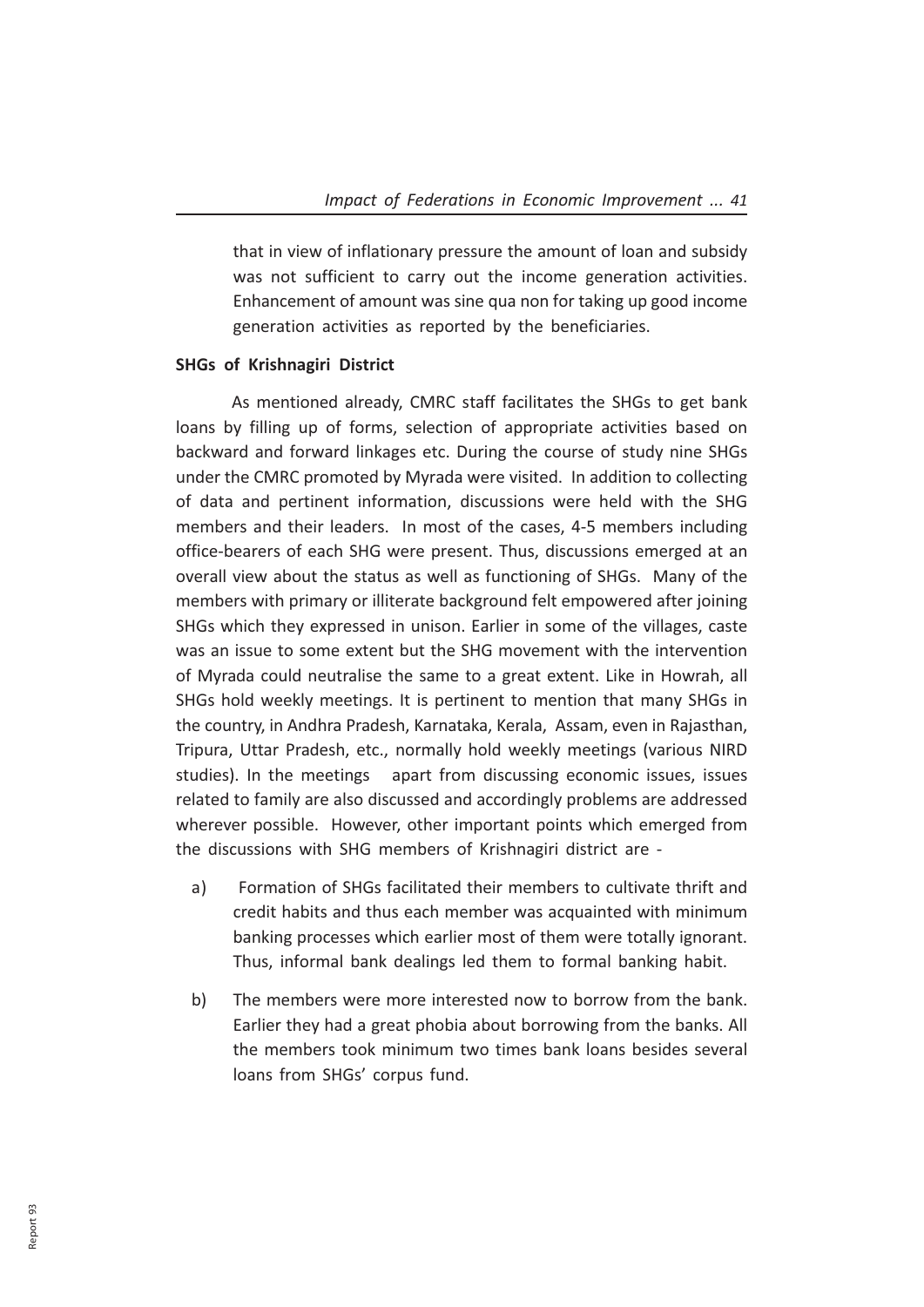|                   |                                         |                   |                     |                  | Table 3.2 : Particulars About the SHGs Studied |               |                            |                  |           |
|-------------------|-----------------------------------------|-------------------|---------------------|------------------|------------------------------------------------|---------------|----------------------------|------------------|-----------|
|                   | S.No. Name of SHG                       | Viembers<br>Total | Starting<br>Year of | Savings<br>Total | Penalties etc.<br>Interest,                    |               | Fund Received<br>Revolving | Credit           | Received  |
|                   |                                         |                   |                     |                  |                                                | Year          | Amount                     | .<br>2           | Amount    |
|                   | Mahila Sangam<br>Saradha                | 15                | 2001                | 2,61,395         | 1,42,454                                       | 2003          | 10,000                     | Times<br>5       | 12,50,000 |
| $\overline{\sim}$ | Mahila Sangam<br>Nesara                 | 20                | 2008                | 1,26,535         | 57,161                                         | 2009<br>Times | 10,000                     | $\sim$           | 3,10,000  |
| ന്                | Mahila Sangam<br>Saradhadevi            | 4                 | 2000                | 1,37,214         | 1,57,452                                       | 2009          | 10,000                     | Times<br>Ь٥      | 7,50,000  |
| 4                 | Mahila sangam<br>parameswari<br>Kanyaka | $\overline{17}$   | 2004                | 2,47,350         | 1,56,418                                       | 2009          | 10,000                     | Times<br>3       | 6,50,000  |
| ட்                | Magalir Sangam<br>Lakshmi               | $\overline{4}$    | 2002                | 91,463           | 45,676                                         | 2010          | 10,000                     | Times<br>m       | 2,55,000  |
| .<br>ف            | Mahila Sangam<br>Saraswathi             | $\Omega$          | 2000                | 60,187           | 4,642                                          | 2010          | 10,000                     | Times            | 2,75,000  |
|                   | Kaliyamma<br>Mahila Sangam              | 9J                | 2009                | 68,251           | 10,417                                         | 2010          | 10,000                     | Times            | 1,10,000  |
| ∞ं                | Rajeswari<br>Mahila Sangam              | $\frac{8}{10}$    | 2002                | 4,30,827         | 3,41,949                                       | 2008          | 10,000                     | Times<br>4       | 7,00,000  |
| o,                | Mahila Sangam<br>Sri Lakshmi            | 2                 | 1990                | 1,25,000         | 2,00,000                                       | 2006          | 10,000                     | Times<br>$\circ$ | 15,00,000 |

42 Impact of Federations in Economic Improvement ...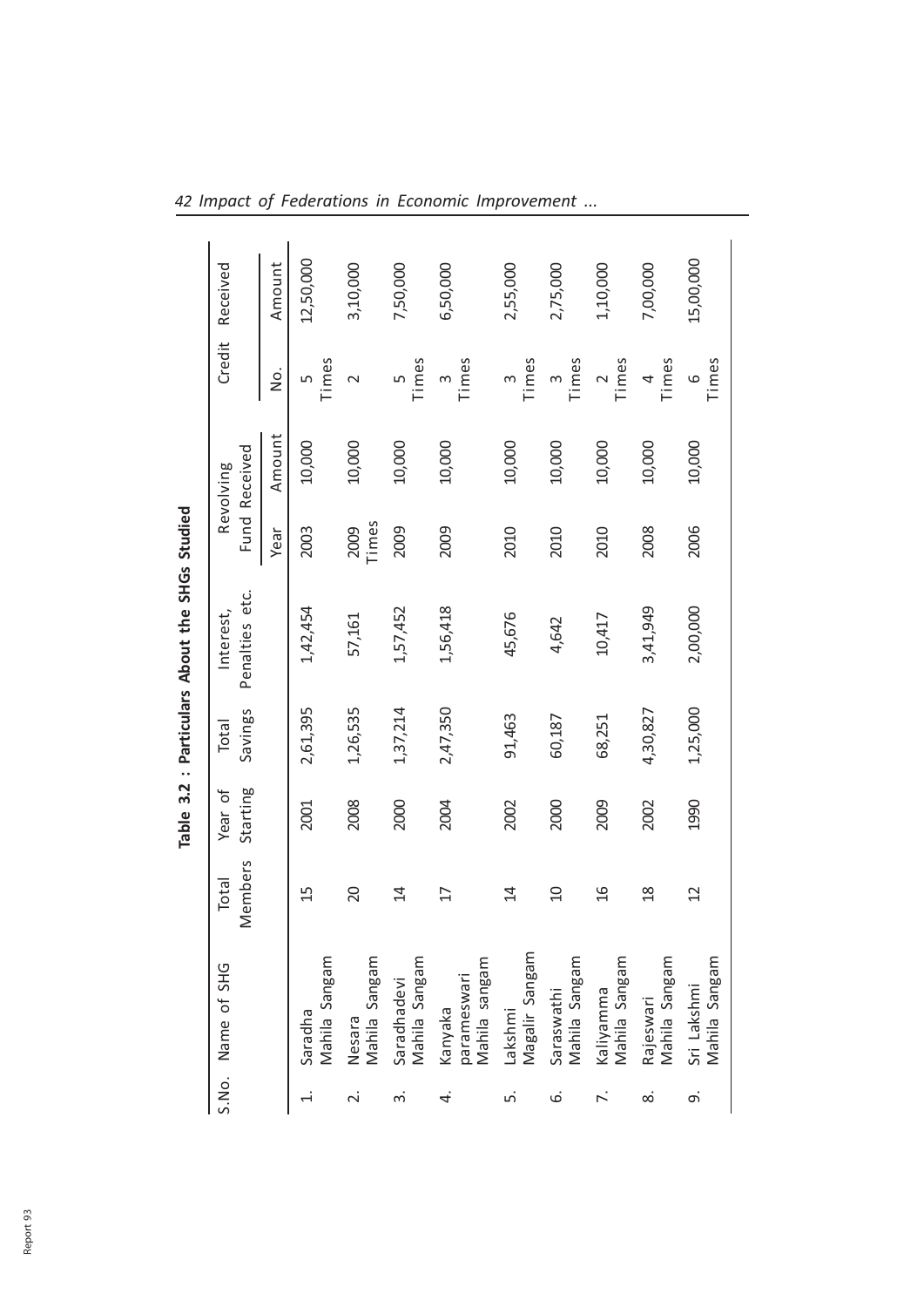c) Repayment of loan was as high as 100 per cent, as the beneficiaries know if loan is repaid they would get another loan next time easily.

Few more findings of the study are presented in Table 3.2.

The important points as observed from the above Table are :

- a) Variation in membership in the SHGs is widely observed. Minimum and maximum in this regard are 10 and 20, respectively.
- b) All the SHGs have rotated credit several times minimum two times and maximum six times implying without much hassle they got bank loan which of course is due to the endeavour of CMRC.
- c) An SHG borrowed six times loan from the bank to the tune of  $\bar{z}$  15 lakh. Against this backdrop, minimum amount borrowed by an SHG in two times was to the tune  $\bar{\tau}$  1.10 lakh in total.
- d) Regarding the age of SHGs, study reveals that one was more than 20 years old (established in 1990) and the latest one was 'baby' as it was established in 2009, otherwise most of the SHGs were established from 2000 to 2004.
- e) Total savings of the SHGs were quite impressive. For the nine SHGs under study, the average saving of an SHG comes to around  $\bar{\bar{\xi}}$  1.75 lakh with minimum of  $\bar{\xi}$  60,000 to a maximum of  $\bar{\xi}$  4.31 lakh.
- f) With regard to interest, penalties, etc., the average amount stood at  $\bar{\tau}$  1.20 lakh with minimum of  $\bar{\tau}$  4642 and maximum of  $\bar{\tau}$  3.42 lakh.
- g) All the SHGs were provided with revolving fund uniformly by the Tamil Nadu Government  $@ \space \overline{5}$  10000 per SHG.
- h) The SHG which got revolving fund early among all the nine SHGs was in the year 2003 and the latest year of getting revolving fund was 2009 for three SHGs.
- i) Although no SHG was provided with subsidy, all were encouraged to go for banks loans as mentioned already and the repayment of loan was 100 per cent.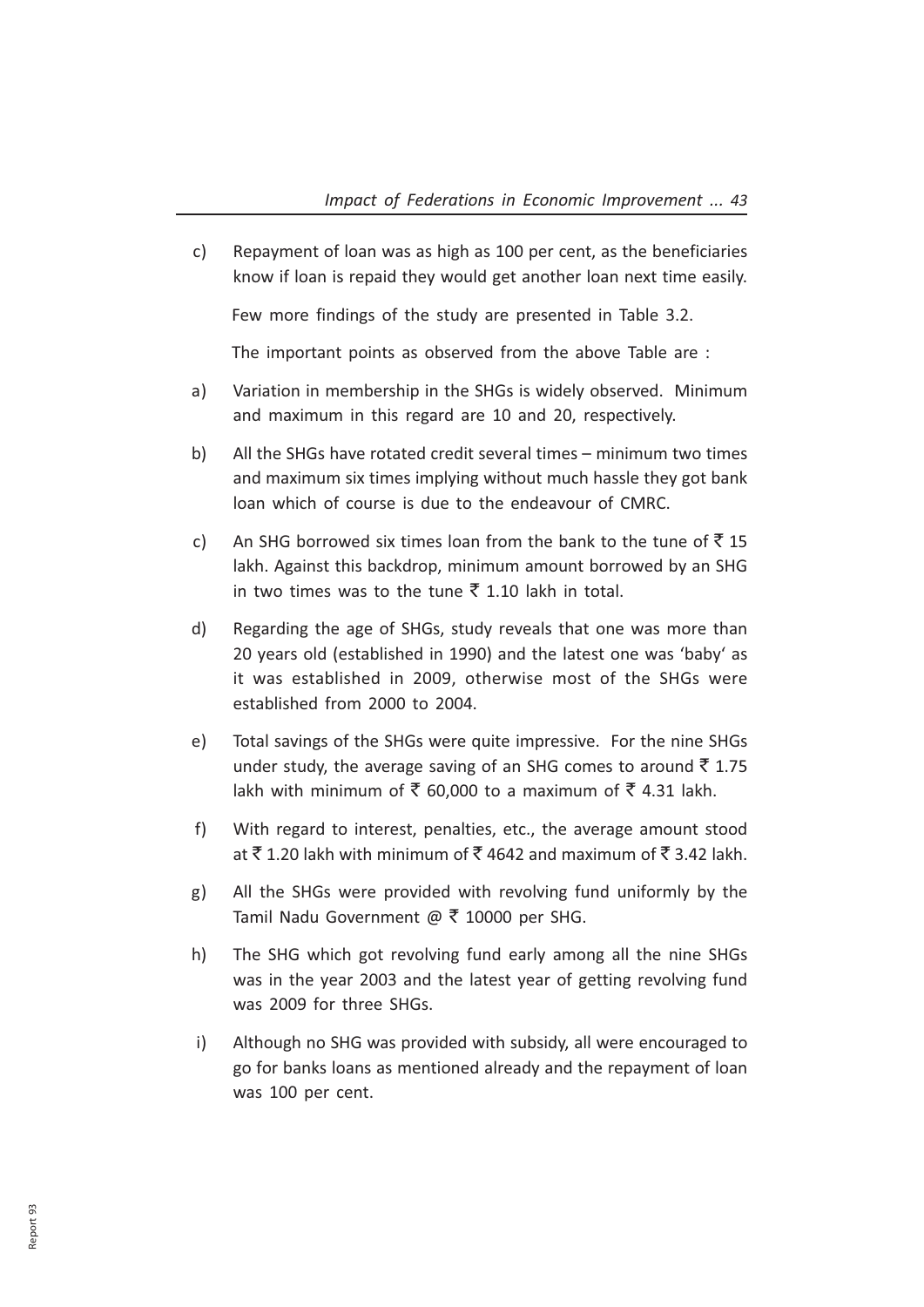# CHAPTER - 4 IMPACT OF FEDERATIONS ON BENEFICIARIES/ SWAROJGARIS

As mentioned earlier, the study was carried out in Krishnagiri district of Tamil Nadu and Howrah district of West Bengal to get an idea about the impact on rural BPL beneficiaries/Swarojgaris (henceforth only the word 'beneficiaries' will be used for common understanding) after forming federations. Striking feature is that in Krishnagiri district a federation was formed under the aegis of an NGO, Myrada and in Howrah, a federation was formed with the initiative of the West Bengal Government. So the study gives an idea about two types of federations – one by an NGO and the other by a Government which is the pivot objective of this research study. As per the proposal of the study, albeit 50 beneficiaries at the rate of 25 from each district was the mandate to be studied but in Krishnagiri 58 beneficiaries and in Howrah 51 beneficiaries were studied indicating little more number of beneficiaries were studied than proposed.

Socio-economic profile of the beneficiaries is sine qua non to get an idea about the background of the beneficiaries. In view of this, few indicators while conducting the study were collected as discussed below.

# (a) Sex of the Beneficiaries

All the beneficiaries under the study in both the study areas were women. In fact after launching of DWCRA programme in the country in 1983-84, rural women were keen to form self-help groups (SHG) as it was the platform for their social and economic development. With the launching of SGSY, more and more women started joining the SHGs. As per Annual Report of the Ministry of Rural Development, Government of India (2009- 10), out of 37 lakh SHGs formed in the country, women SHGs constitute about 68 per cent indicating positive way of development towards women folk. As is known to all, if women earn more, then money is spent for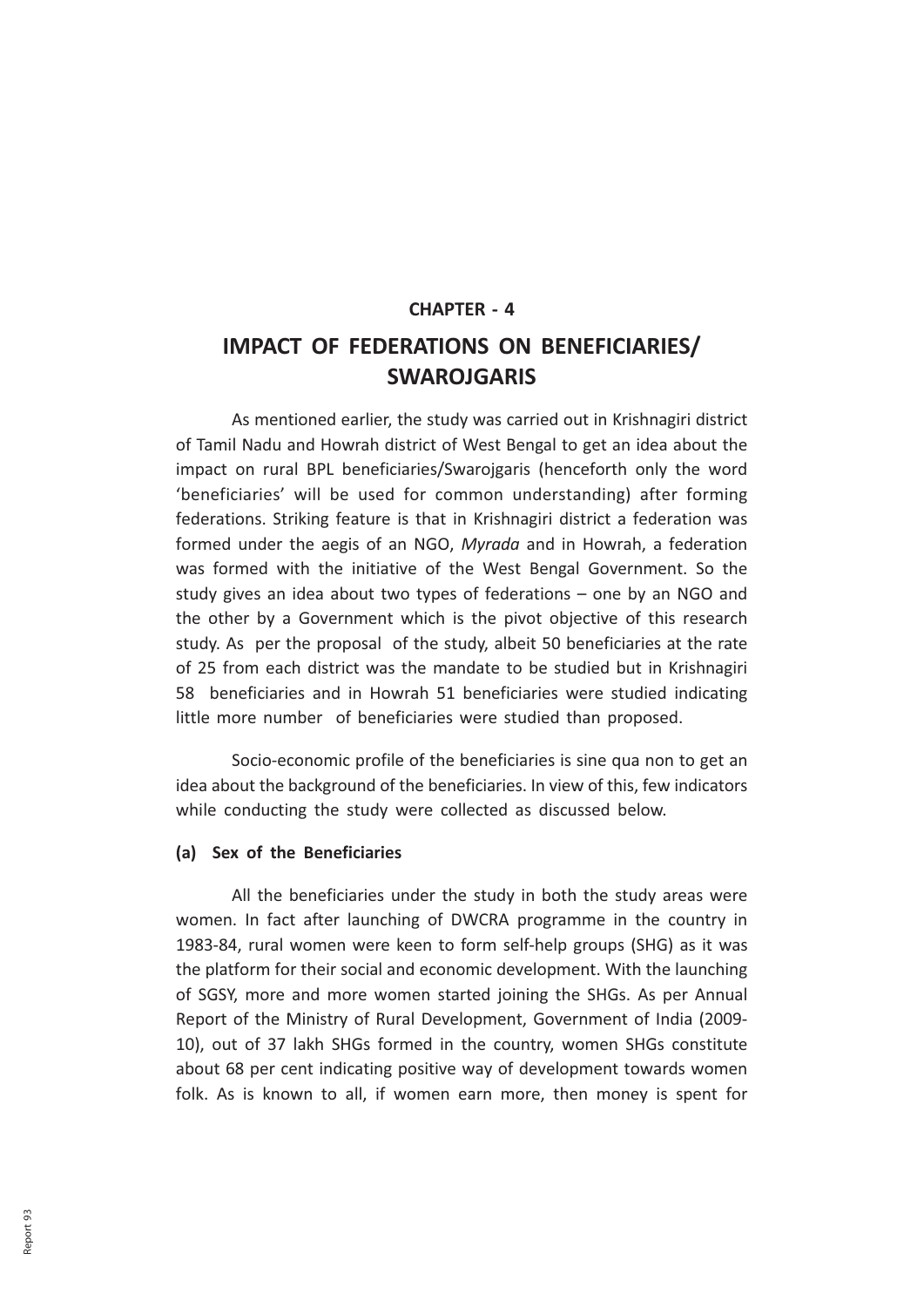development of the family. In NRLM guidelines it has been specifically mentioned that "at least one member from each rural household, preferably a woman of the household is brought under SHG net".

# (b) Age of the Beneficiaries

Although study was conducted in two regions of the country promoted by two different agencies, an NGO and Government, interestingly the study reveals that around 60 per cent beneficiaries were in the age group of 36-59 years followed by 40 per cent in 18-35 years in the both places.

| <b>District</b> | Age (in years) |              | Total         |  |
|-----------------|----------------|--------------|---------------|--|
|                 | 18-35          | 36-59        |               |  |
| Krishnagiri     | 23<br>(39.7)   | 35<br>(60.3) | 58<br>(100.0) |  |
| Howrah          | 22<br>(43.1)   | 29<br>(56.9) | 51<br>(100.0) |  |

Table 4.1 : Age of Beneficiaries in Krishnagiri and Howrah Districts

(Figures in parentheses show percentage to total)

Source : Field Survey.

### (c) Caste and Minorities

In such type of study, social background is sine qua non as 50 per cent of the beneficiaries under SGSY should be SCs/STs, 15 per cent minorities and 40 per cent women as per guidelines. It is evident from the study that in Howrah district SCs and STs constitute 54.9 per cent, so minimum of 50 per cent target was achieved. In the district ST population was very negligible so all the beneficiaries were from SC category. Against the backdrop, SC and ST together constituted little more than 30 per cent of the beneficiaries in Krishnagiri district; albeit, no mandatory quota was earmarked for the SHGs promoted by Myrada. In spite of this, 31 per cent were SC and ST and 53.4 per cent from OBC category. This was a laudable achievement. As per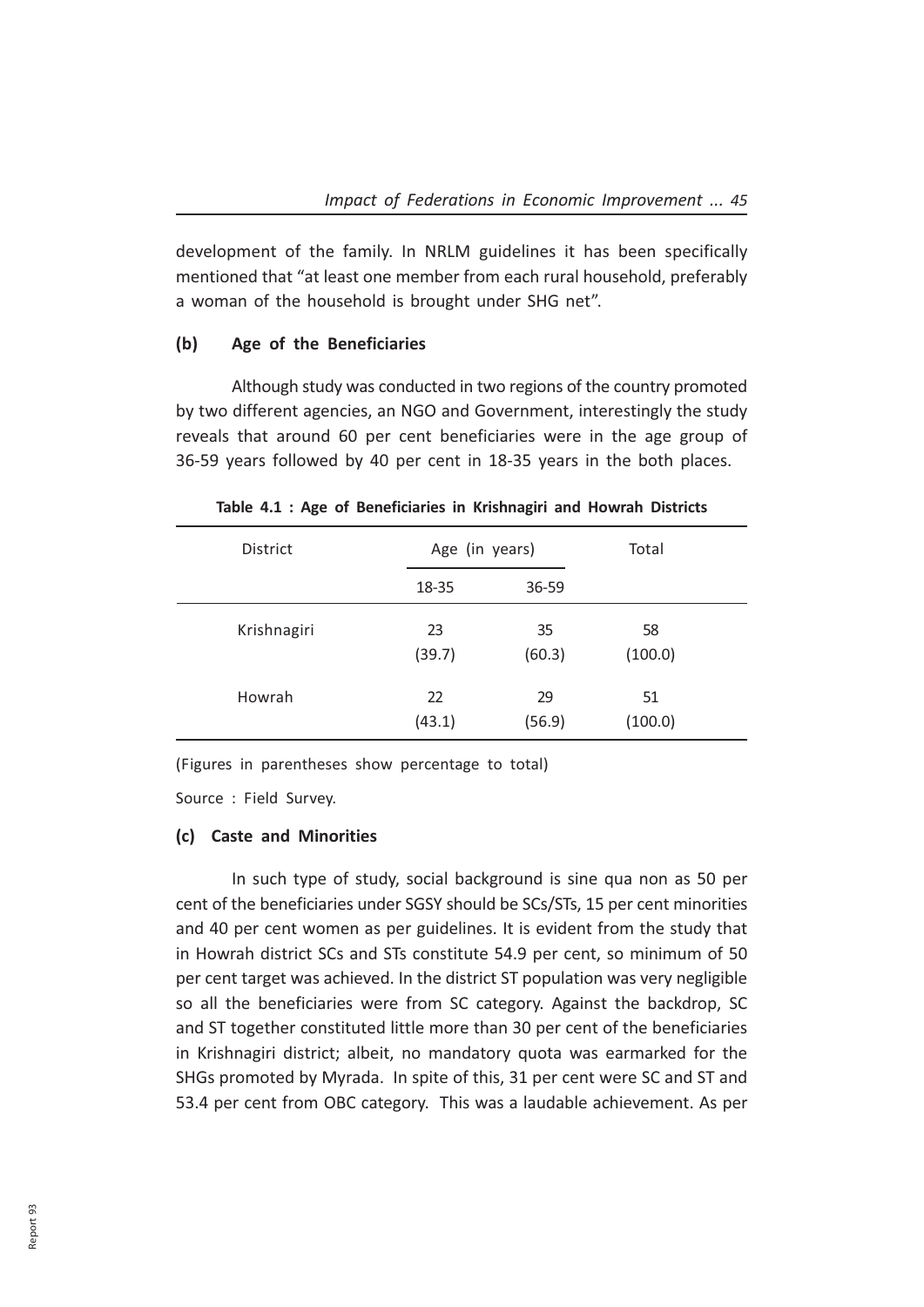SGSY guidelines, reservation for minority was 15 per cent and in Howrah district, the achievement was much higher than the target as it has exceeded little more than 40 per cent.

| District    | ST                       | SC.          | OBC          | <b>OC</b>      | <b>Minorities</b> | Total         |
|-------------|--------------------------|--------------|--------------|----------------|-------------------|---------------|
| Krishnagiri | 2<br>(3.4)               | 16<br>(27.6) | 31<br>(53.4) | 9<br>(53.4)    |                   | 58<br>(100.0) |
| Howrah      | $\overline{\phantom{a}}$ | 28<br>(54.9) | 2<br>(3.9)   | $\overline{a}$ | 21<br>(41.2)      | 51<br>(100.0) |

Table 4.2 : Caste of Beneficiaries in Krishnagiri and Howrah Districts

(Figures in parentheses show percentage to total)

Source : Field Survey.

### (d) Year of Entering into an SHG

As this study is basically an impact study of the beneficiaries, the year of joining in an SHG is an important issue. Joining a new SHG prior to study cannot give a proper picture about the income earned through income generating activities. In view of this, beneficiaries assisted some years ago and provided with loans were selected for the study. The survey reveals that most of the beneficiaries joined the SHG 5 years prior to conduct of the study. In other words, study was taken up in November and December 2010 in both the districts and most of the beneficiaries joined SHGs on or before 2005. In case of Krishnagiri district, 12 (20 per cent) joined in between 2 and 3 years before this study and 1 (2 per cent) in Howrah joined in 2007.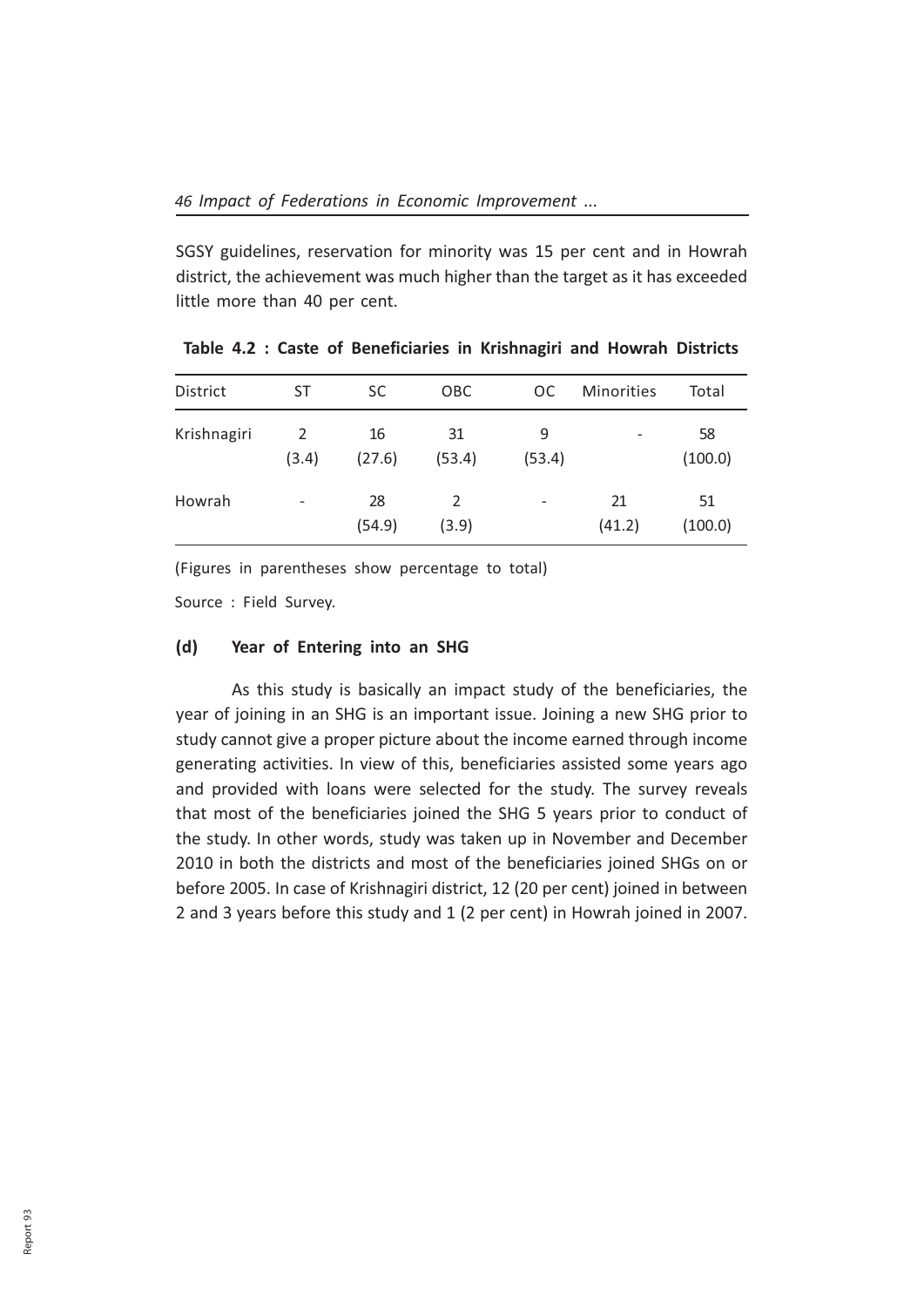|                    |        |        | Krishnagiri and Howrah Districts |           |                |        |       |                    |         |
|--------------------|--------|--------|----------------------------------|-----------|----------------|--------|-------|--------------------|---------|
| 1990               | 2000   | 2001   |                                  | 2002 2003 | 2004           | 2005   | 2007  | 2008 Total         |         |
| <b>crishnagiri</b> |        |        | ᡡ                                |           |                |        |       | თ                  | 58      |
| (13.8)             | (1, 2) | (12.1) | (15.5)                           | (5.2)     | (13.8)         | (6.9)  | (5.1) | $(100.0)$ $(15.5)$ |         |
| Howrah             |        |        | $\overline{17}$                  |           | $\overline{z}$ |        |       |                    | 51      |
|                    |        |        | $(9.8)$ $(33.3)$                 |           | (41.2)         | (13.7) | (2.0) |                    | (100.0) |

Source: Field Survey.

Source: Field Survey.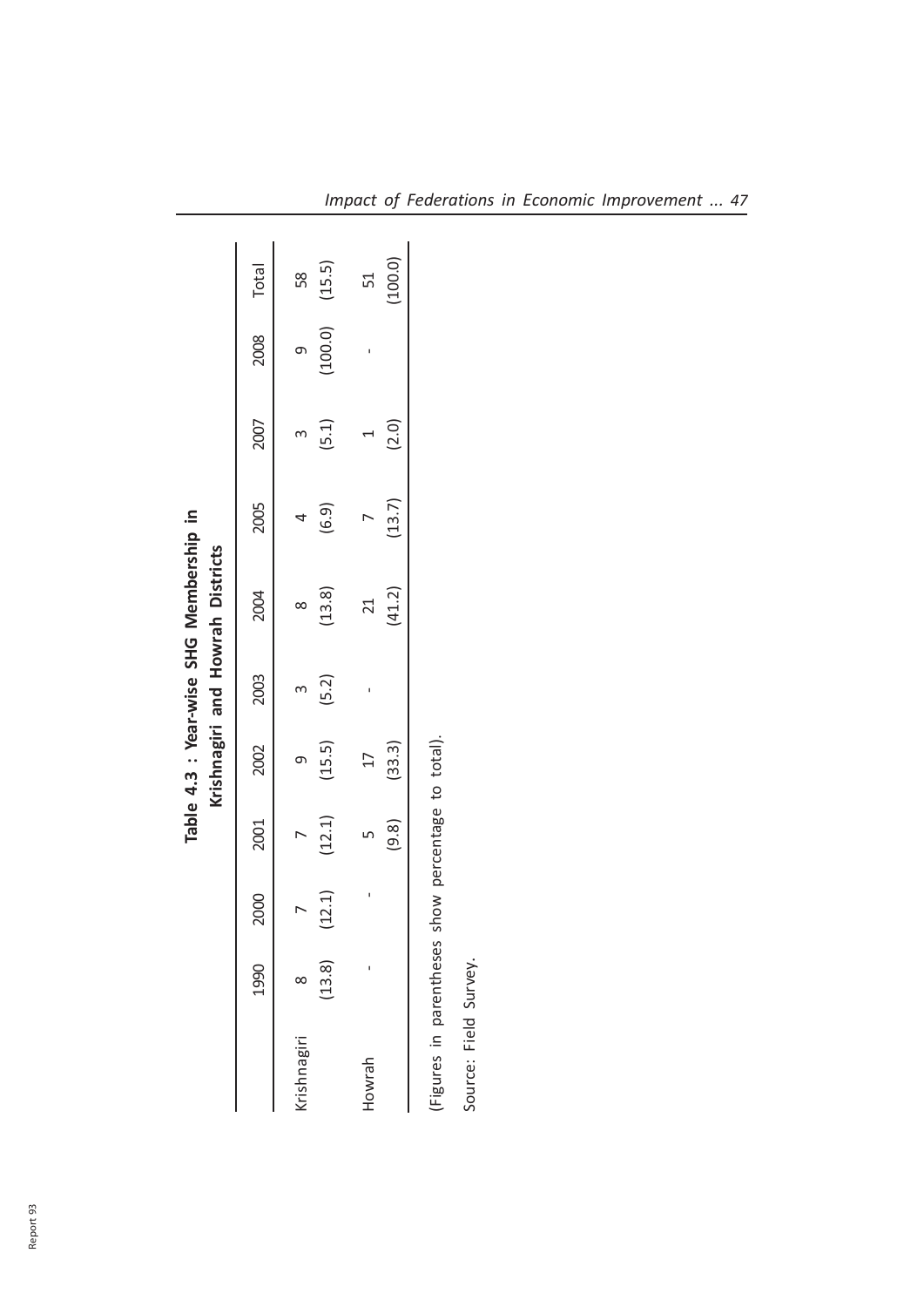### (e) BPL and APL Categories

SGSY is meant for BPL families for improvement of their economic condition through income generating activities. As per guiding principle of SGSY, if necessary 20 per cent and in exceptional cases 30 per cent of the members of an SHG may be from APL, when agreed by BPL families. Table 4.4 reveals that 98.3 per cent of the families in Krishnagiri district belonged to BPL and only 1 was from APL category indicating Myrada as an NGO focused only on BPL families. Against this backdrop, a little more than 72 per cent beneficiaries were from BPL families in Howrah district and thus the basic norm of guidelines was not violated.

| District    | <b>BPL</b>   | APL          | Total         |  |
|-------------|--------------|--------------|---------------|--|
| Krishnagiri | 57<br>(98.3) | 1<br>(1.7)   | 58<br>(100.0) |  |
| Howrah      | 37<br>(72.5) | 14<br>(27.5) | 51<br>(100.0) |  |

Table 4.4 : Categories of BPL & APL Households

(Figures in parentheses show percentage to total)

Source : Field Survey.

### (f) Education

Literacy figure is not at all encouraging in any of the two districts (Table 4.5), despite the fact that district headquarters of Krishnagiri is close to Bangalore city, the capital of Karnataka and Hossur town. On the other hand, Howrah itself is a major old town of West Bengal that too very near to Kolkata city. In spite of this, 31 per cent are illiterate in Krishnagiri and 26 per cent in Howrah. This raises the question why the beneficiaries (all were women) did not attend schools earlier. In view of this, it is suggested that by opening adult education centres these women beneficiaries may be trained. Myrada and Howrah district officials can look into this matter. Literate women SHG members can go through the cash register, records,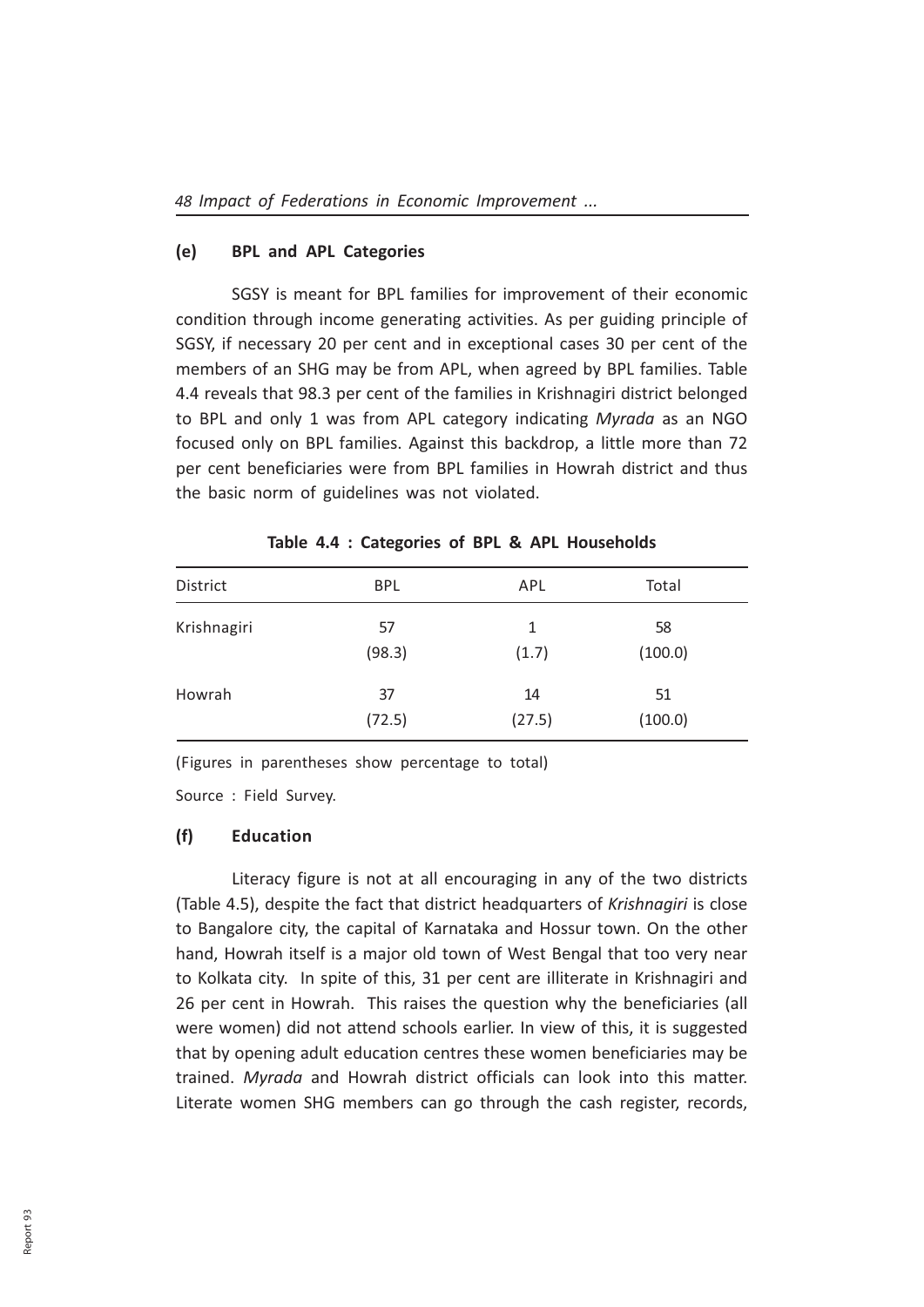etc., and thus feel empowered so minimum literacy is sine qua non for SHG members.

| District    | <b>Illiterate</b> | Primary | Above Primary | Total   |
|-------------|-------------------|---------|---------------|---------|
| Krishnagiri | 18                | 17      | 23            | 58      |
|             | (31.0)            | (29.3)  | (39.7)        | (100.0) |
| Howrah      | 13                | 21      | 17            | 51      |
|             | (25.5)            | (41.2)  | (33.3)        | (100.0) |

Table 4.5 : Education of the Beneficiaries

Source : Field Survey.

# (g) Activities of the Beneficiaries - Before and After Assistance

Activities of the beneficiaries before and after assistance (extending loan) give an idea about the type of activities taken up over a period of time. Generally all the BPL families in rural areas do not shift from their traditional occupation. The study reveals that in Howrah district most of the beneficiaries were earning mainly through various types of trades /business which they continued before and after project. For example, 98 per cent of the beneficiaries were eking out their livelihood by managing trade and business, although around 70 per cent of these beneficiaries had agricultural land in the range of 0.25 hectare to 0.40 hectare. Howrah is famous for children's readymade garments. Twice a week not only from West Bengal but also from other states traders throng to Howrah to buy bulk readymade garments for wholesale business. It was reported that Howrah weeklymarket was quite popular since British period. With such a favourable forward linkage, women of Howrah irrespective of caste, creed, religion (Muslims substantial in number) prefer to make children's garments in their own houses. Almost all the households have at least one tailoring-machine. Another business among the women as reported during the study was making puffed rice from raw rice which is known as 'Murri' in Bengali. This item is very popular among the Bengalis (both in West Bengal and Bangladesh). Many women besides doing tailoring were also involved in this activity. The other activity which was carried out by the women in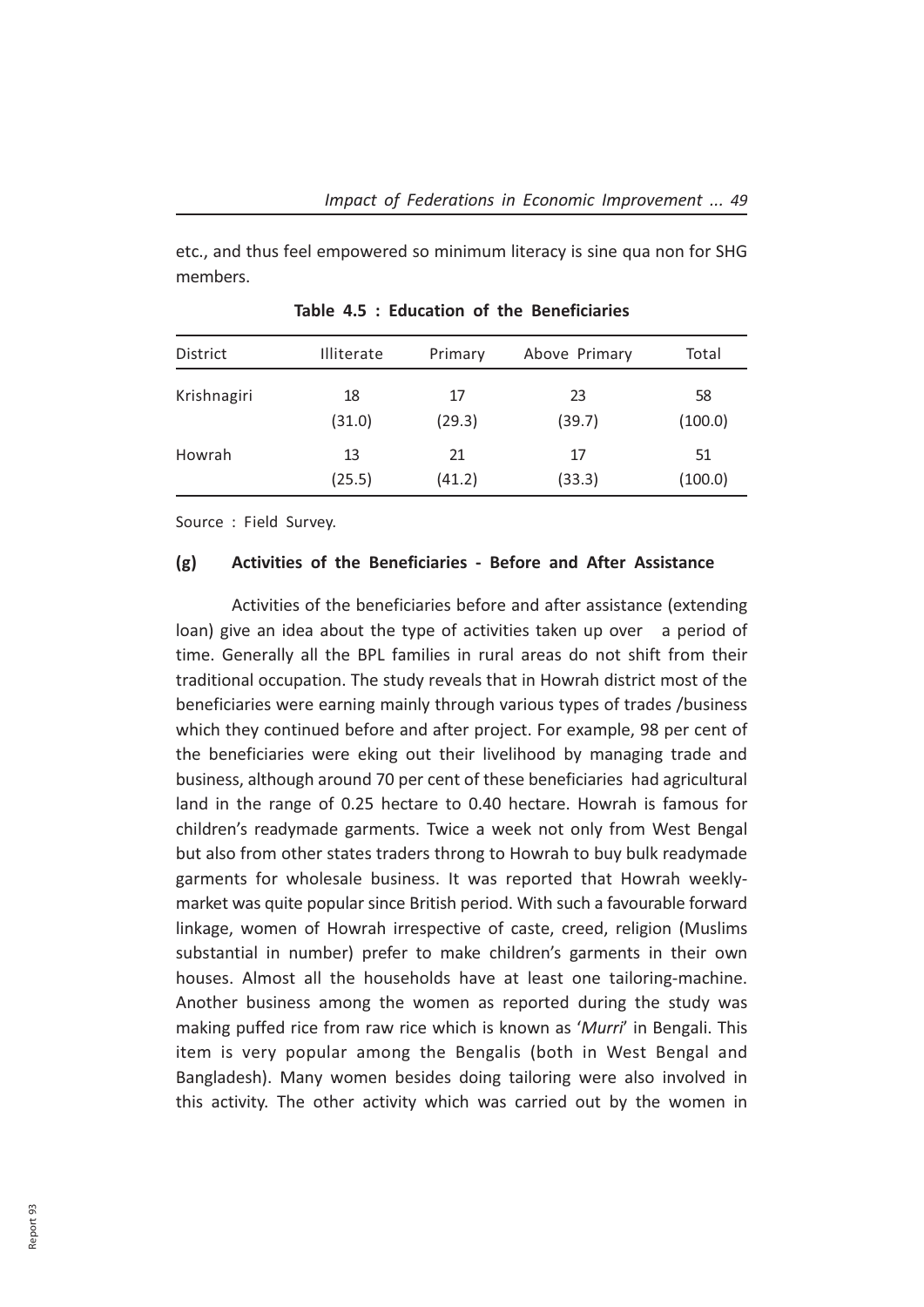Howrah is designing on 'Saris' by hand stitching known as 'Jari' works. Thus, besides agriculture and animal husbandry, women of Howrah were involved in three main activities –tailoring, murri-making and 'Jari' works. Other trade and business carried out by the beneficiaries in Howrah were fish marketing, managing of tea and snacks shops, stationary shops etc.

 Although, agriculture and animal husbandry were the important activities in Krishnagiri district, due to its closeness to Bangalore city and industrially developed district town of Hossur, many beneficiaries and their family members were involved in petty trade and business like cloth business, masala making (mainly chilli powder), flower business, stationary shops, etc. Noteworthy point is that no beneficiary in either of the districts was fully involved in full time agriculture. Along with agriculture they were rearing various livestock. About 18 (31 per cent) beneficiaries of Krishnagiri district prior to availing of bank loan, that is before joining CMRC, were eking out their livelihood mainly through agriculture and animal husbandry in a small way, as each was having substantial land, (land between 0.70 hectare and 1 hectare). But the situation changed after they could get substantial amount as bank loan over a period of time. Thus, in addition to agriculture, livestock activity was taken up as a source of VGA by the beneficiaries. Details may be seen below (Table 4.6).

|             | Agriculture<br>(Mainly) | Animal<br>Husbandry<br>& Poultry | Trade $/$<br>Service /<br><b>Business</b> | Total         |
|-------------|-------------------------|----------------------------------|-------------------------------------------|---------------|
| Krishnagiri | 18<br>(31.0)            | 8<br>(3.4)                       | 32<br>(55.2)                              | 58<br>(100.0) |
| Howrah      | $\qquad \qquad$         | 1<br>(2.0)                       | 50<br>(98.0)                              | 51<br>(100.0) |

# Table 4.6 : Income Generating Activities of the Beneficiaries Before Assistance

(Figures in parentheses show percentage to total). Source: Field Survey.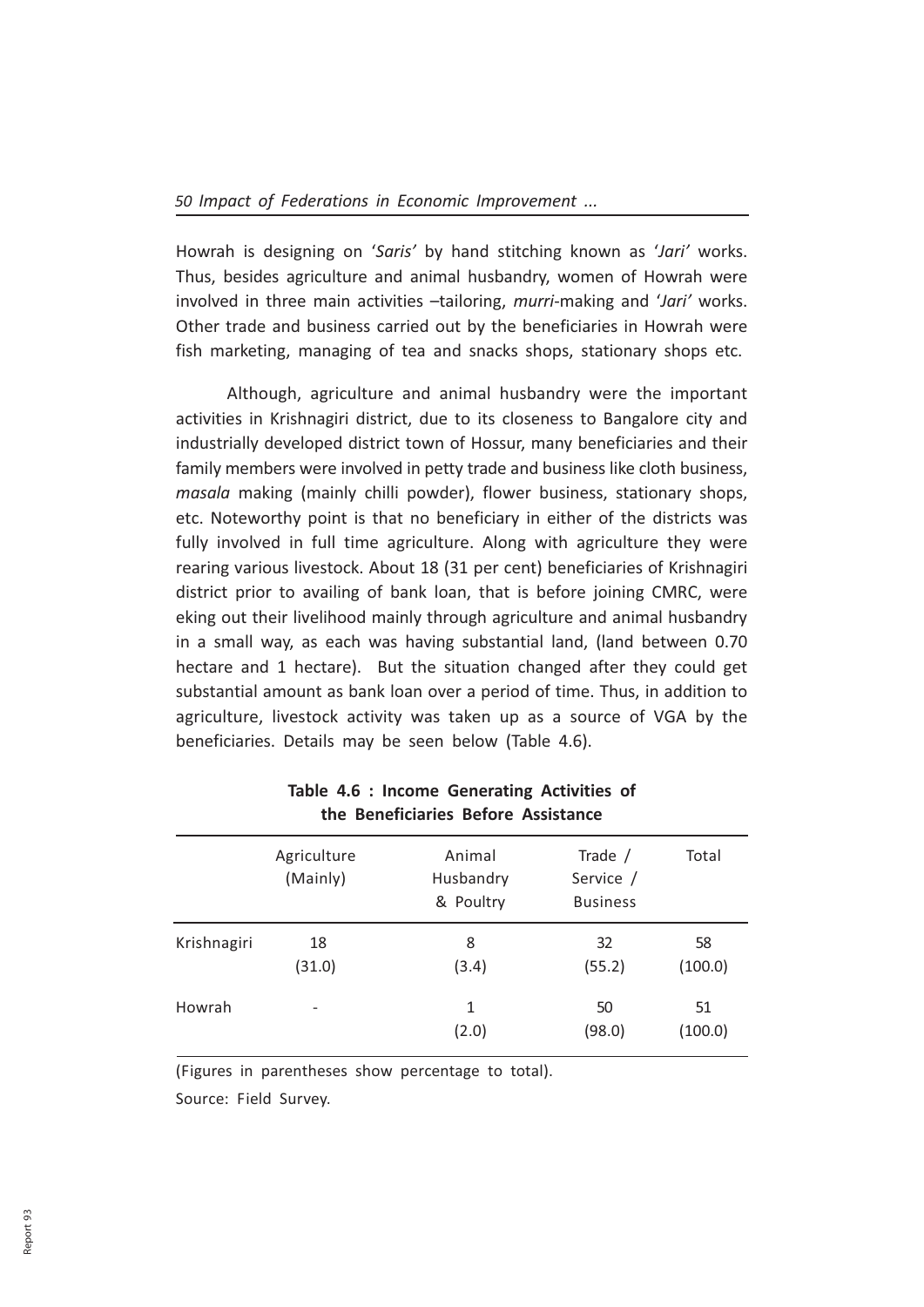Income generating activities of the beneficiaries after assistance may be seen below (Table 4.7).

|             | Agriculture,<br>Animal<br>Husbandry<br>& Poultry | Trade $/$<br>Service /<br><b>Business</b> | Total   |
|-------------|--------------------------------------------------|-------------------------------------------|---------|
| Krishnagiri | 26                                               | 32                                        | 58      |
|             | (44.8)                                           | (55.2)                                    | (100.0) |
| Howrah      | 1                                                | 50                                        | 51      |
|             | (2.0)                                            | (98.0)                                    | (100.0) |

# Table 4.7 : Income Generating Activities of the Beneficiaries After Assistance

(Figures in parentheses show percentage to total)

Source : Field Survey.

### (h) Status of Handling Fund, Credit and Subsidy

While discussing the SHGs in general, in earlier chapter, the status of revolving fund, credit and subsidy for the SHGs as a whole was analysed. In this section, data collected from the beneficiaries/swarojgaris are analysed. Regarding revolving funds as mentioned already, all the SHGs were provided with  $\bar{\zeta}$  10000 each in Krishnagiri district. In Howrah, five SHGs were provided with  $\bar{\tau}$  10000 each and four were provided with  $\bar{\tau}$  5000 each, so there was no uniformity in Howrah with regard to Revolving Fund.

Receipt of credit is more in favour of beneficiaries in Krishnagiri district than those in Howrah district as in Howrah four SHGs were provided less amount. Of course, in Krishnagiri district SHGs were not extended any subsidy. Myrada was facilitating to get bank loans which all the SHGs availed of minimum two times and maximum six times. The study reveals that each beneficiary got an average loan amounting to  $\bar{\tau}$  45,000 by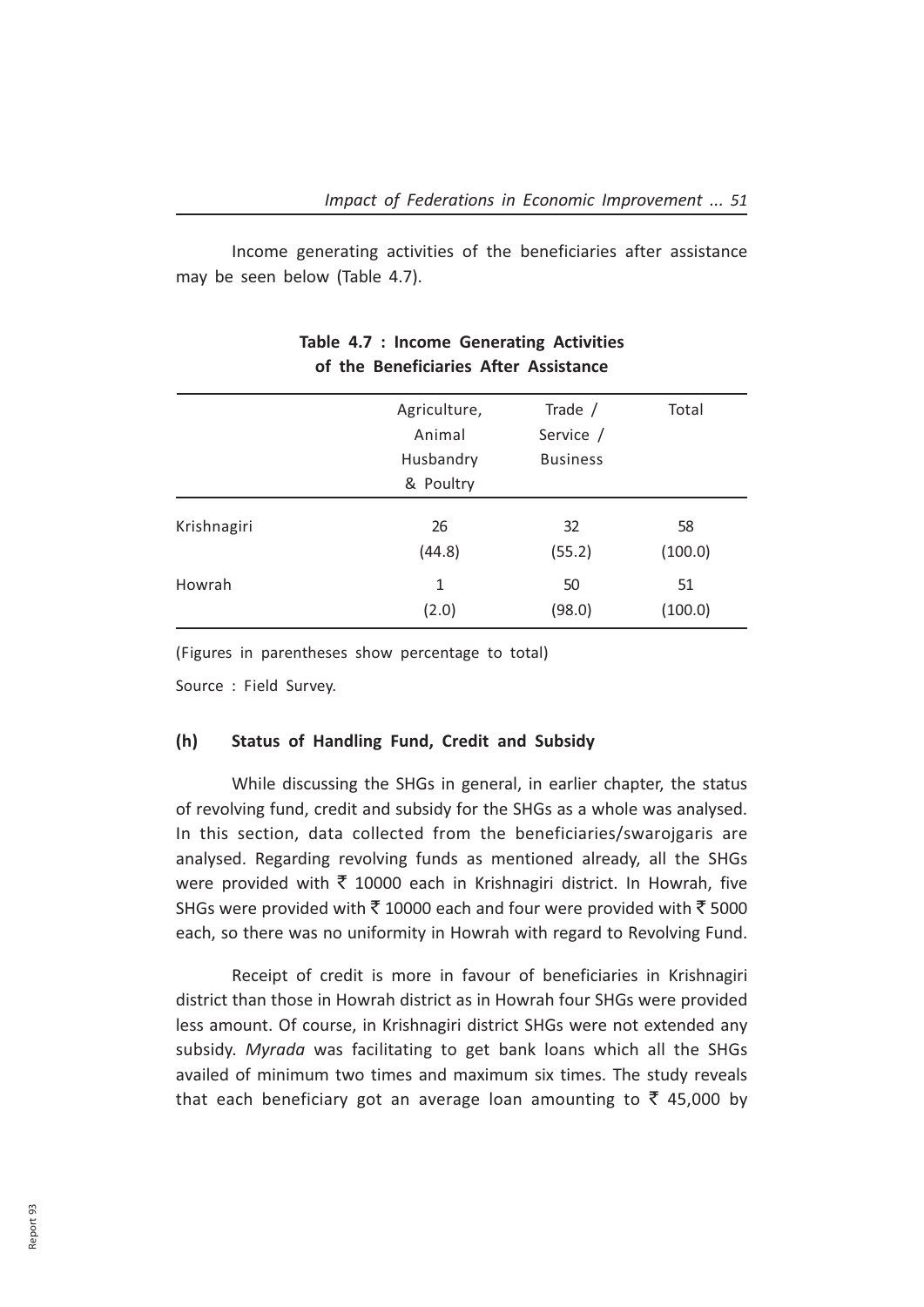borrowing several times in Krishnagiri. This bank loan was in addition to the loan borrowed from SHGs corpus fund. On the other hand, in Howrah district each beneficiary was extended around  $\bar{\tau}$  8000 loan on an average in addition to subsidy. Average subsidy per beneficiary in Howrah was around  $\bar{\tau}$  4600. The striking feature of the study is that average investment per beneficiary in Krishnagiri district was  $\bar{\xi}$  45,000 against  $\bar{\xi}$  12, 600 in Howrah district. Extending of less loan amount in view of inflationary pressure was the discontentment of the beneficiaries in Howrah district. They requested to extend more amounts so that they can expand their business.

Another striking feature is that some beneficiaries invested from their own savings. Of the 58 beneficiaries of Krishnagiri district, 12 (21 per cent) invested between  $\bar{\tau}$  5000 and  $\bar{\tau}$  7000 (each beneficiary) to get quality assets for expanding their business. In Howrah district, of the 51 beneficiaries, 8 (16 per cent) invested in the range of  $\bar{\tau}$  4000 to  $\bar{\tau}$  4500 (each) to expand their activities. These can be taken as positive development as out of their own saving (which is left after expenditure) they funded to develop their activities.

# (i) Income Before and After Assistance

Level of income is an indicator to gauge the improvement in the family after assistance. Determining income for rural households that were involved in self-employment was always an issue as getting actual data is difficult. However, an attempt was made to get an idea in this regard. While collecting data utmost care was taken to get actual income data from the members of family. It was observed that in BPL families earning was from different sources. In view of this family income has been taken into account.

In Krishnagiri district prior to assistance 19 members of the family (husband/other male members) worked as agricultural labour and/or nonagricultural labour and 8 such persons in Howrah district prior to assistance. In fact, these persons in both the districts due to closeness of cities (Hossur and Howrah) worked more times in non-agricultural labour as casual workers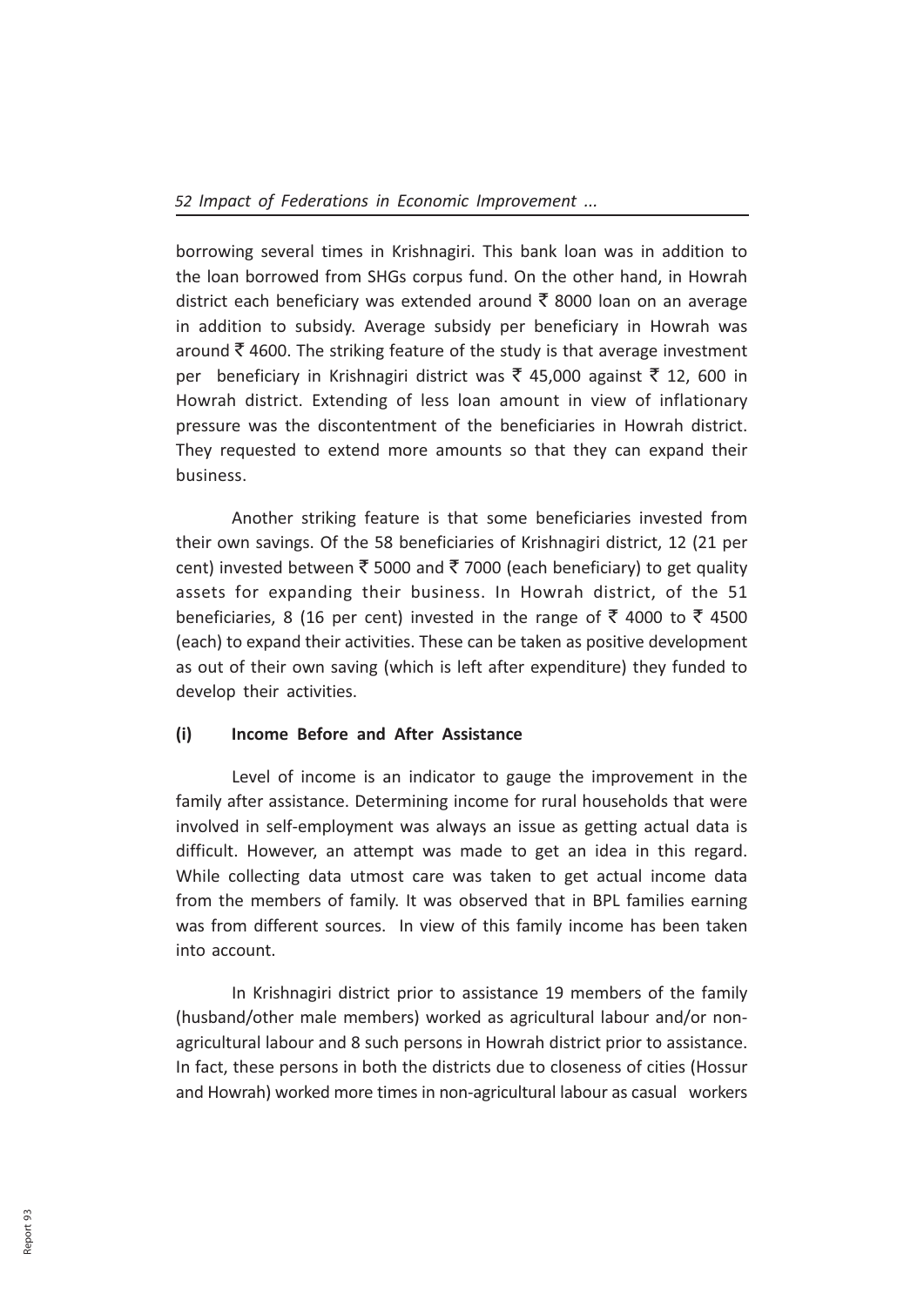in nearby factories, and on holidays or in off-season. When there was no work in factories then worked as agricultural labourers.

After getting loans from a bank, 5 out of 19 persons of Krishnagiri district were found to be not working at all as labourers. They were fully involved in their self-employment activities. In case of Howrah district, out of 8 persons who took assistance and worked as labourers, only 1 left the wage-employment and rest continued to work as labourers.

Income statistics reveal that prior to assistance average income of each beneficiary from agriculture, animal husbandry and poultry was almost  $\bar{\tau}$  1847 in Krishnagiri district. Along with agriculture each of them was either doing animal husbandry or poultry or both. In view of these, two categories have been made for analysis i) agricultural, animal husbandry and poultry and ii) trade and business. Trade and business in both the districts include many types of activities as discussed already. However, after the assistance in Krishnagiri, income of the beneficiaries has gone up almost by three times. In case of trade and business initial average income was  $\bar{\tau}$  2300 per month which increased to more than double as average income for beneficiary comes to around  $\bar{\tau}$  4900 per month. As mentioned earlier, some family members were involved as labourers with average earning of  $\bar{\tau}$  1650 per month and average income of the family members who still continued working as labourers even after spouse was provided with a bank loan has increased more than three times ( $\bar{\tau}$  5154 average/ month) in Krishnagiri district.

Impact on income prior to assistance and post-assistance in Howrah district reveals that agricultural and allied activities which were major activities of one beneficiary increased by four times from ₹ 500 to ₹ 2000. Mention may be made here that in case of agriculture and allied activities villagers normally reveal the income which they earn in cash. Production (agricultural/milk/chicken etc.) consumed is not normally taken into account. Trade and business was the major activity of the beneficiaries in Howrah district. About 50 beneficiaries were involved in this, as Howrah city is an important business centre and also close to Kolkata so with respect to backward and forward linkages trade and business are favourable than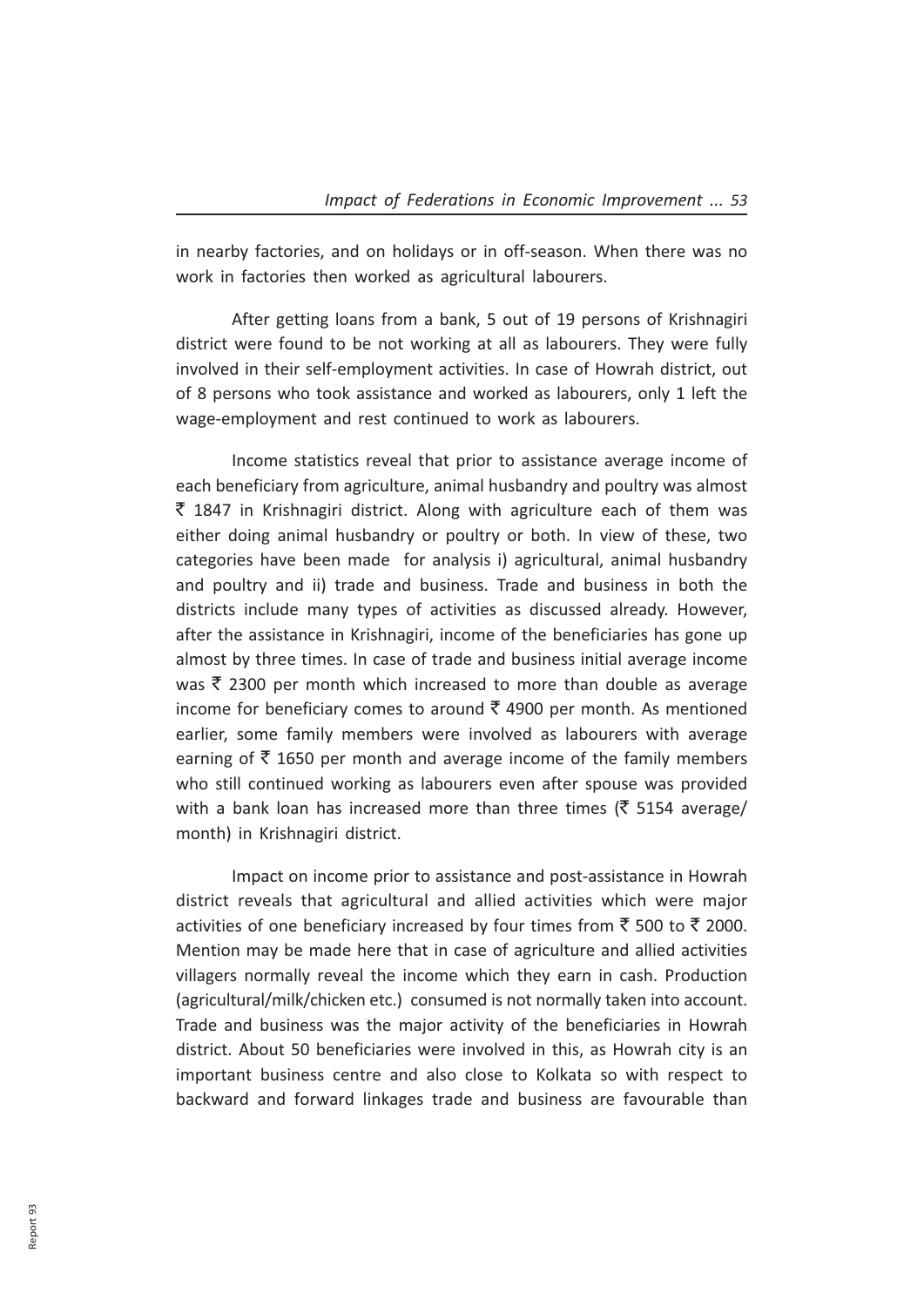|                    |                                                                 |                                                 |                                                                  | Prior to Assistance and After Assistance $(\bar{\zeta})$ |                       |  |  |  |
|--------------------|-----------------------------------------------------------------|-------------------------------------------------|------------------------------------------------------------------|----------------------------------------------------------|-----------------------|--|--|--|
| District           | Activity $-$                                                    | Average<br>$Income -$<br>Prior to<br>Assistance | Activity<br>Income                                               | Average<br>After<br>Assistance                           | Incremental<br>Income |  |  |  |
| Krishnagiri Labour | (19 other<br>members of<br>the family)                          | 1651.85                                         | Labour<br>(14 other<br>members of<br>the family)                 | 5153.85                                                  | 3502.00               |  |  |  |
|                    | Agriculture<br>Animal<br>Husbandry &<br>Poultry<br>(26 members) | 1846.67                                         | Agriculture,<br>Animal<br>Husbandry &<br>Poultry<br>(26 members) | 5285.71                                                  | 3439.04               |  |  |  |
|                    | Trade and<br><b>Business</b><br>(32 members)                    | 2300.00                                         | Trade and<br><b>Business</b><br>(32 members)                     | 4861.11                                                  | 2561.11               |  |  |  |
| Howrah             | Labour<br>(8 other<br>members of<br>the family)                 | 800.00                                          | Labour<br>(7other<br>members<br>of the family)                   | 3500.00                                                  | 2700.00               |  |  |  |
|                    | Agriculture<br>and Animal<br>Husbandry<br>(1 member)            | 500.00                                          | Agricultural<br>and Animal<br>(1 member)                         | 2000.00                                                  | 1500.00               |  |  |  |
|                    | Trade and<br><b>Business</b><br>(50 members)                    | 1013.64                                         | Trade and<br><b>Business</b><br>(50 members)                     | 2422.92                                                  | 1409.28               |  |  |  |

54 Impact of Federations in Economic Improvement ...

Table 4.8 : Average Income Per Month -

Source : Field Survey.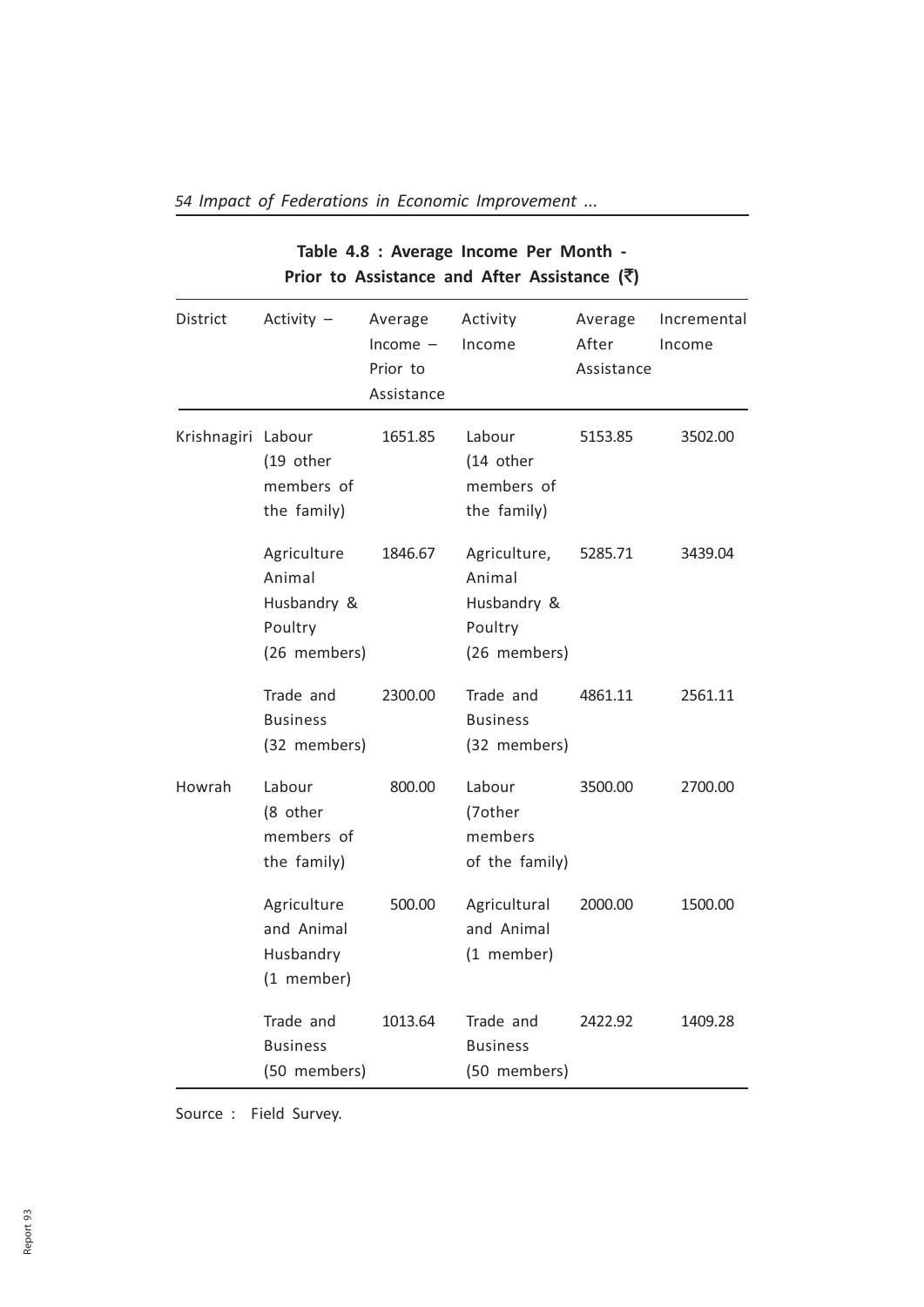other activities. Average income from trade and business, prior to assistance was  $\bar{\tau}$  1013, increased by nearly 2  $\frac{1}{2}$  times to  $\bar{\tau}$  2423 in Howrah. In this district prior to assistance eight members were working as labourers and after assistance to the spouses, one person did not continue as a labourer. Earlier average income per labourer was  $\bar{\tau}$  800 and on the day of survey each was earning  $\bar{\tau}$  3500 per month on an average.

Striking feature is that, no major shift in activity was observed among the beneficiaries in both the districts. The beneficiaries continued with their activities after assistance, only few persons instead of doing labourwork left the same and carried out self-employment venture.

### t-Value

An attempt was made to get an idea about the impact of income prior to assistance and after assistance. For this t-value was tested and found that the t-value for Krishanagiri district is 19.4 and same for Howrah district is 17.8. Thus, it is evident that at 1 per cent level it is significant. In other words, beneficiaries were benefited after the assistance/bank loan in both the study areas by way of increase in income significantly.

### (j) SHGs' Meeting

Regular holding of meetings is sine qua non for sustenance of the SHGs. In fact, after introduction of the SHG concept, women regularly held meetings as this gives them an opportunity to discuss their personal/family issues also. Regarding holding of meetings, a study conducted by Purushotham and others (NIRD, 2009) (where this author was also member) may be quoted which was conducted in 2007-08 in 10 states. The study revealed that SHG members met regularly in Assam, Andhra Pradesh, Tripura and UP. On the other hand, the meetings of SHGs were not regular in the States like Madhya Pradesh and Odisha. However, in the study area regular meetings of SHGs were a common phenomenon. This was reflected while discussing with SHGs in general and their members individually.

Thus, in both the districts holding of regular meetings (at least weekly once) may be assigned 100 per cent mark. All the SHGs and their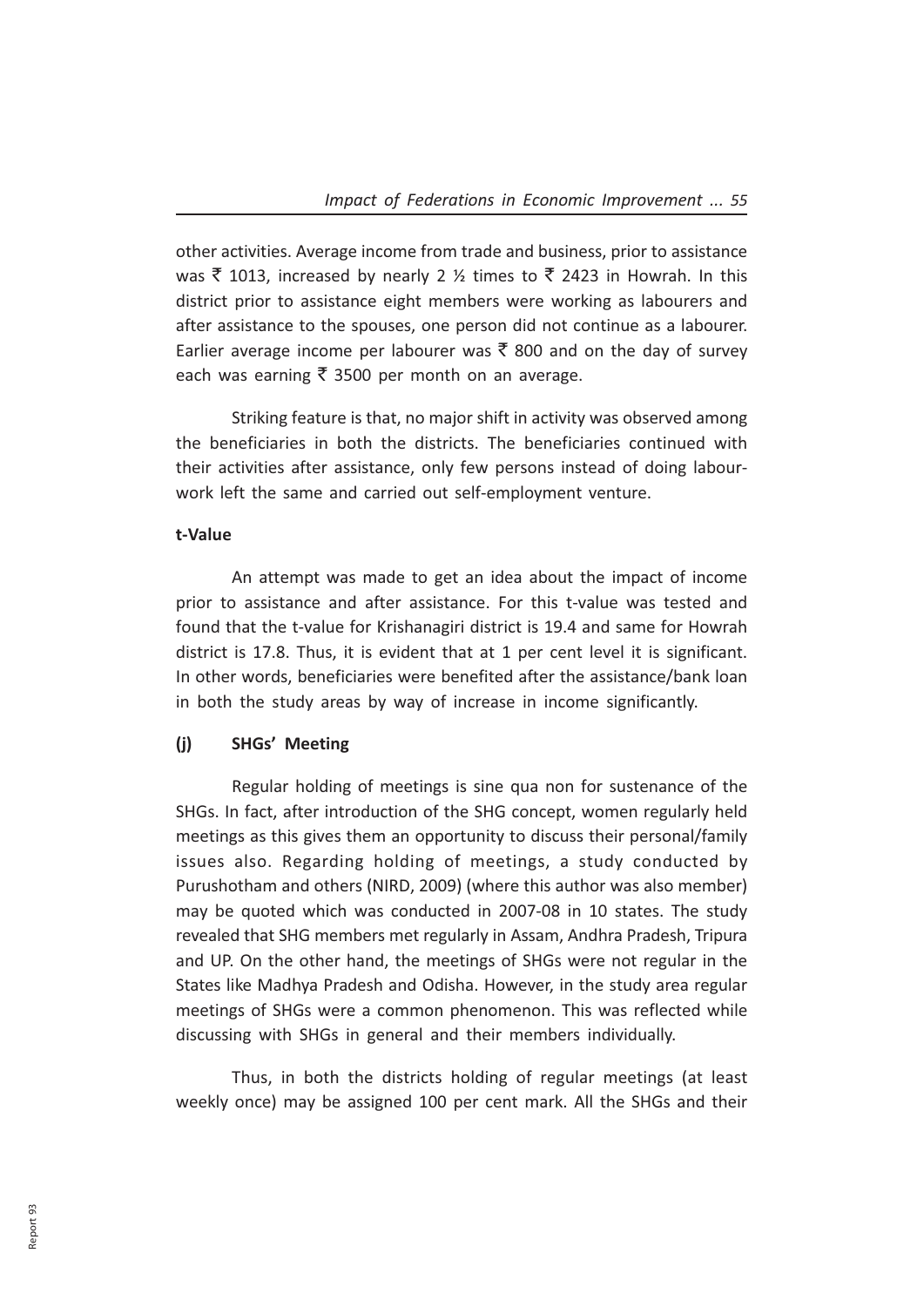members of this study were under the umbrella of federation so federation members always monitor the situation in this regard in both the districts.

# (k) Training

Imparting training to the beneficiaries is an important issue as training for the SHGs is essential in two aspects. One part of the training guides the SHGs how to hold meeting of SHGs, recording minutes, borrowing of loans, repayment of loans and maintaining schedule, etc., and another one is related to skill development, where it is necessary. In both the districts, beneficiaries reported that they were trained in both the aspects. Thus a positive trend was observed in training. NIRD study as mentioned in the previous paragraph showed that training part was far from satisfactory in most of the states (10 states were studied).

# (l) Visit (Monitoring) to the Beneficiaries

Visit by the officials and others to the beneficiaries inspired them to carry out their works seriously vis-a-vis facilitate the beneficiaries to address their issues. In both the districts, beneficiaries reported that federation members regularly visited and enquired about their socialeconomic welfare. The beneficiaries were asked whether any official from DRDA/Block, an NGO and a bank visited them in the past three months. The beneficiaries in Krishnagiri district reported that no DRDA/Bank officials visited them but Myrada staff visited regularly. As mentioned in this report, the SHGs in Krishnagiri were promoted by Myrada. On the other hand, 90 per cent (46) beneficiaries of Howrah replied in positive that DRDA/Block officials visited last three months preceding the study. Not a single bank official visited the beneficiaries within the same period (three months) in Howrah and the same was the case in Krishnagiri.

# (m) Group Insurance and Livestock Insurance

Awareness about group insurance and livestock insurance among the beneficiaries was discouraging, although all were supposed to have group insurance. Striking feature of the study is that 5 beneficiaries (8.6 per cent) of Krishnagiri and 5 (9.8 per cent) of Howrah were aware about group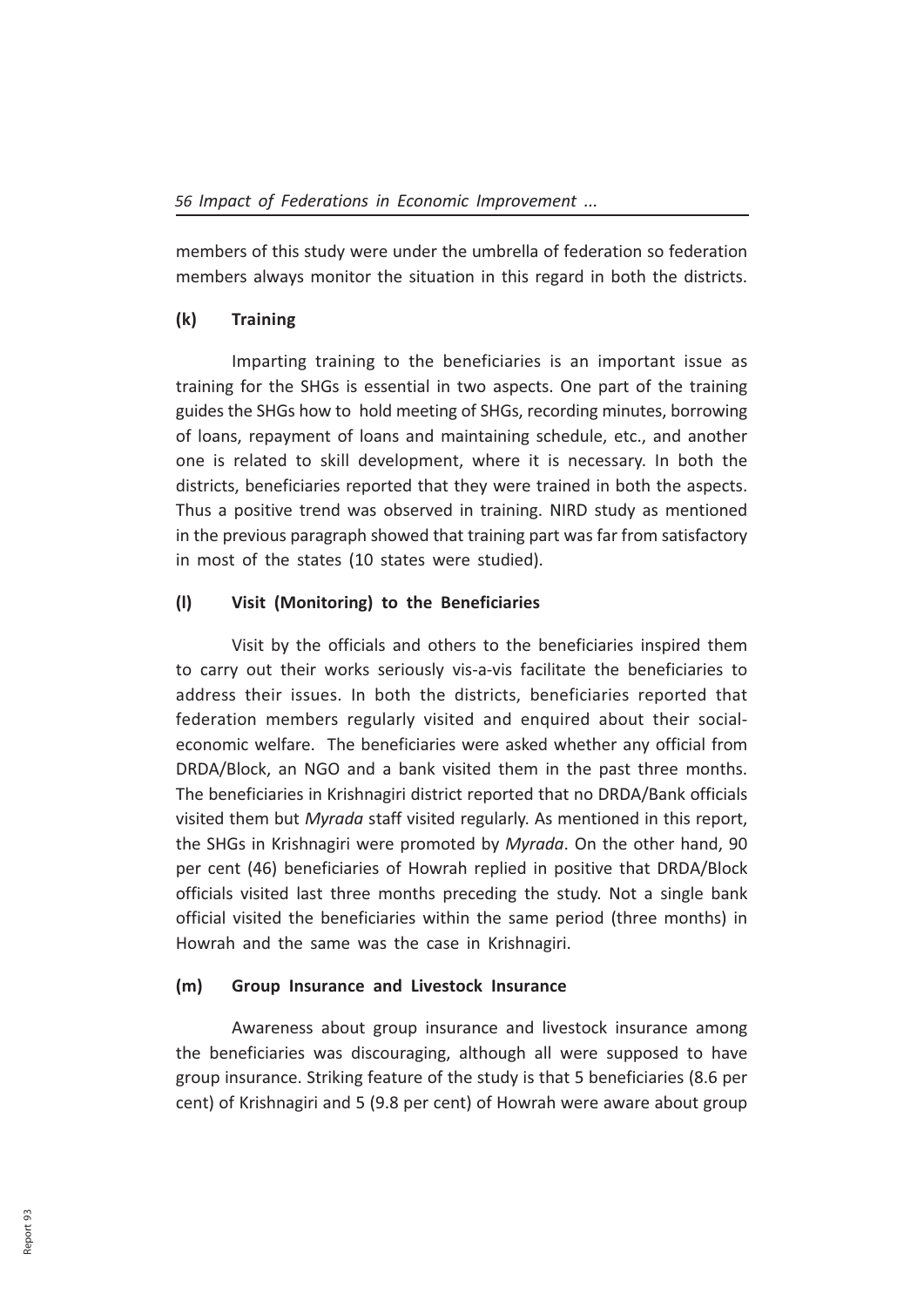insurance and taken the policy also. In case of livestock, fairly large number of beneficiaries were provided with livestock including poultry in both the study areas. But in case of Krishnagiri, only 1 (1.7 per cent) was knowing about livestock insurance and armed with the policy also. Against this backdrop, 5 members (9.8 per cent) had knowledge about livestock insurance in Howrah district and accordingly taken the policy.

A few important findings from the study are :

- 1. In both the districts, no Vikas Patrika or monitoring card was given to the beneficiaries.
- 2. Regarding sanctioning of bank loan in Krishnagiri district, beneficiaries did not have any grievance/ complaint but in Howrah district around 80 per cent beneficiaries informed that delay in sanctioning the loan created problem for them as prices had increased when loan was sanctioned.
- 3. Selling of 'Jari' clothes in Howrah district was an issue as sometimes demand was low. Similarly, beneficiaries of Krishnagiri district reported that selling of clothes in the local market was an issue as demand was low on many occasions.
- 4. Non-availability of electricity was a problem as reported by many beneficiaries in both the districts, as a result their business hampered.
- 5. In Howrah district, all the beneficiaries under the study reported that bank loan amount may be enhanced so that they can go for quality assets with appropriate quantity, otherwise always quality had to be sacrificed for quantity.
- 6. As revealed already, t-value shows significant result as beneficiaries could earn substantial income after armed with their respective projects. The earning was spent on improvement of housing condition, better quality of food, children's education etc.
- 7. It is heartening to note that drinking of liquor was reported in none of the villages. Even if it takes place very secretly, no nuisance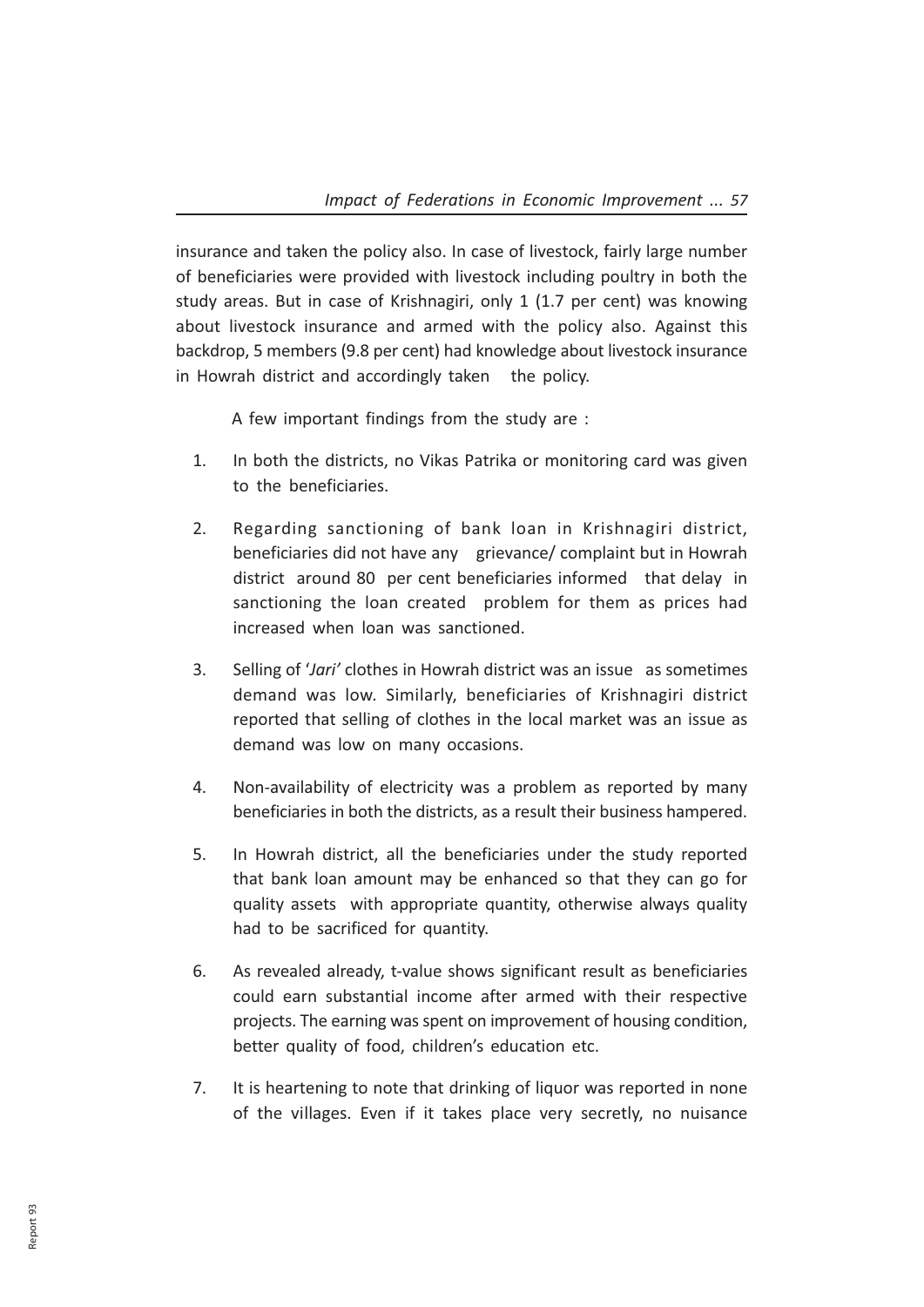takes place in the village. The SHG members never allow such incidents to happen in the villages at least among their male members.

8. Another striking feature is that all the SHG members including federation members take up social issues like dowry, child marriage, health, etc., if at all occur in the villages.

In this section, few innovative cases from both the districts are discussed.

### Innovative Cases from Krishnagiri District

#### CASE 1

### Goat-kid to Goat-Business

Smt. Venkatalakshmi of Geebee village, Kelamangalam block, was a member Nasara Mahila Sangam, belonging to backward class. With 0.5 acre of land managing family was a difficult task before joining the SHG. Her husband was working as an agricultural labourer in lien season. After joining the SHG, she got three times loan amounting to  $\bar{\tau}$  50,000 (borrowed and repaid). A portion of loan amount was used for agriculture and house renovation. Another portion of loan was used for innovative animal husbandry business. By purchasing of goat/sheep- kids from the village and after rearing them, the sheep/goats were sold for meat purpose and thus the family was earning on an average  $\bar{\tau}$  5000 per month (agriculture plus animal business). She expressed happiness as she got lot of support from CMRC, SHG and Myrada to improve her economic condition.

### CASE 2

### Lease farming

Smt. Puttamma belonging to SC was a member of Sri Lakshmi SHG at Leundmarapalli village of Kelamangolam block. Her husband was earning mainly through agricultural labour as family had less than one acre of land before Smt. Puttamma joined the SHG. After joining the SHG, she was given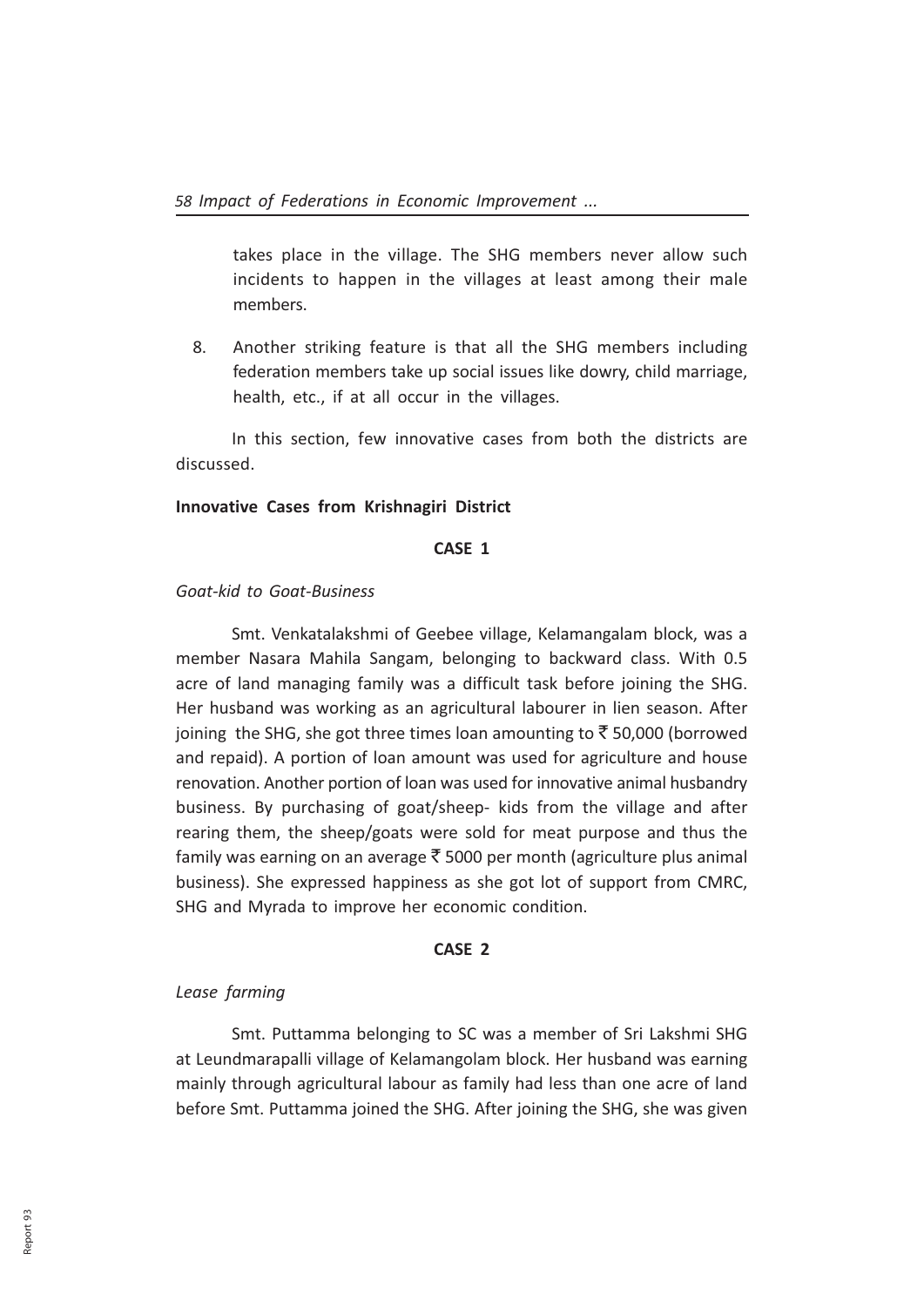three times loan amounting to  $\bar{\zeta}$  80,000. In the year 2007, she took one acre of agricultural land on lease by paying  $\bar{\tau}$  50,000, initially for three years and renewed for another two years by paying  $\bar{\tau}$  20,000 (while study was carried out). The land being fertile, two crops were raised by the family. In addition to agriculture, poultry and cattle were also reared by the family. Thus, in a year average she was earning  $\bar{\tau}$  6000 per month.

## CASE 3

## Pumpset - Led Economic Change

Smt. Narayanamma hailing from BC community was a member of Lakshmi Magalir Sangam Located at Lunigal village of Thally block. Her husband had two acres of land. But yield from land was very less because of no assured water. As a result, her husband was involved in arduous work of labour for maintenance of the family. Myrada official suggested to them to purchase a pumpset for irrigating the land. Accepting the suggestion as viable proportion Smt. Narayanamma borrowed from SHG altogether an amount of  $\bar{\tau}$  50,000 six times. By purchasing a pumpset, the family could harvest three crops in a year. Also invested some amount in livestock and total earning of the family per month was  $\bar{\tau}$  8000. On the day of study while contacting family members, it was reported that husband no longer works as an agricultural labourer. A pumpset with the support of bank loan provided with CMRC support changed the economy of her family.

### Innovative Cases from Howrah District

## CASE 1

### Agri-business Ventures

Smt. Mallika Karar (OC) joined the Kanak Lata SHG in 2005 at Fatepur village of Amta-1 block. The family had less than one acre of land where they developed a small fish pond and planted coconut trees in all the four sides. For the rest of the land, instead of growing paddy she decided to grow vegetables and betel-leaf. Pond was used for fishery as well as for duck-rearing. In addition to these, she used to purchase paddy from large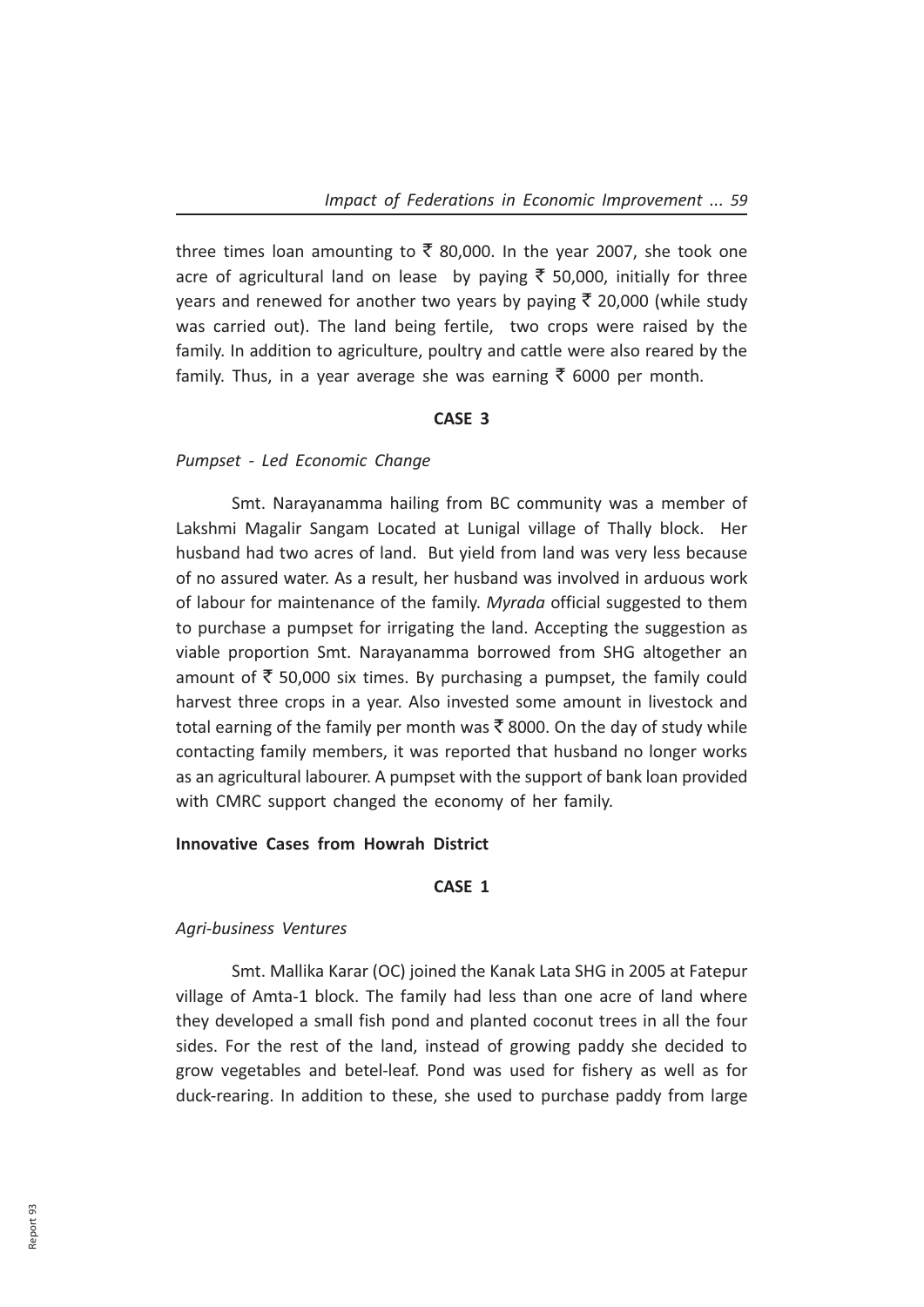farmer households or from the local market and made rice out of it and sold in the market as rice. Thus, with all the activities the family was earning  $\bar{\tau}$  8000 per month. She informed that time to time she borrowed money from the SHG, besides getting of  $\bar{\tau}$  6,600 loan in the year 2008 for trade and business later received a subsidy of  $\bar{\tau}$  3000 under SGSY.

### CASE 2

### "Murri" Making Business

Smt. Mamata Maity of Fatepur village, Amta block-I was eking out her livelihood by making "Murri" (puffed rice). By joining SHG (Chapa SHG) in 2002, she could avail of the benefit of SGSY. With sick husband and only son (works in a factory as unskilled worker and her three daughters married) the family survives by making "Murri". Almost every day she makes 'Murri' from 10 kilograms of rice and thus earns between  $\bar{\tau}$  1500 and  $\bar{\tau}$  1800 per month. Sometimes due to ill-health she cannot afford to make "Murri", although her son as worker was earning some amount ( $\bar{\tau}$  4000) per month it was not adequate to maintain the family. However, besides SGSY loan and subsidy of  $\bar{\tau}$  9000, time and again she borrowed from SHG also for her business and treatment.

#### CASE 3

# "Jari" and Rice Business

Smt. Jahanara Begum is from Udang village of Amta-I block. Her Husband works as labourer and earns on day-to-day basis. After trained in 'jari' works (designing on clothes) she was assisted with a loan and subsidy of  $\bar{\tau}$  9000. As 'jari' works could not fetch enough income she was doing rice business side by side i.e. by de-husking paddy into rice, selling the same in the market. Through both the businesses, she was able to earn around ₹ 3500 per month and her husband was earning around ₹ 4000 by doing labour work.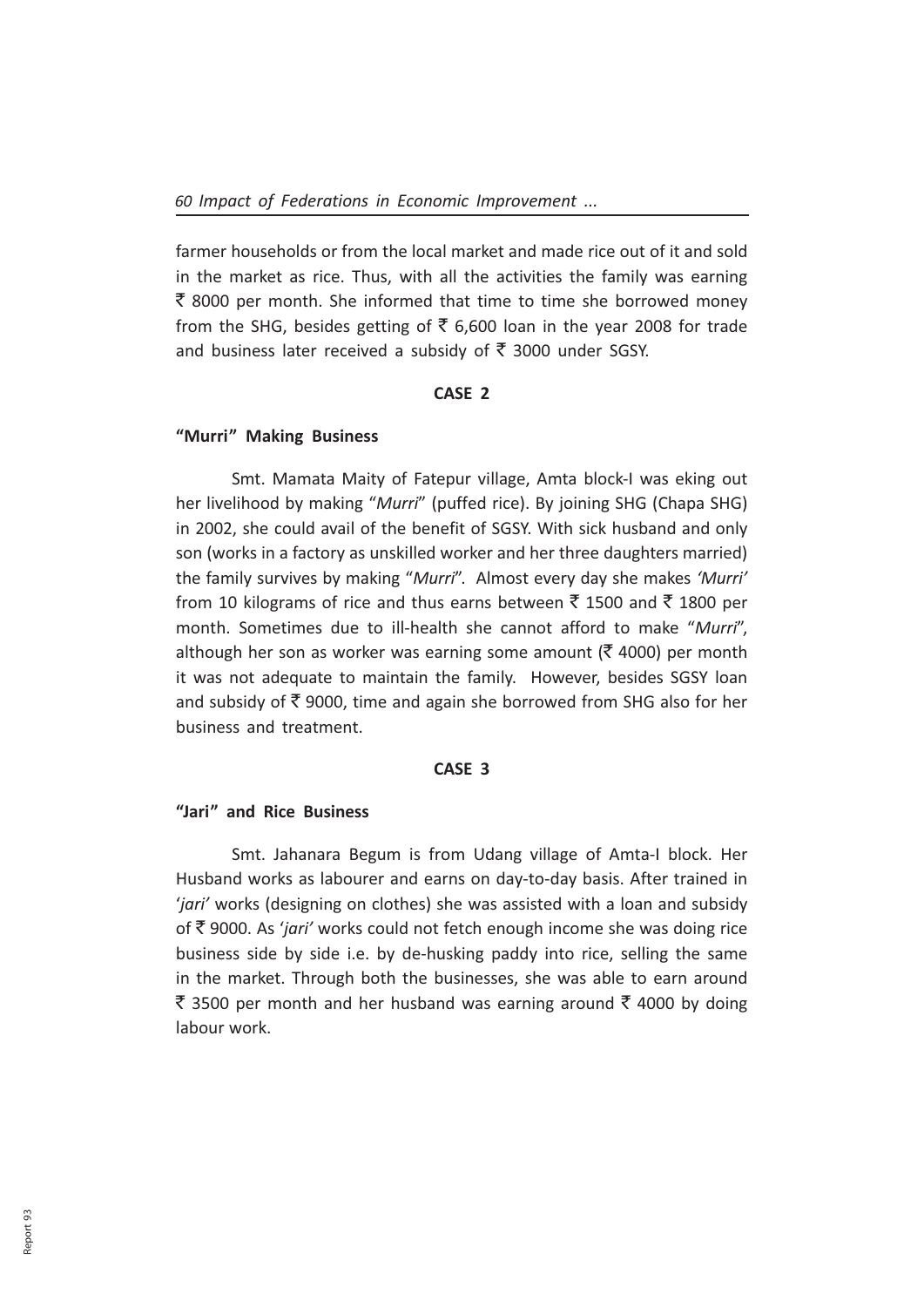# CASE 4

### Tea-snacks Business

Smt. Anjali Saha of Kanaklata SHG hails from Fatepur village, Amta-I block was assisted under SGSY with a sum of  $\bar{\tau}$  10,000 (loan and subsidy) for her business. Based on favourable forward linkage she decided to start snacks shop where she was preparing chops, cutlets type of items, tea, etc. Snacks got popularity in the area and its vicinity and was earning around  $\bar{\tau}$  6000 per month. Her Husband working as non-agricultural labourer was additionally earning  $\bar{\tau}$  5000 per month. Thus the family after 2005 (joined the SHG) could see the brighter side of life and was free from poverty in recent years.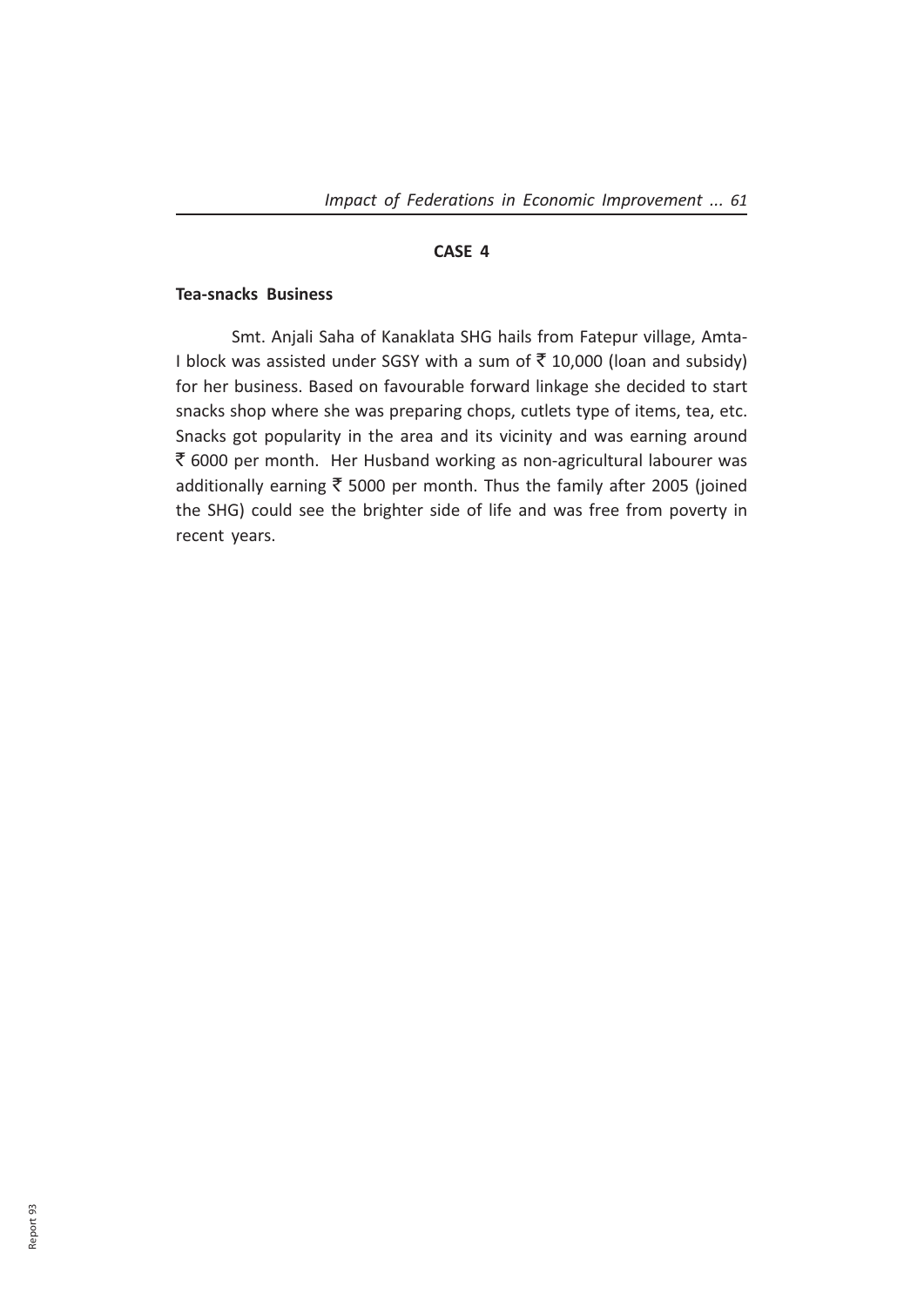# CHAPTER - 5 CONCLUSION AND SUGGESTIONS

The study carried out in Tamil Nadu, and West Bengal has thrown light about the types of Federations promoted by two different organisations, Myrada and West Bengal Government. The Federation of Myrada which has been functioning under the banner of Community Managed Resource Centre (CMRC) where Myrada is involved extensively working for formation and nurturing of Federations. On the other hand, Federations are promoted under the umbrella of State Government in West Bengal. Thus, a comparative picture is available for promotion of federations by an NGO and the Government. In the case of West Bengal, federations are at three levels-Village assembly level i.e., in each village booth level locally known as "Upasangha" level. Next to `Upasangha` is `Sangha` i.e., at Gram Panchayat level federation. And finally at block level known as `Mahasangha`. On the other hand, under Myrada model, even 3-4 blocks (based on contiguity of the areas) constitute one federation with the nomenclature as CMRC. But the same is not prevalent for Howrah where one block one federation is the norm.

However, in both the cases Federation members were trained and motivated in such a way that they took the leadership role for forming and nurturing of SHGs. Thus, no complaint was heard from any quarter albeit; both the districts are politically sensitive.

The main objective of the study was to get an idea about the levels of living, income status of the SHG members, etc., after joining the Federations.

Income statistics reveal that prior to assistance, average income of each beneficiary from agriculture, including animal husbandry and poultry was almost  $\bar{\tau}$  1847 in Krishnagiri district and after the assistance the income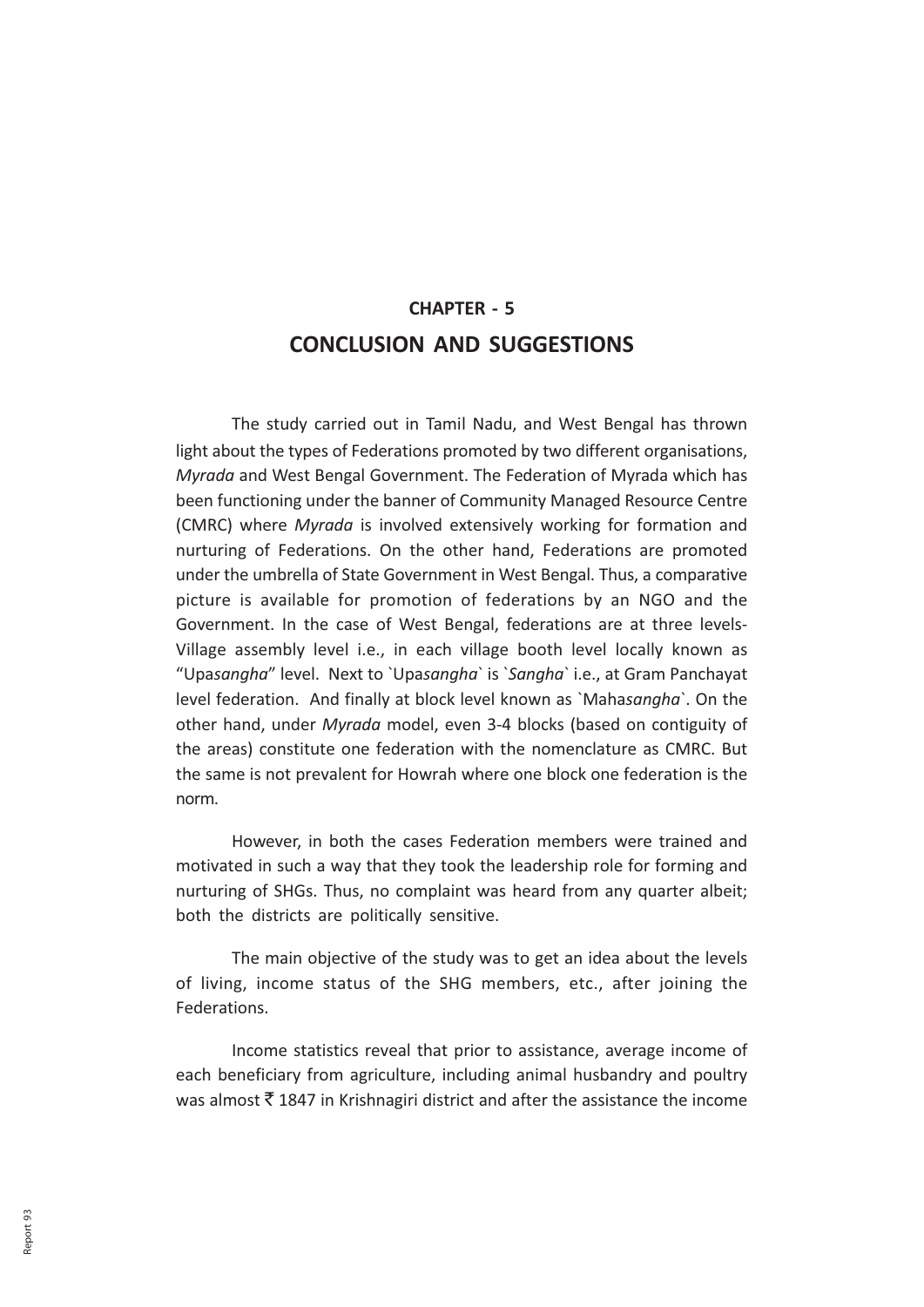of the beneficiaries went up almost by three times. In case of trade and business, initial average income level was  $\bar{z}$  2300 per month. It has increased to more than double as average income for each beneficiary falls around  $\bar{\tau}$  4900 per month.

Impact on income prior to assistance and post-assistance in Howrah district reveals that agriculture and allied activities which were major activities of one Swarojgari increased by four times from  $\bar{\tau}$  500 to  $\bar{\tau}$  2000, although exact income from agriculture is difficult to estimate even then it shows a good sign. On the other hand, average income from trade and business in Howrah (which is the major activity of most of the Swarojgaris), and prior to assistance was  $\bar{\tau}$  1013 increased by nearly 2  $\frac{1}{2}$  times to  $\bar{\tau}$ 2423.

In addition to these, an attempt was made to get an idea about the impact of income prior to assistance and after assistance. For this t-value was tested for mean difference in income and found that the t-value for Krishanagiri district is 19.4 and same for Howrah district is 17.8, which heralds that at 1 per cent level these are significant. In other words, beneficiaries benefited after the assistance/bank loans in both the study areas by way of increase in income significantly. The other important findings of the study are:

- 1. All the beneficiaries under the study in both the districts were women and it is a positive sign as BPL women, by forming SHGs, were earning additional income to improve the quality of life in the families.
- 2. The study was conducted in two regions promoted by two different agencies-an NGO and a Government. Interestingly the study reveals that around 60 per cent beneficiaries were in the age group of 36- 59 years followed by 40 per cent of 18-35 years in both the places.
- 3. In Howrah district, SCs and STs constituted 54.9 per cent of the swarojgaris (only SC no ST) and whereas minority were 40 per cent. Against the backdrop SC & ST together constituted little more than 30 per cent of the beneficiaries in Krishnagiri district with no minority beneficiary.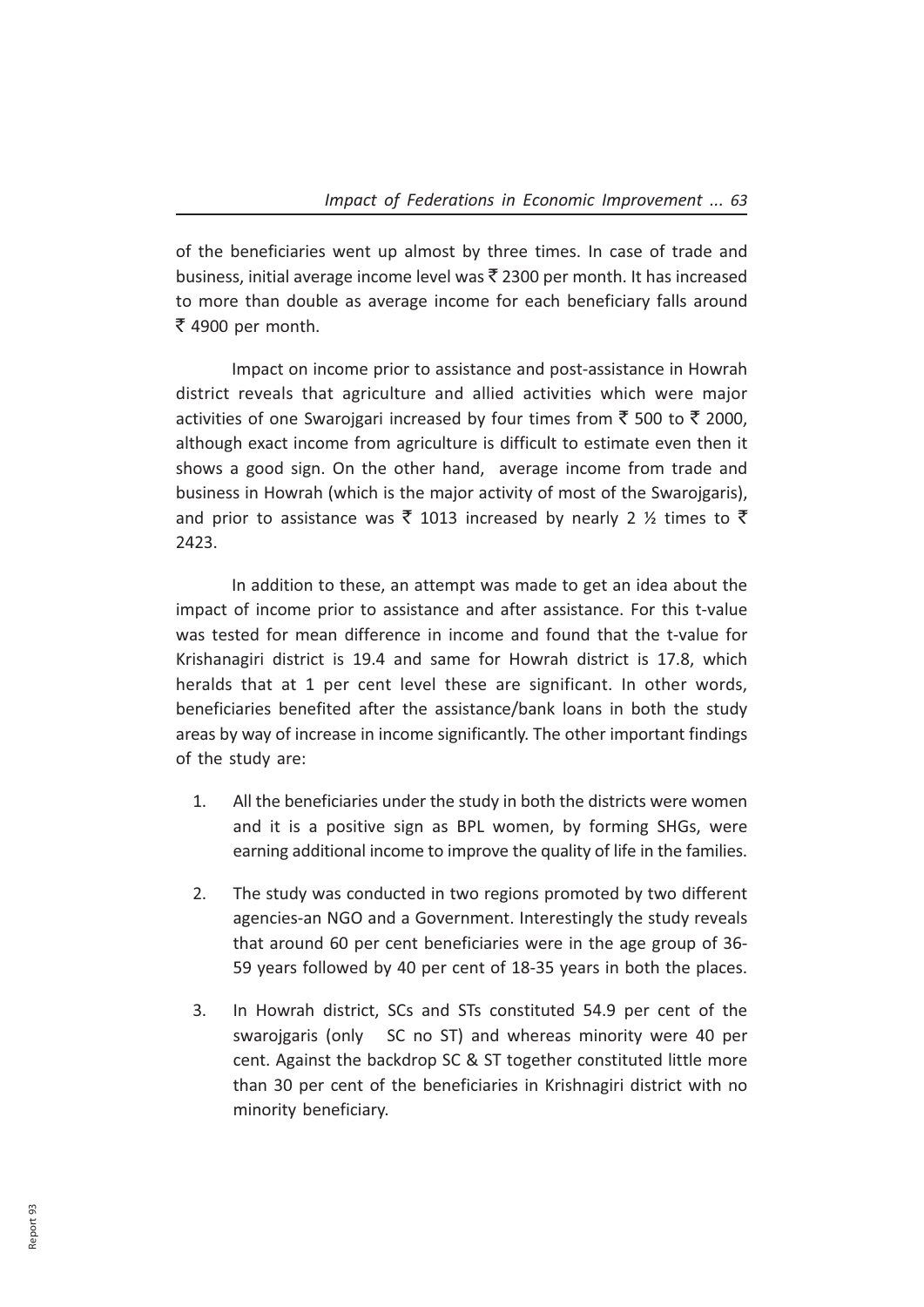- 4. Most of the beneficiaries in both the districts joined the SHGs in or before 2005.
- 5. Around 98 per cent of the families in Krishnagiri district belonged to BPL. Against this backdrop, little more than 72 per cent beneficiaries were from BPL families in Howrah district.
- 6. Illiteracy among the beneficiaries was comparatively high in both the study areas, 31 per cent in Krishnagiri and 26 per cent in Howrah.
- 7. In Howrah district, most of the beneficiaries were mainly involved with various types of trades/business which before the project and after the project they continued. Only one member was eking out her (family) livelihood through agriculture and animal husbandry. No beneficiary in Krishnagiri was fully involved in agriculture after getting the bank loan. Along with agriculture they were rearing various livestock, although 18 (31 per cent) beneficiaries prior to getting bank loan (before joining CMRC), were eking out their livelihood mainly from agriculture and animal husbandry in small way.
- 8. Awareness about group insurance and livestock insurance among the beneficiaries was at low level, although all were supposed to have group insurance. Striking feature of the study is that 5 (8.6 per cent) of the beneficiaries of Krishnagiri and 5 (9.8 per cent) of Howrah were aware about group insurance and taken the policy also.
- 1. In both the districts, no Vikas Patrika or monitoring card was given to the beneficiaries. Urgent measure is required to give the card to the beneficiaries which should be updated so that monitoring in a proper sense can take place.
- 2. Regarding sanctioning of bank loan in Krishnagiri district, beneficiaries did not have any grievance/complaint but in Howrah district around 80 per cent beneficiaries informed that delay in sanctioning their loan created problem for them as prices had increased by the time loan was sanctioned. In future, it is to be seen that loans are sanctioned and released without delay.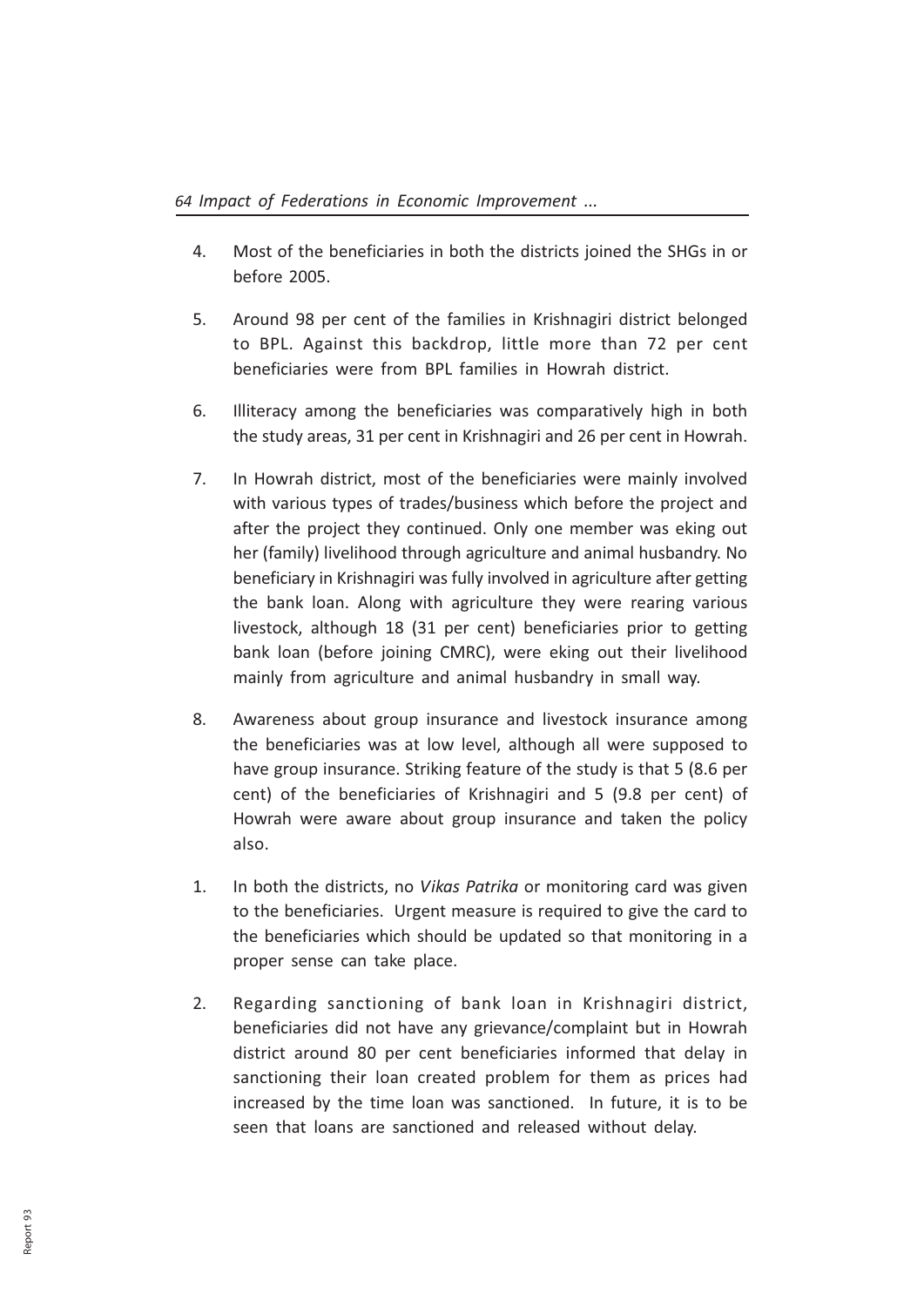- 3. Selling of *'igri'* clothes in Howrah district was an issue as sometimes demand was at a low ebb. Similarly, beneficiaries of Krishnagiri district reported that selling of clothes in the local market was an issue as demand was low on many occasions.
- 4. Non-availability of electricity was a problem as reported by many beneficiaries in both the districts as a result of which their business suffered. In view of this it is suggested that electricity department may arrange continuous supply of electricity for the SHGs.
- 5. In Howrah district, all the beneficiaries under the study reported that amount of bank loan may be enhanced so that they can go for quality assets with appropriate quantity, otherwise always quality had to be set aside for quantity.
- 6. T-value, on income difference between groups in pre and postprojects cycle show significant result as beneficiaries could earn substantial income after assistance. Earning was spent on improvement of housing condition, better quality of food, children's education etc.
- 7. It is heartening to note that drinking liquor was reported in none of the villages. The SHG members never allowed such incident to happen in their villages at least among their male members.
- 8. Striking feature is that all the SHG members including federation members take up social issues like dowry, child marriage, health etc., in their respective villages.

# Suggestions

After discussing with the beneficiaries it was observed that almost all of them had little bit of land as disclosed by them. While discussing with SHG leaders and their members it was also reported that the landholding size was very small, so a few did not disclose while contacted individually. Along with the land again almost all have gone for rearing animals and poultry. Thus assets base was strong. Moreover, due to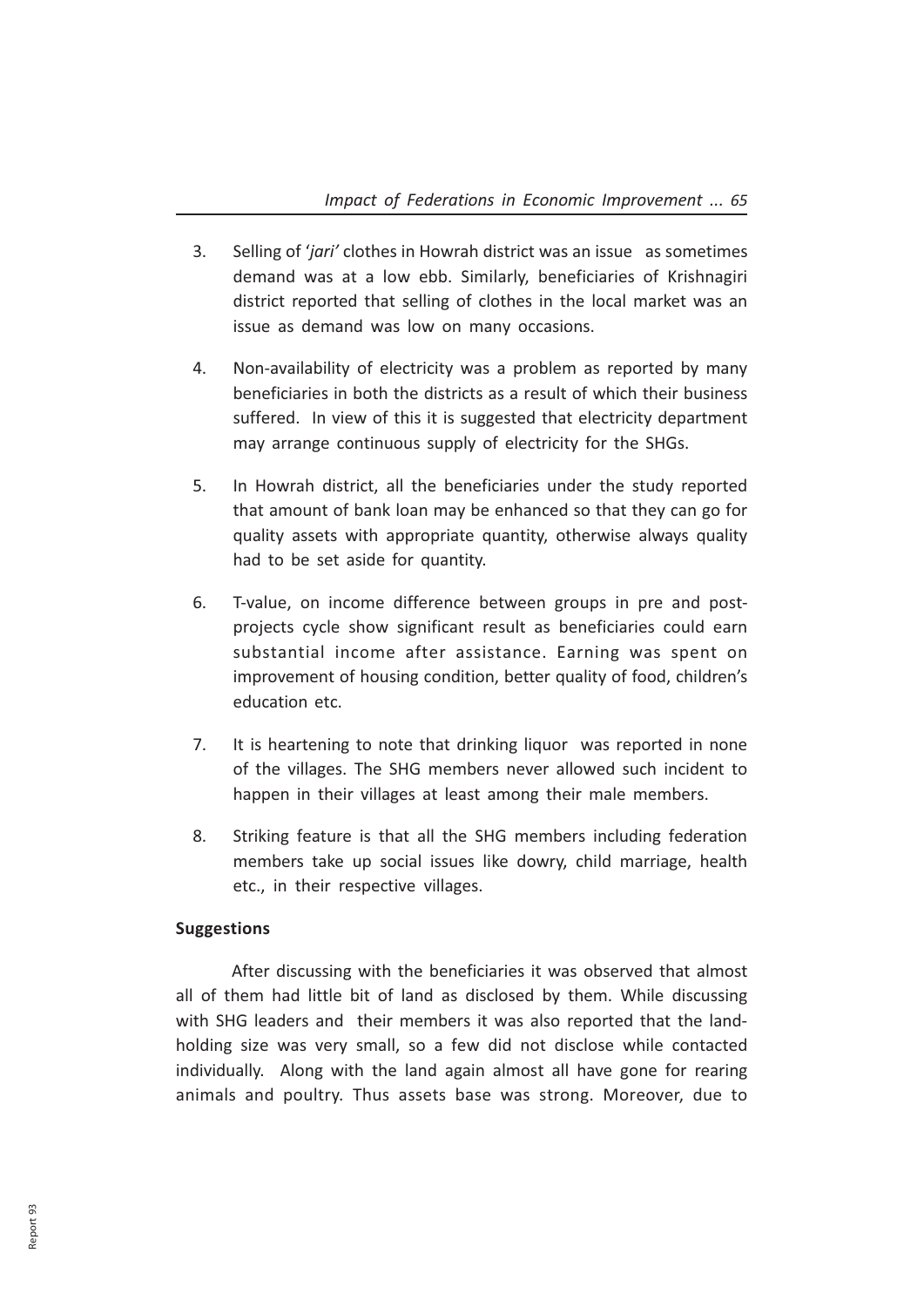intervention of CMRC and Federation members, the beneficiaries were well versed with banking procedures and misuse of loan was not reported of any beneficiary. Taking all these factors into considerations, SHG members in true sense benefited. In Howrah district, all the beneficiaries under the study reported that bank loan amount, may be enhanced so that they can go for quality asset with appropriate quantity, otherwise always quality had to be sacrificed for quantity. In view of this it is suggested that arrangements may be made for second cycle of loan for those who desire to have it. The bankers should not delay 'unnecessarily' to release the amount as it was commonly heard in Howrah, of course not in Krishnagiri district.

# **References**

- 1. National Institute of Rural Development, 2009 "Institutional Credit for Rural Livelihoods", NIRD, Hyderabad).
- 2. http://www.nabard.org.
- 3. NIMSME, Hyderabad "Select Reading Material of National Conference on SHG Federations", Organised by Government of India and Government of Andhra Pradesh.
- 4. 'District Rural Development Cell, Howrah Zilla Parishad, Progress Report On SGSY', 2010.
- 5. Myrada, Bangalore 'An Agency Profile', January 2010.
- 6. http://www.tnrd.gov.in/schemes/st\_mahalirthittam.html.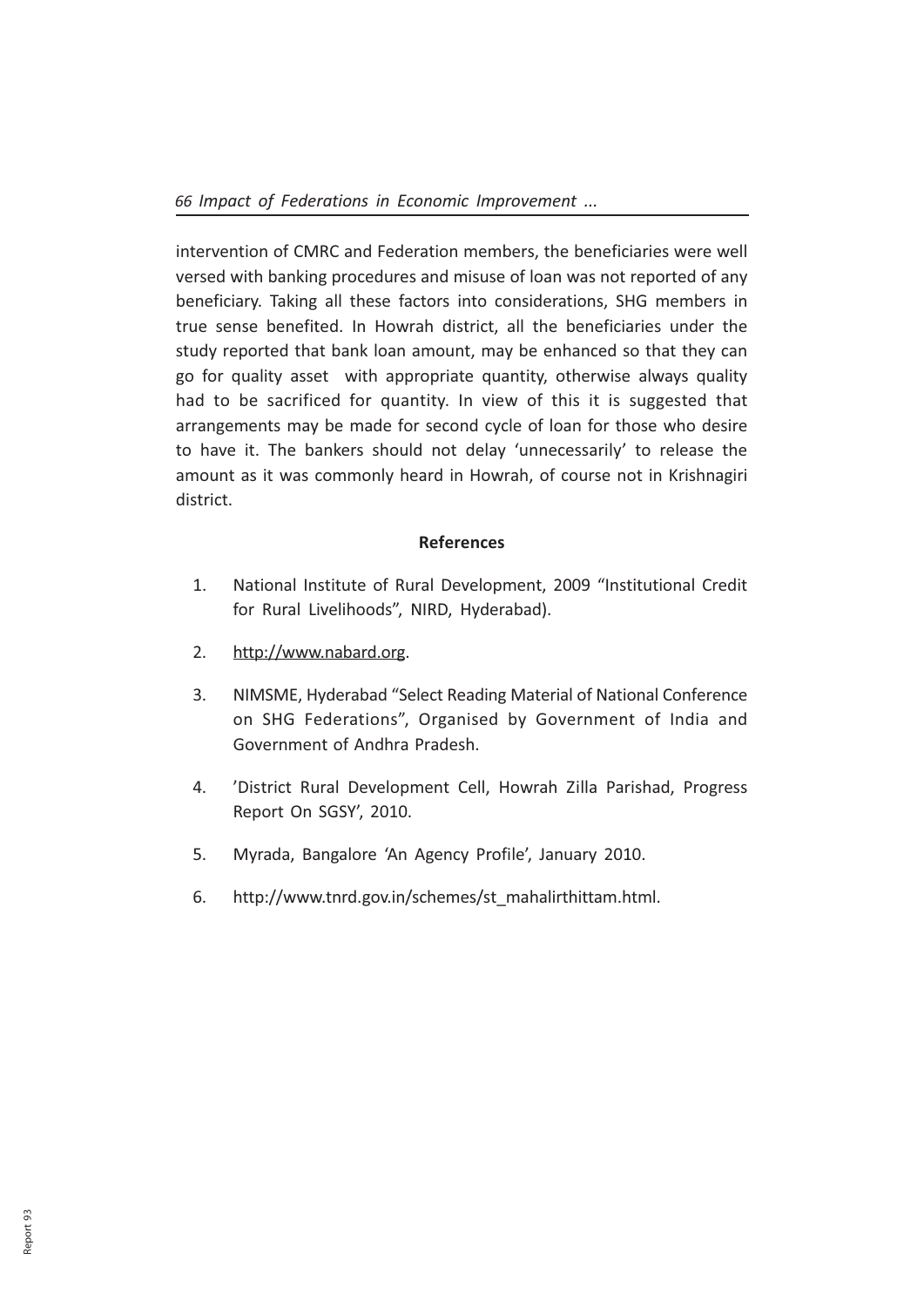### OTHER PUBLICATIONS IN THIS SERIES

- I. Role of PRls in Management of Rural Health Care and Family Welfare Services: An Exploratory Study
- 2. The State-Sponsored Innovative Rural Development Programmes The VDB of Nagaland
- 3. Management of Public Distribution in Two States Gujarat and Karnataka
- 4. Viability of Service Area Approach to Small Farmers
- 5. Social Security to the Poor : Efficacy of PDS and WEPs in Karnataka
- 6. Participatory Planning : A Study of the Planning Process in Kerala
- 7. Micro Credit for Micro Enterprises
- 8. Planning for Kohir Mandal
- 9. Demography of Crimes in Rural Areas : Causes and Remedies
- 10. Impact Assessment of Wage Employment (JRY and EAS) Programmes in Selected Areas of Uttar Pradesh
- 11. Working of Tribal Panchayats in Bilaspur District, Madhya Pradesh
- 12. Functional and Financial Devolution on Panchayats (A Study in Daman & Diu and Dadra & Nagar Haveli)
- 13. People's Perception of Panchayati Raj in Kerala
- 14. Nyaya Panchayats in India : A Study
- 15. Emerging Leadership among SCs/STs under New Panchayati Raj Act in Karnataka
- 16. The Role of Panchayati Raj in Natural Resource Management: A Study of Two Village Panchayats in Tamil Nadu
- 17. Community Polytechnics and Rural Development
- 18. Role of Melas in Marketing of Rural Industries Products
- 19. Impact of Committee System in Promoting Devolution of Panchayats : A Study in West Bengal
- 20. Planning for Sustainable Rural Environment through Watersheds and Water Harvesting Structures : A Process Study
- 21. Impact Assessment of Wage Employment (JRY & EAS) Programmes in Selected Areas of Bihar
- 22. Decentralisation of Power in Schedule V Areas : Interface Between Panchayati Raj Institutions and Line Departments
- 23. Participatory Micro Level Planning : A Study of the 11th Janmabhoomi Programme of Andhra Pradesh
- 24. Management of Panchayati Raj Finances in Andhra Pradesh : A Study in Medak District
- 25. A Study on Wage Employment Programme in Kumool (Andhra Pradesh) and Surat (Gujarat) Districts
- 26. Self-employment Projects-Group Approaches
- 27. Management of Public Distribution System in Two States (Kerala and Orissa)
- 28. Capacity Building of SHGs to take up Micro-Enterprises under SGSY : A Quick Study in Jalna District, Maharashtra
- 29. Rural Infrastructure and Welfare of the Poor
- 30. Organisational and Institutional Arrangements across the Watershed Programmes: A Study of Kerala Model
- 31. Rural Road Links : A Study of Sagar District in Madhya Pradesh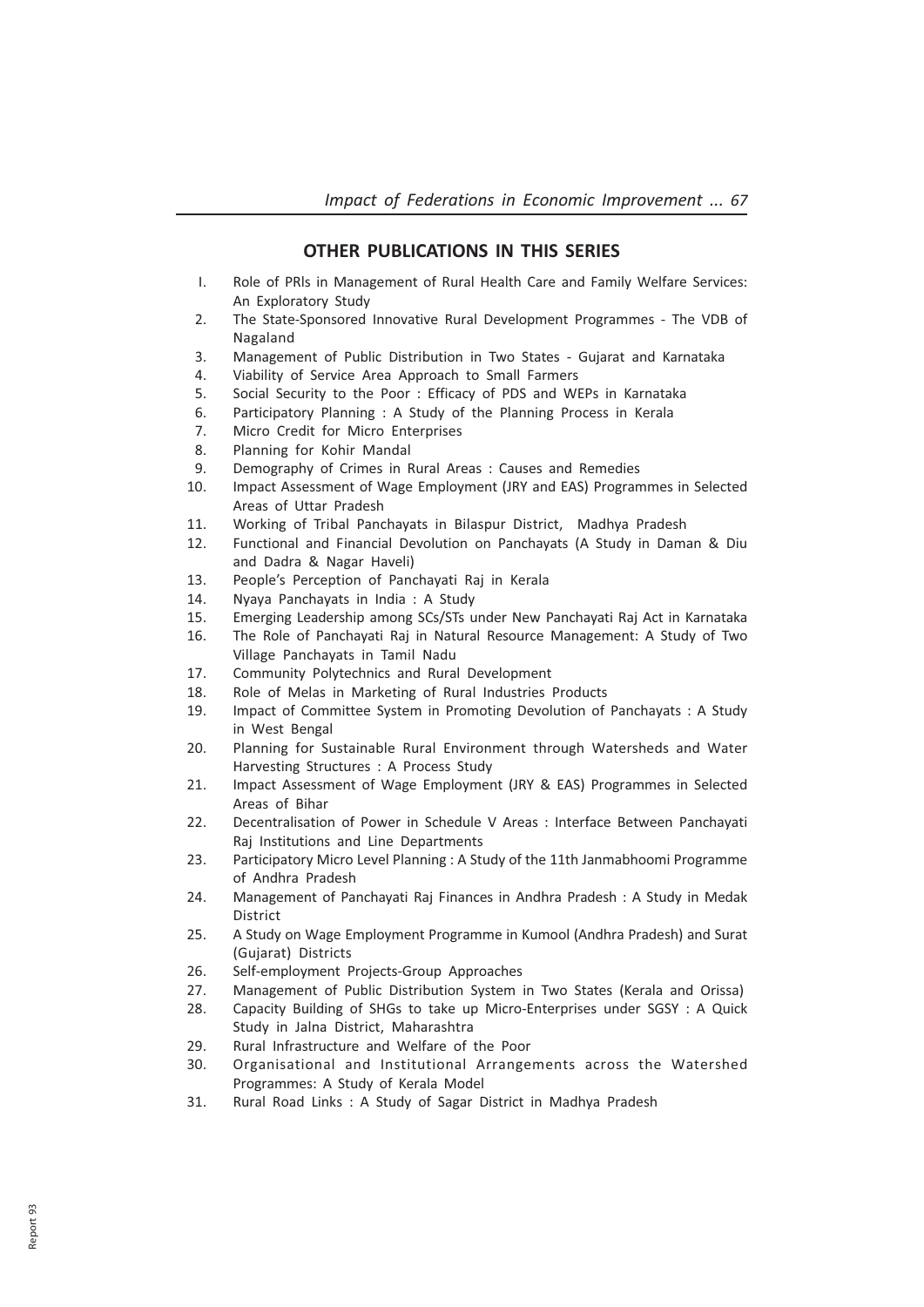- 32. Micro Credit Interventions in Promoting Micro Enterprises
- 33. Impact of Integrated Wasteland Development Programme (Phase-II) (IIWDP) : A Study in Uttar Pradesh
- 34. Entrepreneurship Development among Rural Women
- 35. Employment. Earnings and Environment among Diamond Cutting Workers in Gujarat
- 36. Direct Funding to Watershed Community : Process and Impact
- 37. Employment and Levels of Living Among Cane and Bamboo Artisans in Tripura
- 38. Strategies for Marketing of Rural Industries Products
- 39. Activities for Women under Cluster Approach and their Capacity-Building under SGSY - A Study in Five States
- 40. Management of Rural Development Programmes with Special Reference to JGSY: A Study
- 41. Changing Pattern of District Administration with Particular Reference to the Role of the Collector in Panchayati Raj
- 42. Panchayati Raj Finances in Maharashtra : A Quick Study
- 43. InstitutionaI and Infrastructural Impediments in Rural Industrialisation in Dindigul District, Tamil Nadu
- 44. Gram Sabha : A Study in Two States
- 45. Social Mobilisation for Elimination of Child Labour : A Study of MVF
- 46. Participatory Management of Land Resources with Special Reference to JFM : Impact on Andhra Pradesh
- 47. Functioning; Performance and Leakage in Public Distribution System : A Study in Three States
- 48. Impact Assessment of JRY and EAS Programmes in Tripura
- 49. A Case Study of Savings and Investments of Rural Households in Sagar District of Madhya Pradesh
- 50. Emerging Leadership in the Tribal Area
- 51. Partnership in Community-initiated Forest Management System : Conflicts and Prospects
- 52. Training Towards Capability-Building among Various Clientele Groups In Watershed
- 53. Muga/Eri Silk Production and Constraints : A Process Study in Assam and Mizoram
- 54. Community Interventions in Traditional Rain Water Harvesting-Drinking Water
- 55. Capacity Building of Community-Based Organisations : A Study
- 56. Empowerment of Weaker Sections The Barefoot College, SWRC, Tilonia
- 57. Positive and Inhibiting Factors in Cluster Approaches and Group Functioning of Micro Enterprises under SGSY
- 58. Post-Literacy and Continuing Education : A Study in Yamunanagar District of Haryana
- 59. Infrastructure for Rural Poor
- 60. Functioning of PDS in North-Eastern States
- 61. Assessment of Targeted PDS in Rural India
- 62. Rural Road Connectivity : A Process Study of PMGSY
- 63. Marketing Channels for Select Products of SGSY